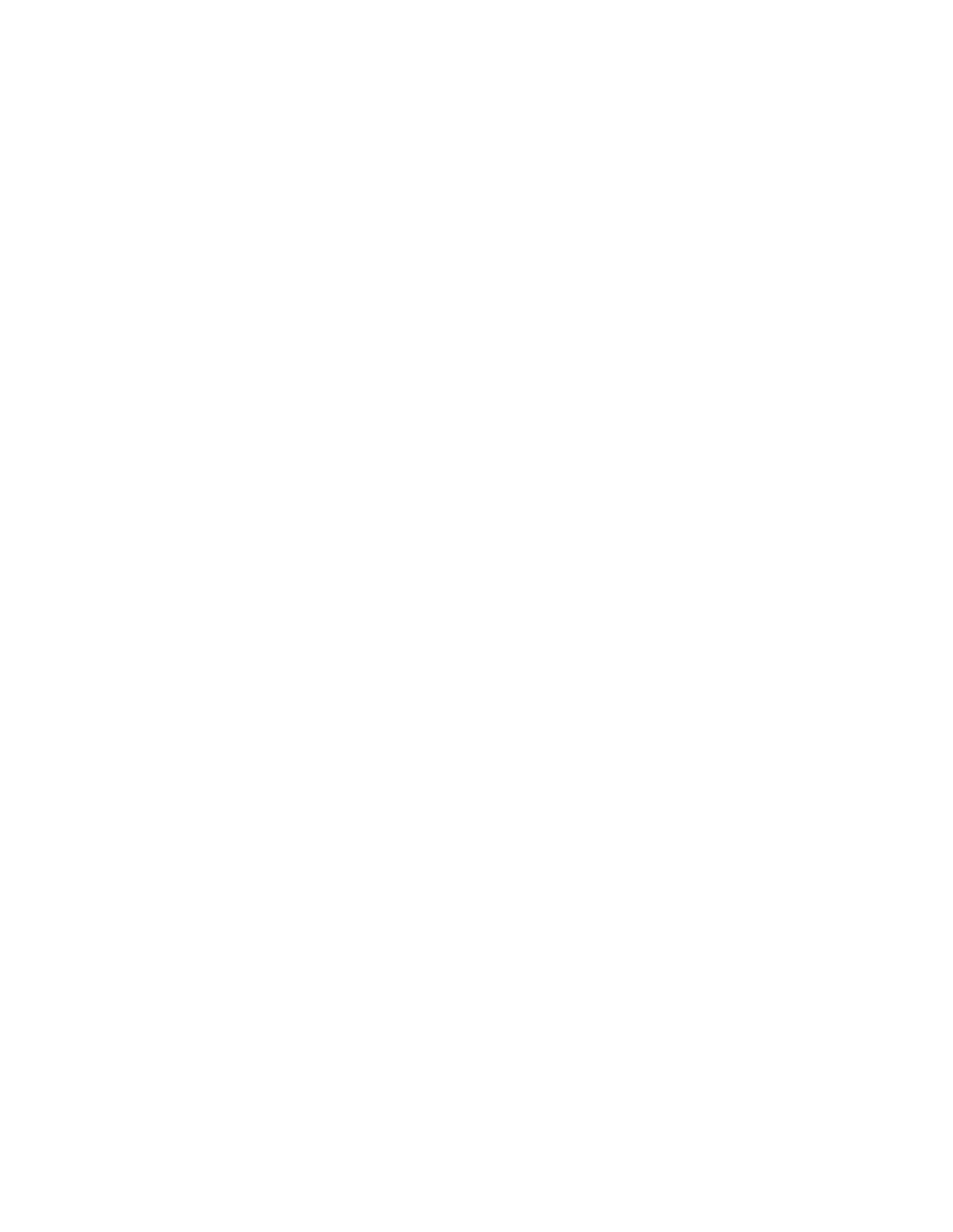

**IBM FAStT EXP500** 

**Installation and User's Guide**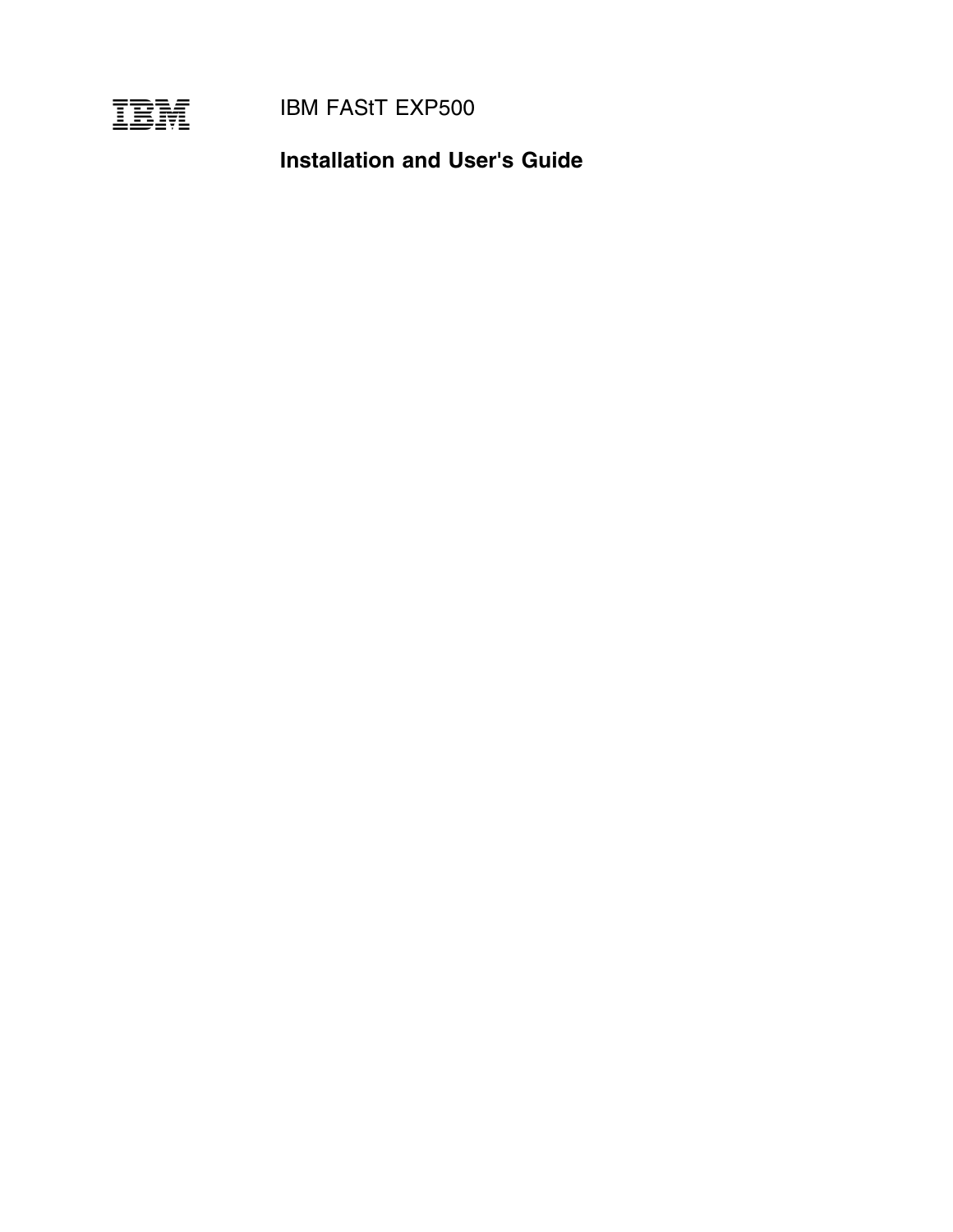**Note:** Before using this information and the product it supports, be sure to read the general information under Appendix B, "Warranty information" on page 47 and Appendix C, "Notices" on page 59.

### **Third Edition (June 2002)**

 **Copyright International Business Machines Corporation 2000, 2002. All rights reserved.** Note to U.S. Government Users — Documentation related to restricted rights — Use, duplication or disclosure is subject to restrictions set forth in GSA ADP Schedule Contract with IBM Corp.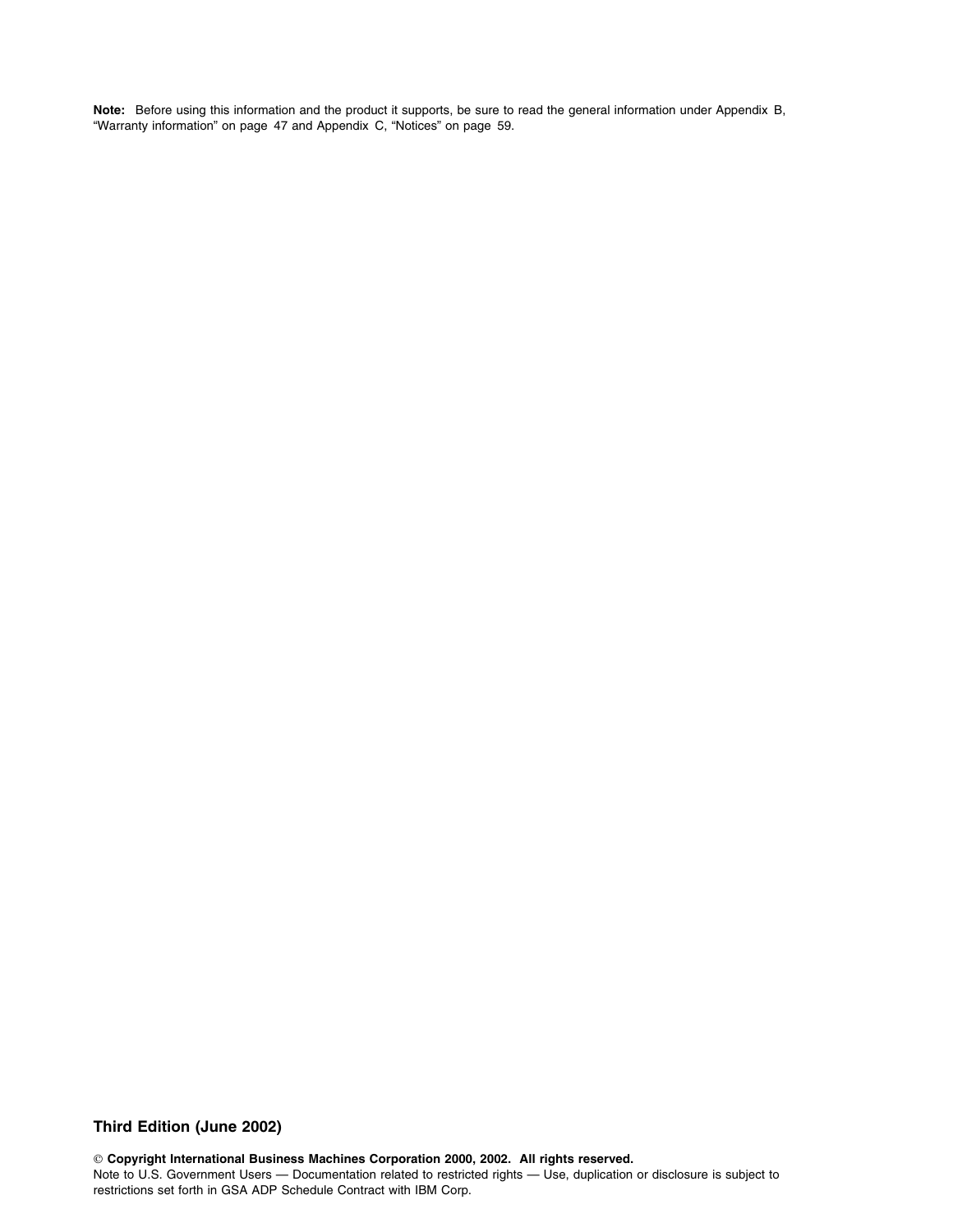# **Contents**

| About this book enterpreterment of the state of the state of the state of the state of the state of the state of the state of the state of the state of the state of the state of the state of the state of the state of the s<br>How this book is organized response to the contract of the contract of the contract of the contract of the contract of the contract of the contract of the contract of the contract of the contract of the contract of the con<br>Notices used in this book response to the contract of the server of the server of the server of the server of the server of the server of the server of the server of the server of the server of the server of the server of                                                                                                                                                                                                                                                                                                                                                                                                                                                                                                                                                                                                                                                                                                                                                       |
|---------------------------------------------------------------------------------------------------------------------------------------------------------------------------------------------------------------------------------------------------------------------------------------------------------------------------------------------------------------------------------------------------------------------------------------------------------------------------------------------------------------------------------------------------------------------------------------------------------------------------------------------------------------------------------------------------------------------------------------------------------------------------------------------------------------------------------------------------------------------------------------------------------------------------------------------------------------------------------------------------------------------------------------------------------------------------------------------------------------------------------------------------------------------------------------------------------------------------------------------------------------------------------------------------------------------------------------------------------------------------------------------------------------------------------------------------------|
| Chapter 1. Introduction <b>Chapter 1. Introduction 1. Interview Chapter 1. Intervention</b><br>Features at a glance entertainment of the state of the state of the state of the state of the state of the state of the state of the state of the state of the state of the state of the state of the state of the state of th<br>FAStT EXP500 bays entertainment in the contract of the contract of the contract of the CAST Contract of the CAST CONTROLLER STATE $3$<br>Front controls and indicators enterstational control of the control of the control of the control of the control of the control of the control of the control of the control of the control of the control of the control of t<br>Rear controls, indicators, and connectors enters in the state of the state of 6                                                                                                                                                                                                                                                                                                                                                                                                                                                                                                                                                                                                                                                             |
| Chapter 2. Installing the expansion unit <b>Chapter 2. Installation</b> of the expansion unit of the context of the chapter of the chapter of the chapter of the chapter of the chapter of the chapter of the chapter of the chapte<br>11<br>12<br>Operating specifications entertainment of the contract of the contract of the contract of the contract of the contract of the contract of the contract of the contract of the contract of the contract of the contract of the<br>13<br>Inventory checklist enterprise in the contract of the contract of the contract of the contract of the contract of the contract of the contract of the contract of the contract of the contract of the contract of the contract<br>13<br>Getting started resources and such a series and series and series and series and series and series and series and series and series and series and series and series and series and series and series and series and series an<br>14<br>Preparing the expansion unit contained and such a contact the expansion unit contains a contact the expansion<br>Installing the expansion unit in a rack cabinet contained and contained the expansion unit in a rack cabinet contained and contained the expansion unit in a rack cabinet contained and contained the expansion unit of the ex<br>16<br>Completing the installation enterstanding to the contract of the internal contract of the internal contract of<br>19 |
| 21<br>Chapter 3. Installing and replacing devices <b>Chapter 3. Installing and replacing devices</b><br>22<br>22<br>27<br>Working with hot-swap power supplies contained and account of the substitution of the substitution of the substitution of the substitution of the substitution of the substitution of the substitution of the substitution of<br>30<br>Working with GBICs resources and contact the contract of the contract of the contract of the contract of the contract of the contract of the contract of the contract of the contract of the contract of the contract of the c<br>31<br>Working with hot-swap cooling fans results and such a series of the series of the series of the series of the s<br>35<br>Turning the expansion unit on and off contained and set of the set of the set of the set of the set of the set of the set of the set of the set of the set of the set of the set of the set of the set of the set of the set o<br>36                                                                                                                                                                                                                                                                                                                                                                                                                                                                                  |
| Chapter 4. Solving problems and all and the contract of the state of the Chapter 4.<br>39<br>40                                                                                                                                                                                                                                                                                                                                                                                                                                                                                                                                                                                                                                                                                                                                                                                                                                                                                                                                                                                                                                                                                                                                                                                                                                                                                                                                                         |
| 43<br><b>Chapter 5. Getting help and technical assistance containing the contract of the Chapter</b><br>Before you call recommended and the service of the service of the service of the service of the service of the service of the service of the service of the service of the service of the service of the service of the servic<br>43                                                                                                                                                                                                                                                                                                                                                                                                                                                                                                                                                                                                                                                                                                                                                                                                                                                                                                                                                                                                                                                                                                            |
| 45<br>Appendix A. Records<br>Identification numbers<br>46<br>Installed device records<br>46                                                                                                                                                                                                                                                                                                                                                                                                                                                                                                                                                                                                                                                                                                                                                                                                                                                                                                                                                                                                                                                                                                                                                                                                                                                                                                                                                             |
| <b>Appendix B. Warranty information Action Activities</b> 2014 11:00 12:00 12:00 12:00 12:00 12:00 12:00 12:00 12:00 12:00 12:00 12:00 12:00 12:00 12:00 12:00 12:00 12:00 12:00 12:00 12:00 12:00 12:00 12:00 12:00 12:00 12:00<br>47<br>47<br>Warranty period enterpreteration and the contract of the contract of the contract of the contract of the contract of the contract of the contract of the contract of the contract of the contract of the contract of the contr<br>50                                                                                                                                                                                                                                                                                                                                                                                                                                                                                                                                                                                                                                                                                                                                                                                                                                                                                                                                                                    |
| 59<br>59<br>Trademarks<br>Electronic emission notices enterpreterate and and an article contract the contract of the contract of the contract of the contract of the contract of the contract of the contract of the contract of the contract of the con<br>60<br>Power cords enterprise and a series and a series and a series and a series and a series of the series of the series of the series of the series of the series of the series of the series of the series of the series of the s<br>61                                                                                                                                                                                                                                                                                                                                                                                                                                                                                                                                                                                                                                                                                                                                                                                                                                                                                                                                                  |
| 63                                                                                                                                                                                                                                                                                                                                                                                                                                                                                                                                                                                                                                                                                                                                                                                                                                                                                                                                                                                                                                                                                                                                                                                                                                                                                                                                                                                                                                                      |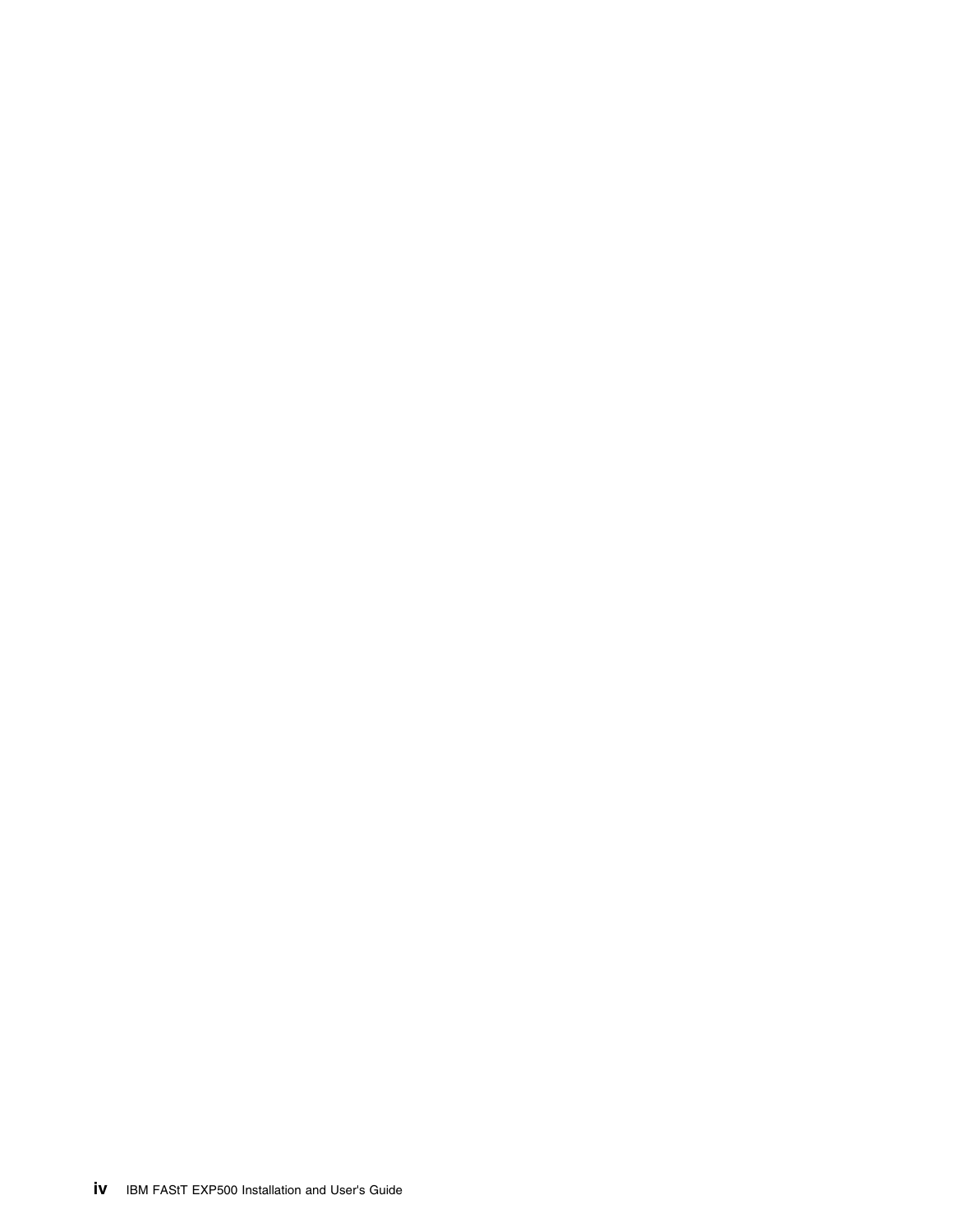# **Safety information**



Before installing this product, read the Safety Information.

قبل تركيب هذا المنتج، يجب قراءة الملاحظات الأمنية

Antes de instalar este produto, leia as Informações de Segurança.

在安装本产品之前, 请仔细阅读 Safety Information (安全信息)。

安裝本產品之前,請先閱讀「安全資訊」。

Prije instalacije ovog produkta obavezno pročitajte Sigurnosne Upute.

Před instalací tohoto produktu si přečtěte příručku bezpečnostních instrukcí.

Læs sikkerhedsforskrifterne, før du installerer dette produkt.

Lees voordat u dit product installeert eerst de veiligheidsvoorschriften.

Ennen kuin asennat tämän tuotteen, lue turvaohjeet kohdasta Safety Information.

Avant d'installer ce produit, lisez les consignes de sécurité.

Vor der Installation dieses Produkts die Sicherheitshinweise lesen.

Πριν εγκαταστήσετε το προϊόν αυτό, διαβάστε τις πληροφορίες ασφάλειας (safety information)

לפני שתתקינו מוצר זה, קראו את הוראות הבטיחות.

A termék telepítése előtt olvassa el a Biztonsági előírásokat!

Prima di installare questo prodotto, leggere le Informazioni sulla Sicurezza.

製品の設置の前に、安全情報をお読みください。

본 제품을 설치하기 전에 안전 정보를 읽으십시오.

Пред да се инсталира овој продукт, прочитајте информацијата за безбедност.

Les sikkerhetsinformasjonen (Safety Information) før du installerer dette produktet.

Przed zainstalowaniem tego produktu, należy zapoznać się z książką "Informacje dotyczące bezpieczeństwa" (Safety Information).

Antes de instalar este produto, leia as Informações sobre Segurança.

Перед установкой продукта прочтите инструкции по технике безопасности.

Pred inštaláciou tohto zariadenia si pečítaje Bezpečnostné predpisy.

Pred namestitvijo tega proizvoda preberite Varnostne informacije.

Antes de instalar este producto, lea la información de seguridad.

Läs säkerhetsinformationen innan du installerar den här produkten.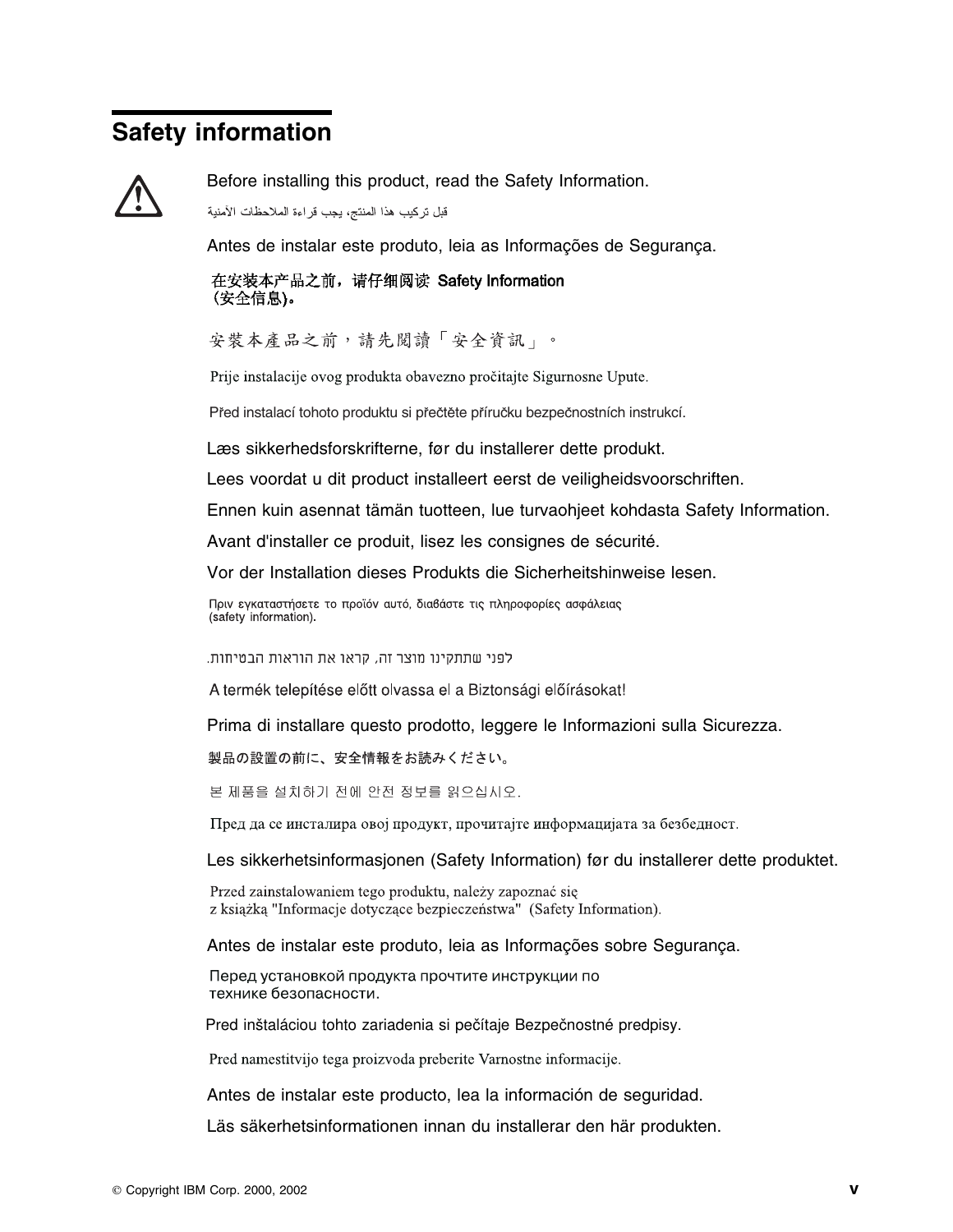**Statement 1**



#### **DANGER**

**Electrical current from power, telephone, and communication cables is hazardous.**

**To avoid a shock hazard:**

- **Do not connect or disconnect any cables or perform installation, maintenance, or reconfiguration of this product during an electrical storm.**
- **Connect all power cords to a properly wired and grounded electrical outlet.**
- **Connect to properly wired outlets any equipment that will be attached to this product.**
- **When possible, use one hand only to connect or disconnect signal cables.**
- **Never turn on any equipment when there is evidence of fire, water, or structural damage.**
- **Disconnect the attached power cords, telecommunications systems, networks, and modems before you open the device covers, unless instructed otherwise in the installation and configuration procedures.**
- **Connect and disconnect cables as described in the following table when installing, moving, or opening covers on this product or attached devices.**

#### **To Connect:**

- 1. Turn everything OFF.
- 2. First, attach all cables to devices.
- 3. Attach signal cables to connectors.
- 4. Attach power cords to outlet.
- 5. Turn device ON.

#### **To Disconnect:**

- 1. Turn everything OFF.
- 2. First, remove power cords from outlet.
- 3. Remove signal cables from connectors.
- 4. Remove all cables from devices.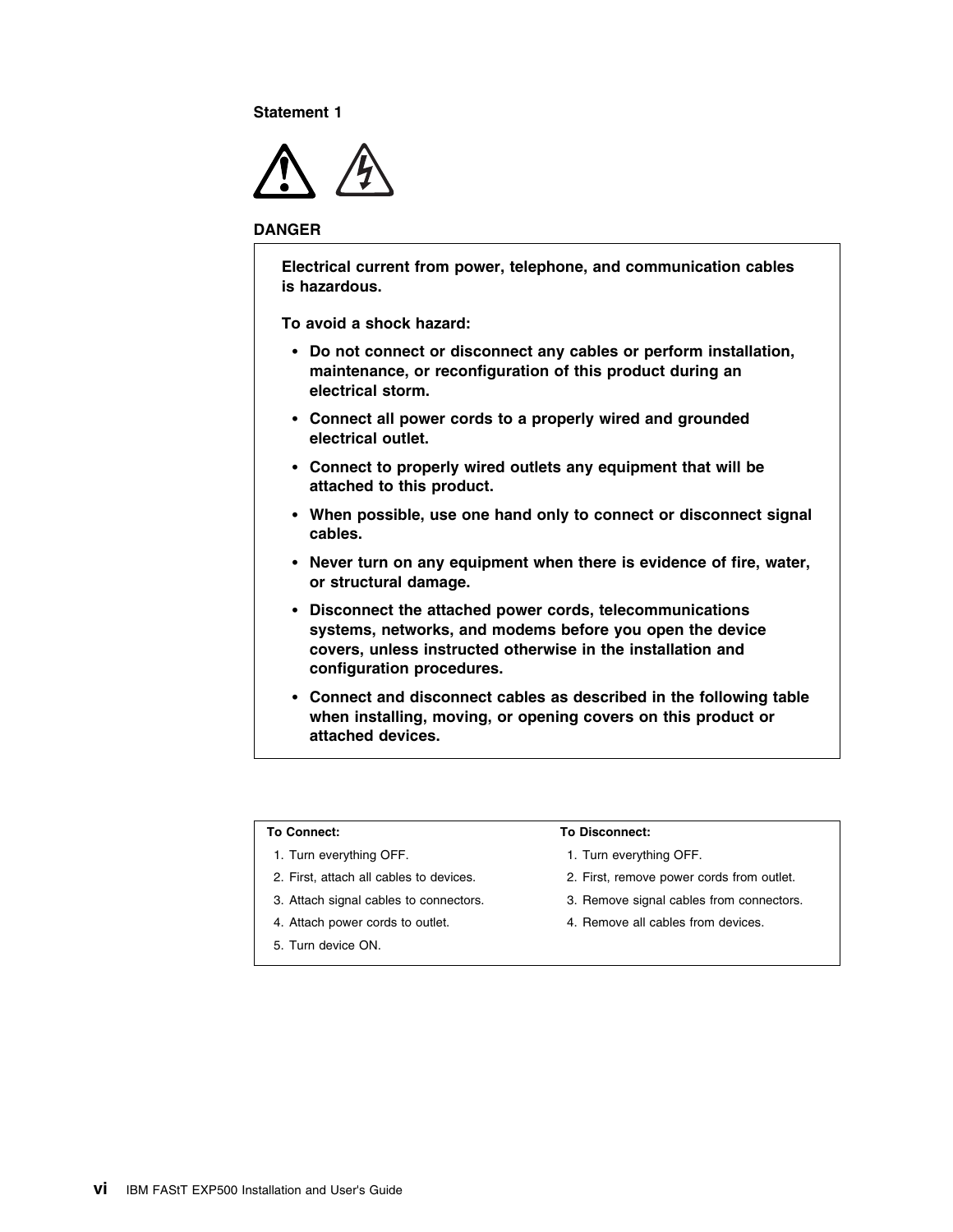**Statement 3**



**CAUTION:**

**When laser products (such as CD-ROMs, DVD drives, fiber optic devices, or transmitters) are installed, note the following:**

- **Do not remove the covers. Removing the covers of the laser product could result in exposure to hazardous laser radiation. There are no serviceable parts inside the device.**
- **Use of controls or adjustments or performance of procedures other than those specified herein might result in hazardous radiation exposure.**



**DANGER**

**Some laser products contain an embedded Class 3A or Class 3B laser diode. Note the following.**

**Laser radiation when open. Do not stare into the beam, do not view directly with optical instruments, and avoid direct exposure to the beam.**

**Statement 4**





-**18 kg (39.7 lb)** -



≥32 kg (70.5 lb)



**55 kg (121.2 lb)**

**CAUTION: Use safe practices when lifting.**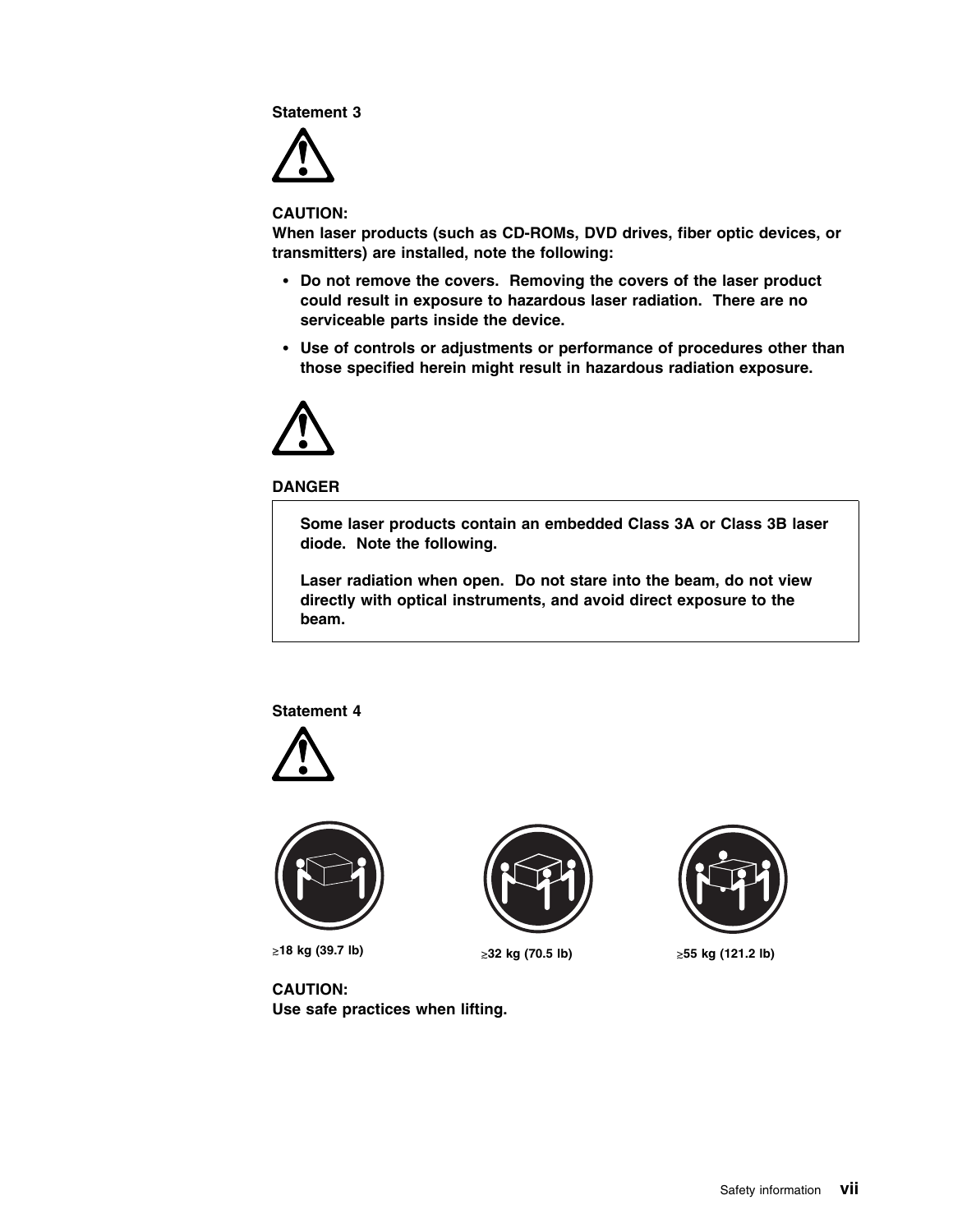**Statement 5**



#### **CAUTION:**

**The power control button on the device and the power switch on the power supply do not turn off the electrical current supplied to the device. The device also might have more than one power cord. To remove all electrical current from the device, ensure that all power cords are disconnected from the power source.**



**Statement 8**



#### **CAUTION:**

**Never remove the cover on a power supply or any part that has the following label attached.**



**Hazardous voltage, current, and energy levels are present inside any component that has this label attached. There are no serviceable parts inside these components. If you suspect a problem with one of these parts, contact a service technician.**

### **Class 1 laser statement**

Class 1 Laser Product Laser Klasse 1 Laser Klass 1 Luokan 1 Laserlaite Appareil A Laser de Classe 1 IEC 825-1:1993 CENELEC EN 60 825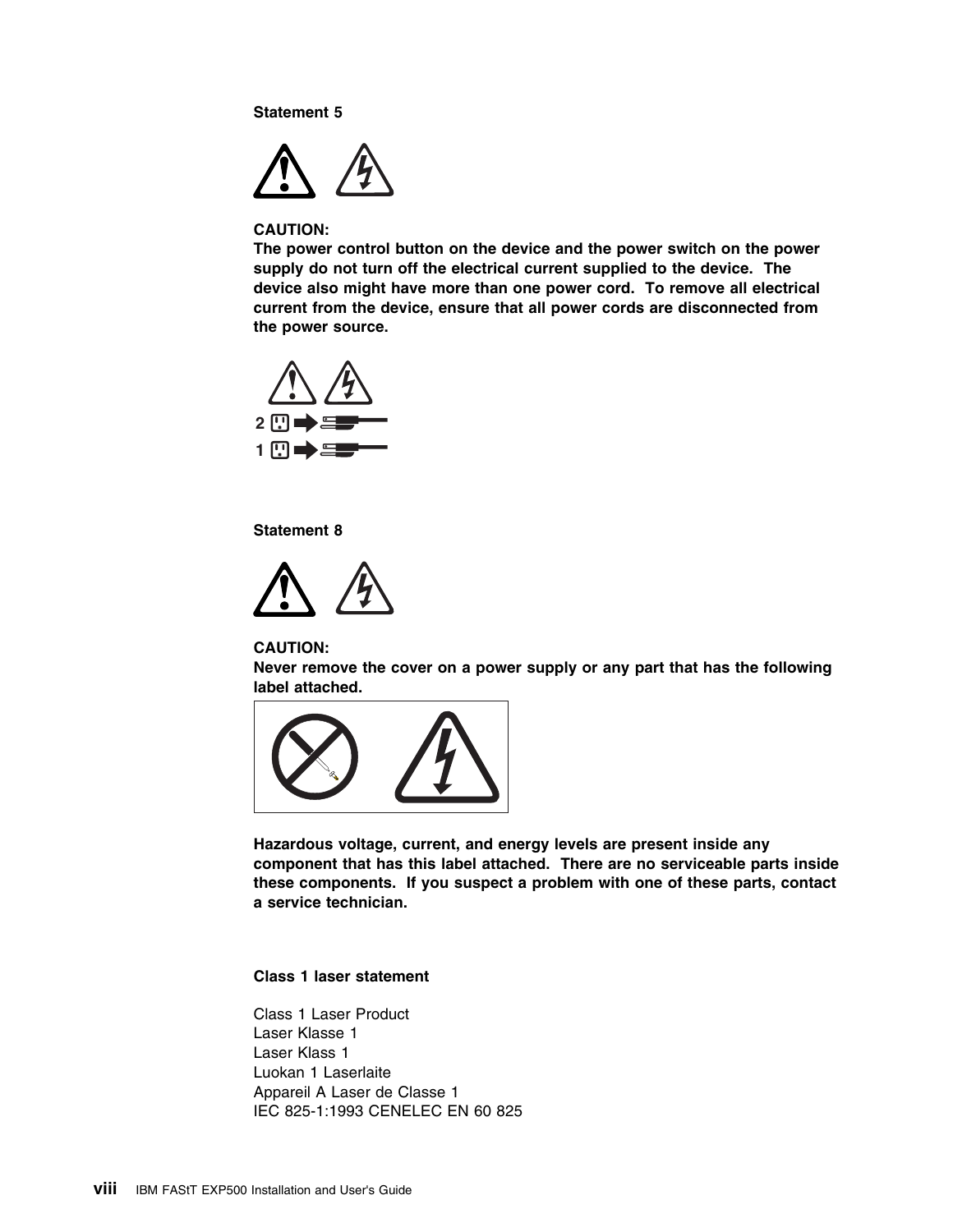# **About this book**

This book provides instructions for installing and replacing options in your IBM® Fibre Array Storage Technology (FAStT) EXP500 storage expansion unit. It also provides information on troubleshooting your expansion unit. To set up your expansion unit, refer to Chapter 2, "Installing the expansion unit" on page 11 for detailed information.

## **How this book is organized**

Chapter 1, "Introduction" on page 1, describes the expansion unit. This chapter includes an inventory checklist and an overview of the expansion unit features and components.

Chapter 2, "Installing the expansion unit" on page 11, contains the information and instructions needed to install the expansion unit in an EIA standard rack. Operating specifications, tray switch settings, and power-cord routing information are also included.

Chapter 3, "Installing and replacing devices" on page 21, contains step-by-step instructions for installing and removing customer replaceable units (CRUs), such as hard disk drives, power supplies, ESM boards, and fans. In addition, this chapter contains instructions for turning on and turning off the expansion unit during normal and emergency situations.

Chapter 4, "Solving problems" on page 39, contains the problem symptoms and error messages that are specific to your expansion unit. This chapter also provides instructions on how to obtain service and technical assistance for your expansion unit and other IBM products that you might plan to use.

Chapter 5, "Getting help and technical assistance" on page 43, contains information about how to get help, service, or technical assistance.

Appendix A, "Records" on page 45, provides a section to record and update important information about your expansion unit, including serial number and device records. Whenever you add options to your expansion unit, be sure to update the information in this appendix.

Appendix B, "Warranty information" on page 47, contains product warranty information.

Appendix C, "Notices" on page 59, contains product notices and trademark information.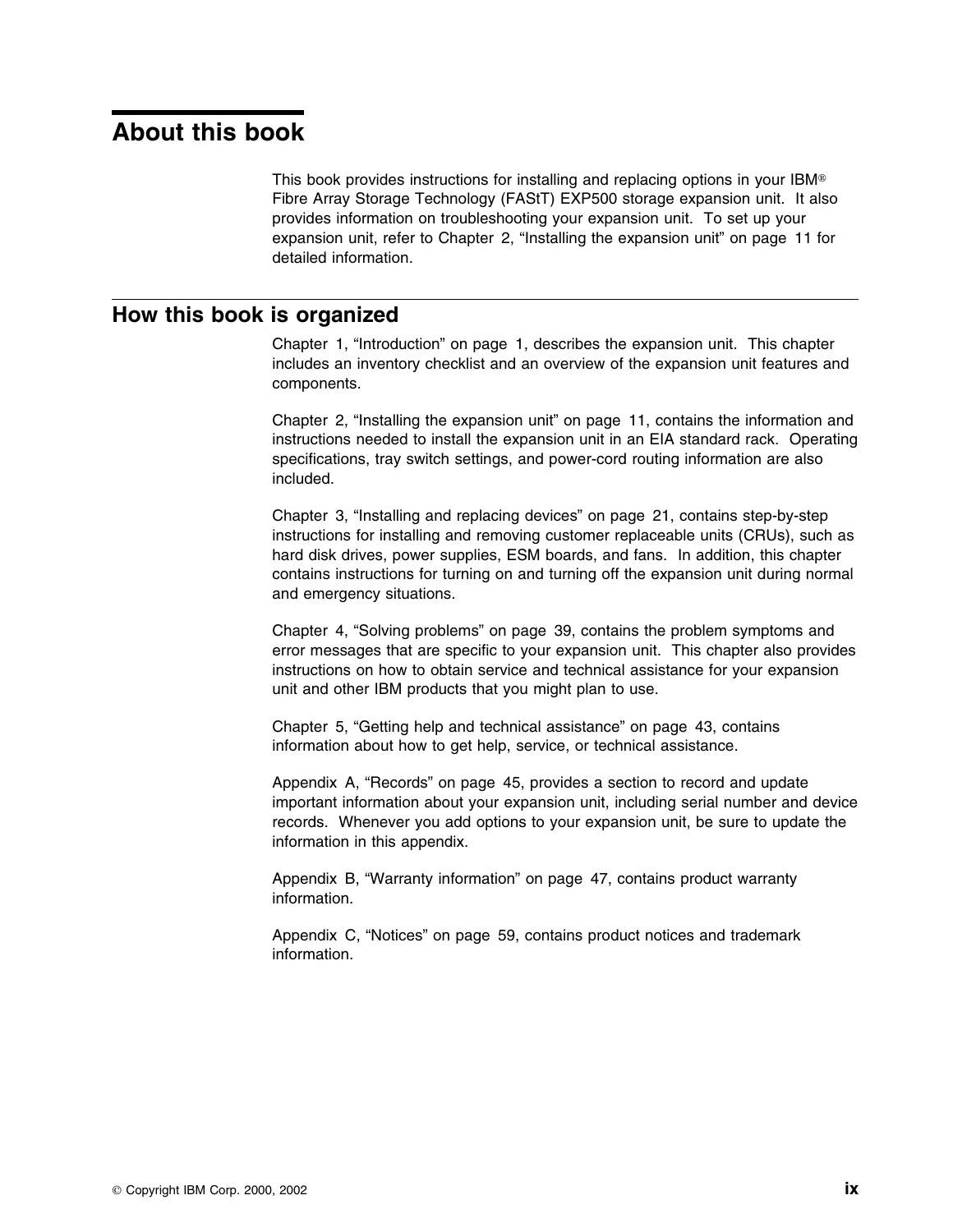## **Notices used in this book**

The caution and danger statements used in this book also appear in the multilingual Safety Information book provided with the IBM FAStT EXP500. Each caution and danger statement is numbered for easy reference to the corresponding statements in the safety book.

The following types of notices and statements are used in this book:

- **Note:** These notices provide important tips, guidance, or advice.
- **Attention:** These notices indicate possible damage to programs, devices, or data. An attention notice is placed just before the instruction or situation in which damage could occur.
- **Caution:** These statements indicate situations that can be potentially hazardous to you. A caution statement is placed just before the description of a potentially hazardous procedure step or situation.
- **Danger:** These statements indicate situations that can be potentially lethal or extremely hazardous to you. A danger statement is placed just before the description of a potentially lethal or extremely hazardous procedure step or situation.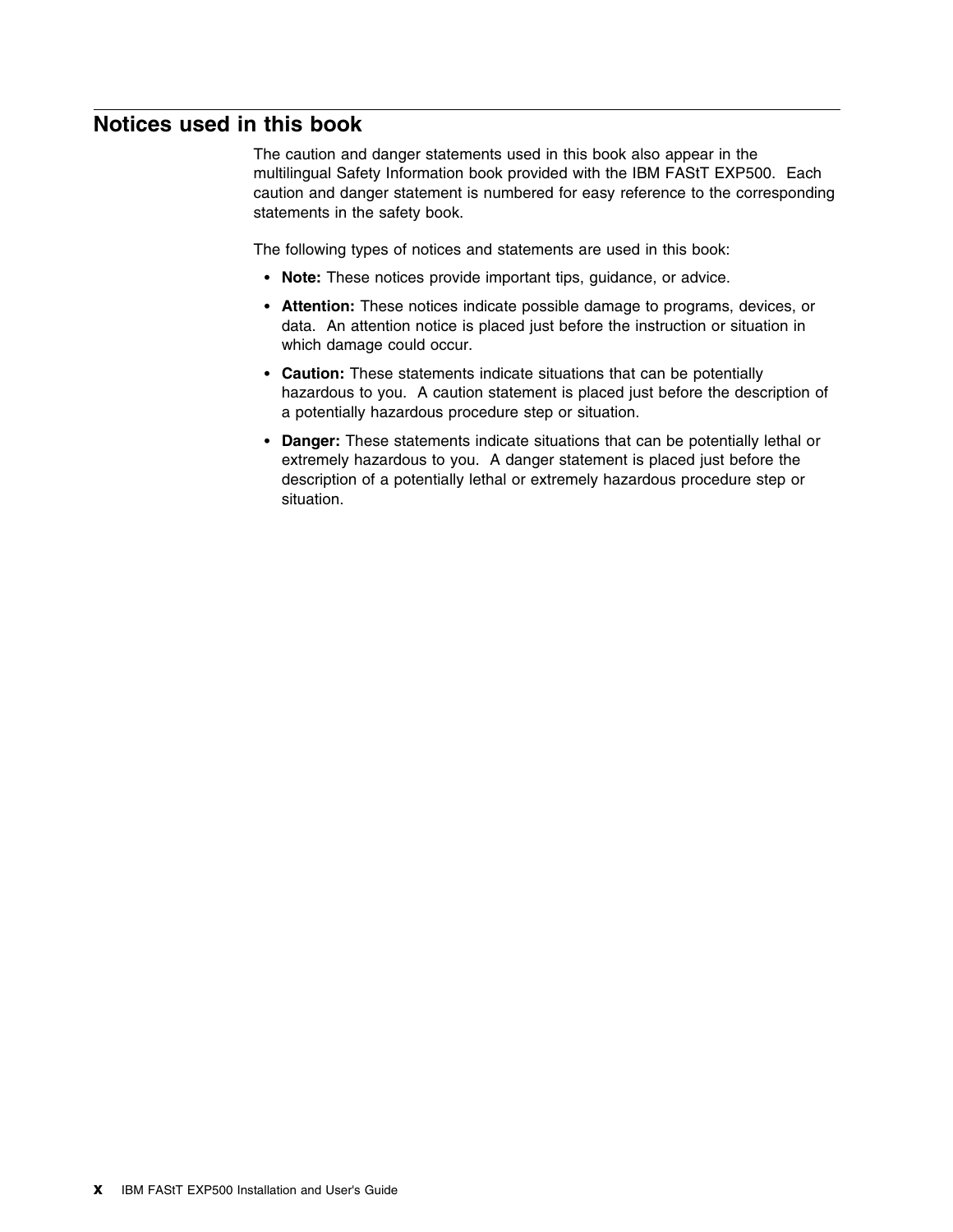# **Chapter 1. Introduction**

The IBM Fibre Array Storage Technology (FAStT) EXP500 storage expansion unit is a compact unit that provides high-capacity, Fibre Channel (FC) disk storage. It delivers fast, high-volume data transfer, retrieval, and storage functions across multiple drives, to multiple hosts. The expansion enclosure is designed for continuous, reliable service; the modular, redundant disk drives, power supplies, ESM boards, and fans use hot-swap technology for easy replacement without shutting down the system.

The FAStT EXP500 FC expansion unit supports redundant, dual-loop configurations. Optional external FC cables and gigabit interface converters (GBICs) connect the controller to the expansion unit.

You can connect FAStT EXP500 FC expansion units together to support a large number of disk drives on a Fibre Channel loop. Refer to your controller documentation for additional information on how many expansions units can be supported on a single loop.

Designed for easy installation and integration into the Microsoft<sup>®</sup> Windows<sup>®</sup> NT<sup>®</sup> environment, the expansion unit supports FC technology for the host and drive interfaces.

After you review the introductory information provided in this chapter, see Chapter 2, "Installing the expansion unit" on page 11 to begin the installation process.

#### **This chapter contains:**

| Features at a glance entertainment of the contract of the contract of the contract of the contract of the contract of the contract of the contract of the contract of the contract of the contract of the contract of the cont      |  |
|-------------------------------------------------------------------------------------------------------------------------------------------------------------------------------------------------------------------------------------|--|
| Clustering support entering the service of the contract of the contract of the contract of the contract of the contract of the contract of the contract of the contract of the contract of the contract of the contract of the      |  |
|                                                                                                                                                                                                                                     |  |
|                                                                                                                                                                                                                                     |  |
| Hot-swap drive bays received and the service of the service of the service of the service of the service of the                                                                                                                     |  |
| Fan, ESM, and power supply bays entertainment in the state of the state of the state of the state of the state of the state of the state of the state of the state of the state of the state of the state of the state of the       |  |
| <b>Front controls and indicators</b> entering the series of the series of the series of the series of the series of the series of the series of the series of the series of the series of the series of the series of the series of |  |
| Rear controls, indicators, and connectors enters and the control of the control of the control of the control o                                                                                                                     |  |
| Power supply controls, indicators, and connectors entertainment is a set of the Soverian of Sovering Control o                                                                                                                      |  |
| <b>Fan controls and indicators</b> expression in the set of the set of the set of the set of the set of the set of the set of the set of the set of the set of the set of the set of the set of the set of the set of the set of th |  |
| <b>ESM boards user controls</b> entertainment is a series of the series of the series of the series of the series of the series of the series of the series of the series of the series of the series of the series of the series o |  |
| System-management software support enterprise in the series of the system management software support enterprise in the system of the system of the System management system of the system of the System management of the Sys      |  |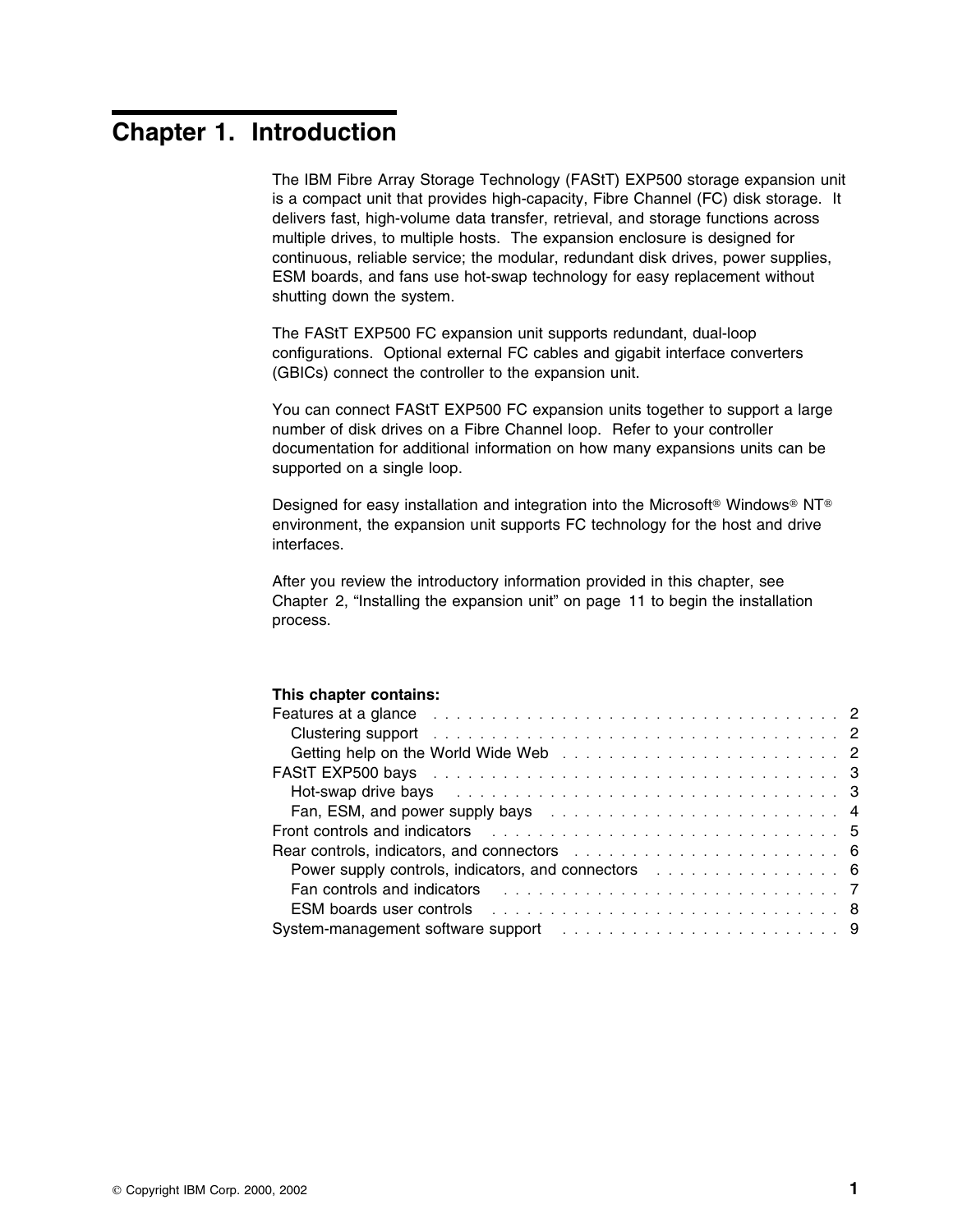## **Features at a glance**

The following table summarizes the features of the expansion unit. For a list of the operating specifications, such as weight, height, and heat output, see Table 2 on page 12.

| General<br>Modular components:<br>٠<br>- High-capacity disk drives<br>- Environmental services monitor<br>(ESM) boards<br>- Power supplies<br>- Cooling fans<br>Technology:<br>- Supports disk arrays<br>- Supports clustering<br>- Fibre Channel host interface<br>- Redundant data storage,<br>cooling system, power system,<br>and ESM boards<br>- Hot-swap technology for drives,<br>power supplies, fans, and ESM<br>boards | User interface:<br>$\bullet$<br>- Built-in power, activity, and fault<br>indicators<br>Identification labeling on<br>$\overline{\phantom{0}}$<br>customer replaceable units<br>(CRUs), rear indicator lights,<br>switches, and connectors<br>- Easy-to-replace drives, power<br>supplies, ESM boards, and<br>fans<br>Disk drive storage<br>Maximum drives per expansion<br>unit: $10$ | <b>ESM boards</b><br>Technology and interfaces:<br>$\bullet$<br>- Fibre Channel: 40-pin FC disk<br>drives<br>- Fibre Channel interface: Four.<br>GBICs connectors for incoming<br>and outgoing FC cables (two<br>GBICs on each ESM board) |
|----------------------------------------------------------------------------------------------------------------------------------------------------------------------------------------------------------------------------------------------------------------------------------------------------------------------------------------------------------------------------------------------------------------------------------|---------------------------------------------------------------------------------------------------------------------------------------------------------------------------------------------------------------------------------------------------------------------------------------------------------------------------------------------------------------------------------------|-------------------------------------------------------------------------------------------------------------------------------------------------------------------------------------------------------------------------------------------|
|----------------------------------------------------------------------------------------------------------------------------------------------------------------------------------------------------------------------------------------------------------------------------------------------------------------------------------------------------------------------------------------------------------------------------------|---------------------------------------------------------------------------------------------------------------------------------------------------------------------------------------------------------------------------------------------------------------------------------------------------------------------------------------------------------------------------------------|-------------------------------------------------------------------------------------------------------------------------------------------------------------------------------------------------------------------------------------------|

*Table 1. Features at a glance*

## **Clustering support**

Clustering is a means of sharing array groups among controllers to provide redundancy of controllers and servers. This redundancy is important if a hardware component fails. If a hardware component failure occurs after clustering has been set up, another server will take ownership of the array group.

Clustering requires additional hardware and specialized software. For more information about clustering, go to http://www.ibm.com/pc/ww/eserver/xseries/clustering/.

### **Getting help on the World Wide Web**

You can obtain up-to-date information about your IBM FAStT EXP500, a complete listing of the options that are supported on your model, and information about other IBM server products on the World Wide Web. For more information, see Chapter 5, "Getting help and technical assistance" on page 43.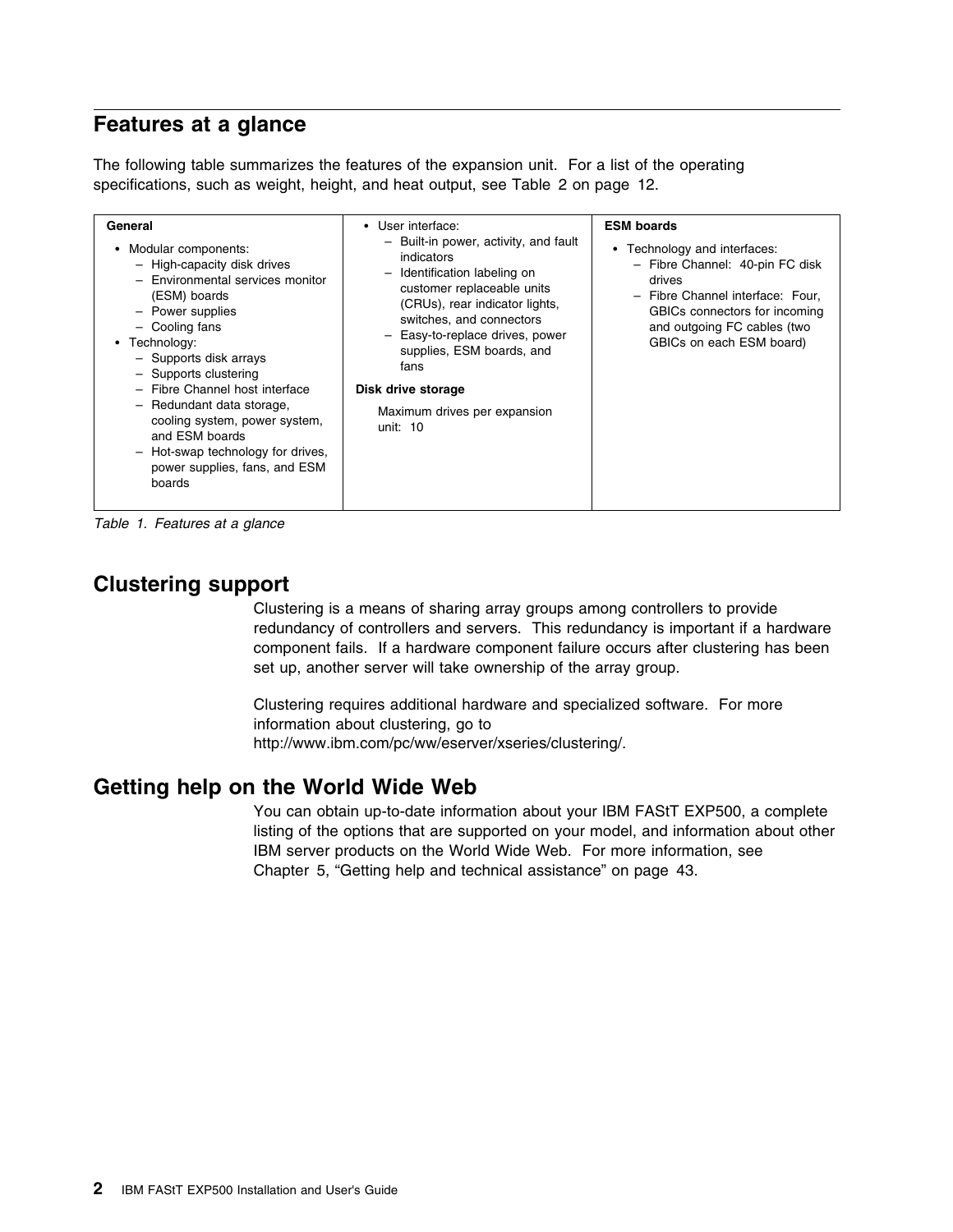### **FAStT EXP500 bays**

The following sections show the hot-swap CRUs on the FAStT EXP500 expansion unit.

The hot-swap features of the FAStT EXP500 expansion unit enable you to remove and replace hard disk drives, power supplies, ESM boards, and fans without turning off the expansion unit. Therefore, you can maintain the availability of your system while a hot-swap device is removed, installed, or replaced.

### **Hot-swap drive bays**

The following illustration shows the location of the hot-swap drive bays accessible from the front of your expansion unit. The FAStT EXP500 supports up to 10 (half-high or slim-line) 40-pin FC hard disk drives. These drives come preinstalled in drive trays. This drive-and-tray assembly is called a *drive CRU* (customer replaceable unit). You can install the drive CRUs in the 10 drive bays on the front of the expansion unit.

In this example illustration, six of the 10 bays contain drive CRUs and four bays contain blank tray fillers. To maintain proper cooling within your expansion unit, always keep a blank tray filler in each drive bay that does not contain a drive CRU. For information on installing and replacing drive CRUs, refer to Chapter 3, "Installing and replacing devices" on page 21.



#### **Attention:**

Never hot swap a drive CRU when its green Activity LED is flashing. Hot swap a drive CRU only when its amber Fault LED is completely on and not flashing or when the drive is inactive with the green Activity LED completely on and not flashing.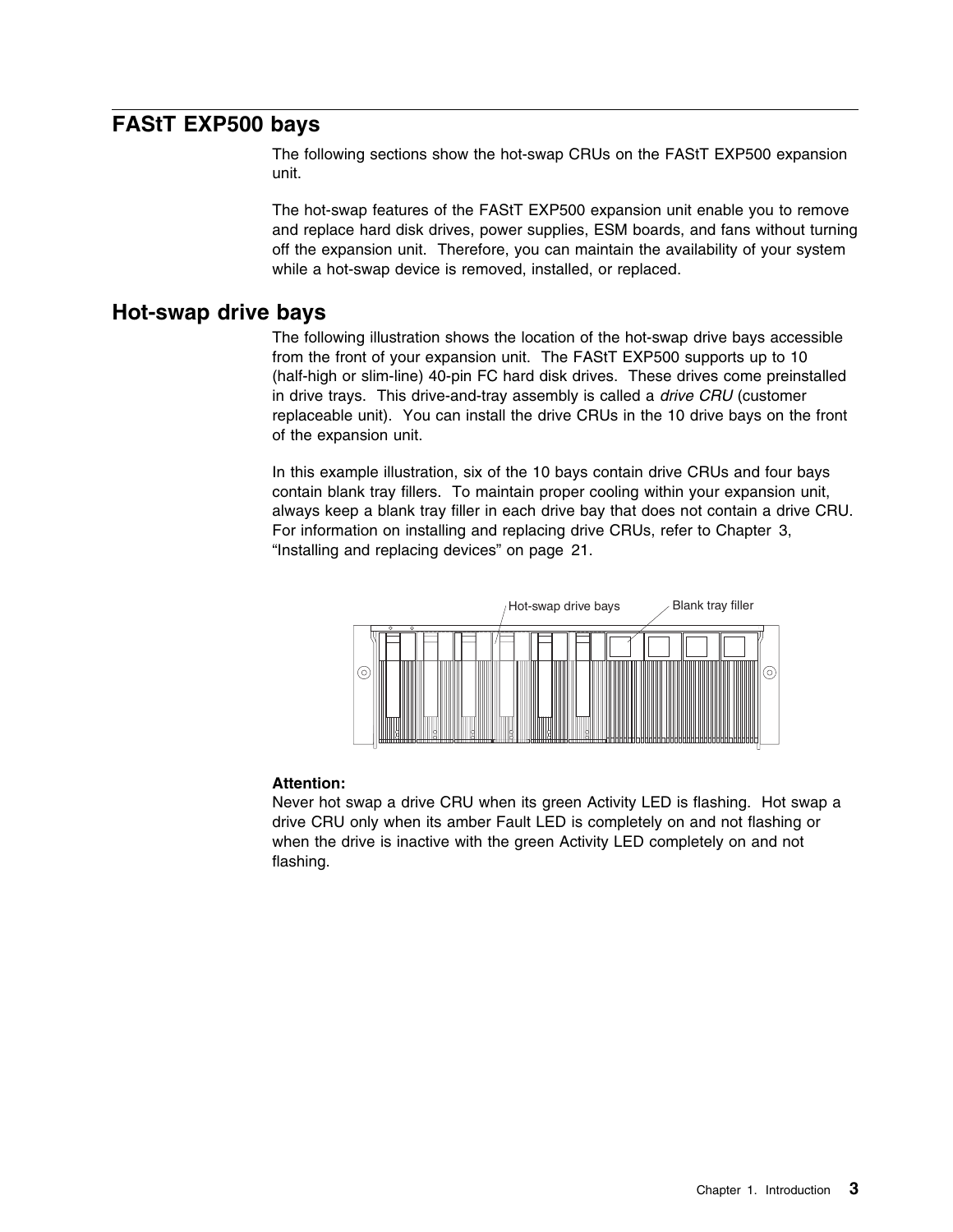### **Fan, ESM, and power supply bays**

The following illustration shows the location of the hot-swap fan bays, the hot-swap environmental services monitor (ESM) bays, and the hot-swap power supply bays.



**ESM bays:** Your expansion unit comes with two hot-swappable ESM boards. The environmental services monitor (ESM) boards provide a 1 gigabit FC interface to the drives and monitors the overall status of the expansion unit. Each ESM board has two GBIC connector ports for connecting your expansion unit to the controller or connecting two or more FAStT EXP500 expansion units together. The ESM boards provide redundancy when both boards are configured into redundant FC loops. Refer to your FC controller documentation to determine if the controller supports this redundancy function.

**Hot-swap fan bays:** Your expansion unit has two interchangeable hot-swap and redundant fan units. Each unit contains two fans. If one fan unit fails, the second fan unit continues to operate. Both fan units must be installed to maintain proper cooling within your expansion unit, even if one fan unit is not operational.

**Hot-swap power supply bays:** Your expansion unit comes with two hot-swap and redundant power supplies. Both power supplies must be installed to maintain proper cooling within your expansion unit, even if one power supply is not operational.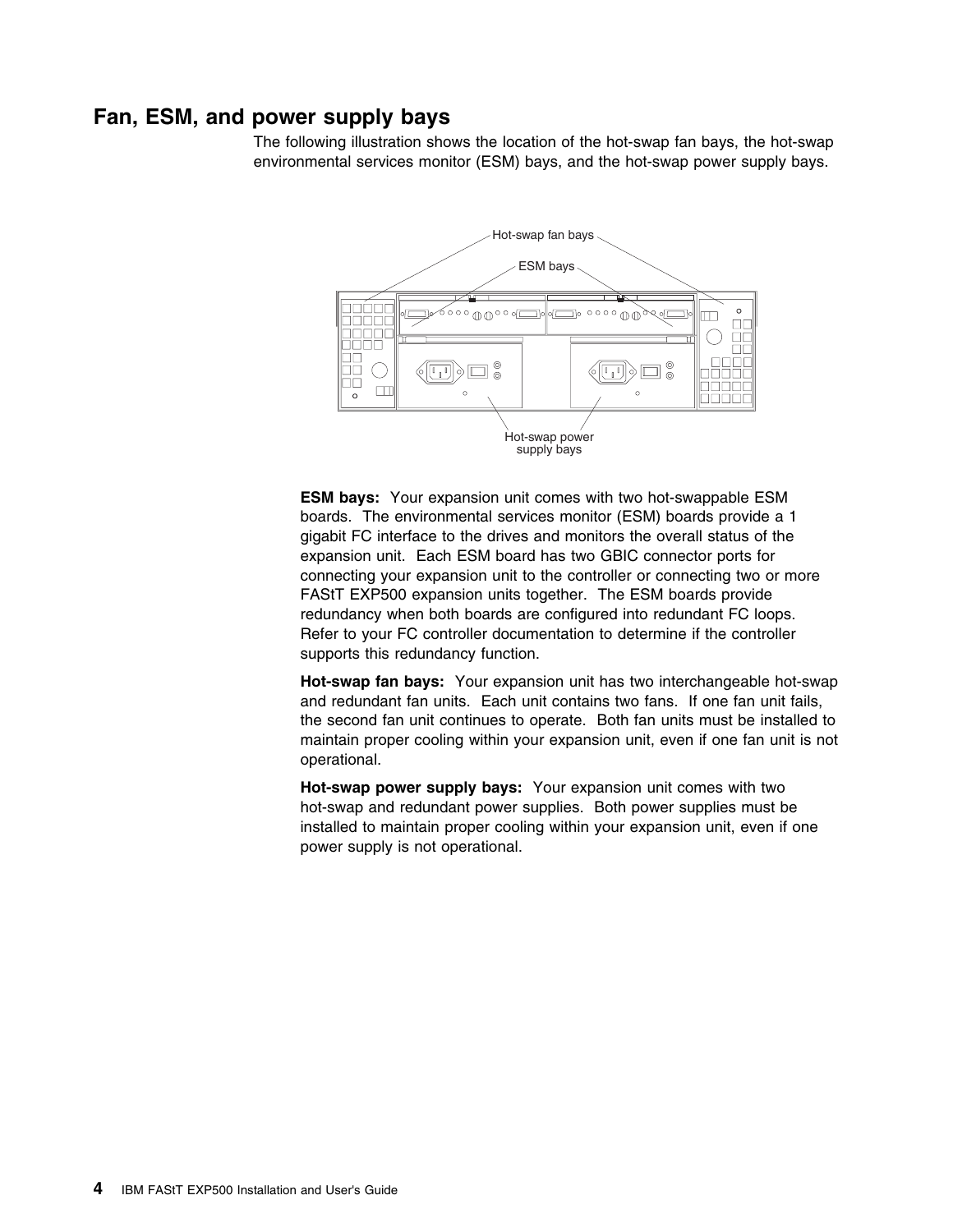### **Front controls and indicators**

The primary controls on the front of the expansion unit are shown in the following illustration.



**Activity LED:** Each drive CRU has an Activity LED. When flashing, this green LED indicates drive activity. When completely on, this green LED indicates the drive is properly installed.

**Blank tray filler:** Expansion units shipped without a full set of drives (10) contain blank trays in the unused drive bays. Before installing new drives, you must remove the blank trays and save them. Each of the 10 bays must always contain either a blank tray or a drive CRU. Each blank tray contains a filler piece for use with a slim-line drive.

**Drive CRU:** You can install up to 10 hot-swap drive CRUs (customer replaceable units) in the expansion unit. Each drive CRU consists of a hard disk drive and tray.

**Fault LED:** Each drive CRU has a Fault LED. When lit, this amber LED indicates a drive failure. When flashing, this amber LED indicates that a drive Identify or Rebuild process is in progress.

**General system error LED:** When lit, this amber LED indicates that the unit has a fault, such as in a power supply, fan unit, or hard disk drive.

**Latch:** This multipurpose blue latch releases or locks the drive CRU in place.

**Power-on LED:** When lit, this green light indicates that the unit has good dc power.

**Tray handle:** You can use this multipurpose handle to insert and remove a drive CRU in the bay.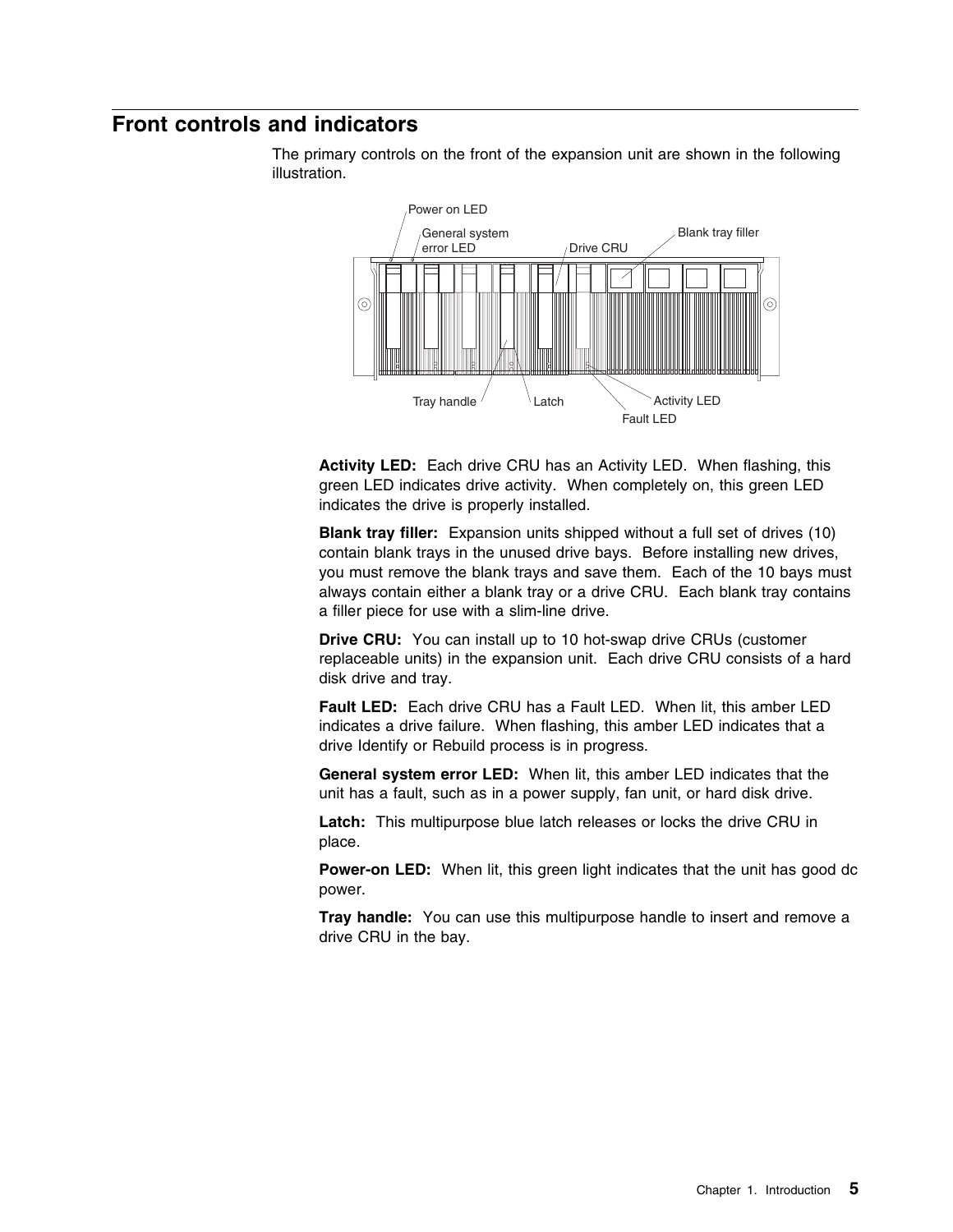### **Rear controls, indicators, and connectors**

Two hot-swap power supply CRUs, two hot-swap fan CRUs, and two environmental services monitor (ESM) boards are accessible from the back of the expansion unit. These components contain several controls, indicators, and connectors.

## **Power supply controls, indicators, and connectors**



**AC power connectors:** The power cords for the power supplies connect here.

**Fault LEDs:** These amber Fault LEDs light if a power supply failure occurs or if the power supply is turned off.

**Levers:** Use these locking handles to remove or install a power supply.

**Power LEDs:** These green LEDs light when the expansion unit is turned on and receiving ac power.

**Power supply CRUs:** The two hot-swap power supplies are located here. Both power supply CRUs must be installed, even if one power supply is not operational.

**Power switches:** Use these switches to turn the power supplies on and off. You must turn both switches on to take advantage of the redundant power supplies.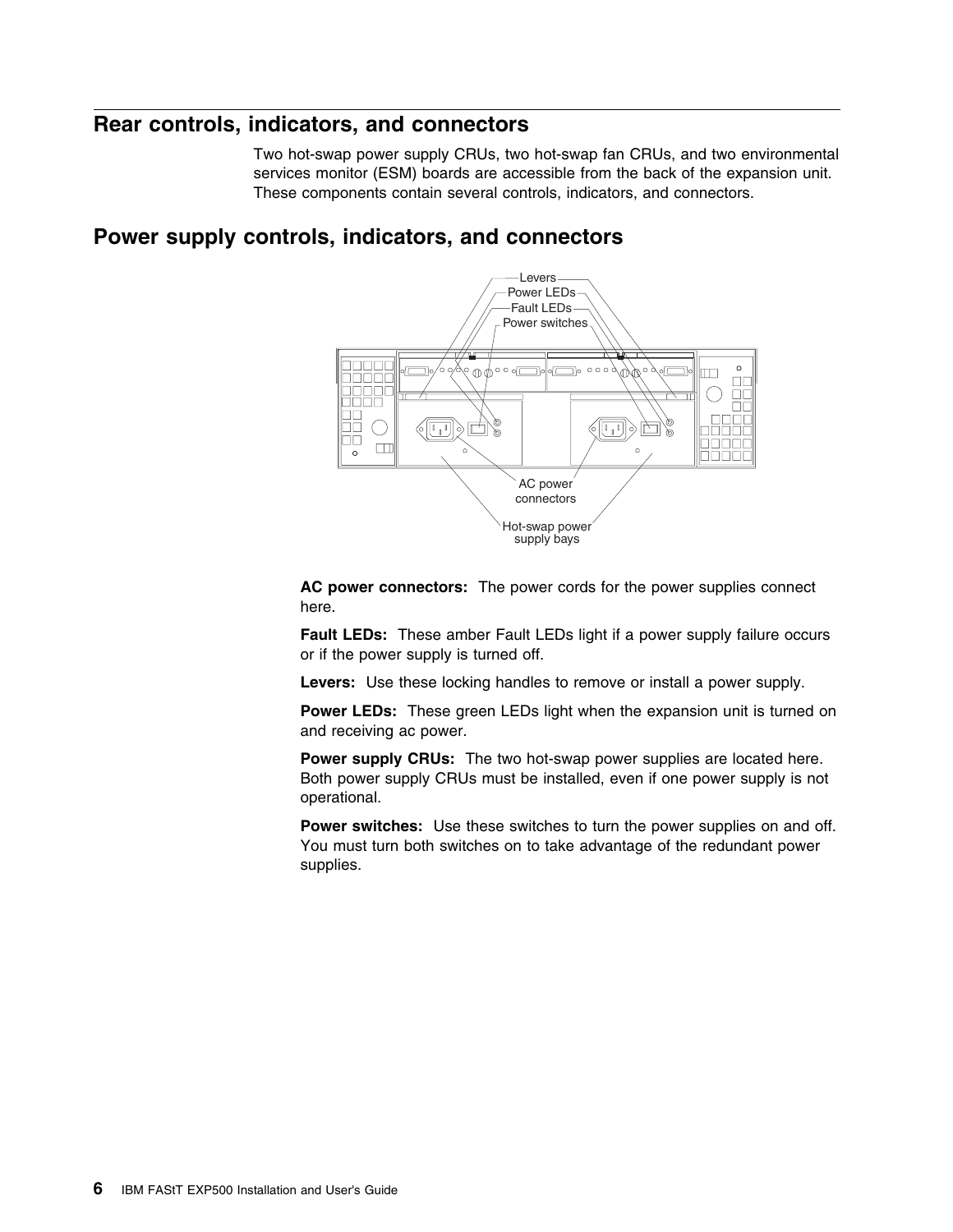### **Fan controls and indicators**

The fans in your FAStT EXP500 are hot-swappable and redundant. This means that your FAStT EXP500 will continue to operate if a fan fails. It also means that you can remove and replace the fan while the FAStT EXP500 is on and accessing drives.

#### **Attention:**

The fans in your expansion unit draw in fresh air and force out hot air. These fans are hot-swappable and redundant; however, when one fan fails, the fan unit must be replaced within 48 hours in order to maintain redundancy and optimum cooling. When you replace the failed unit, be sure to install the second fan within 10 minutes to prevent any overheating due to the lack of the additional fan unit.



**Fan CRUs:** The two fan CRUs are located here. These fans are hot-swappable and redundant.

**Fault LEDs:** These amber LEDs light when a fan failure occurs.

**Latches and handles:** Use the latches and handles to remove or install the fan CRUs.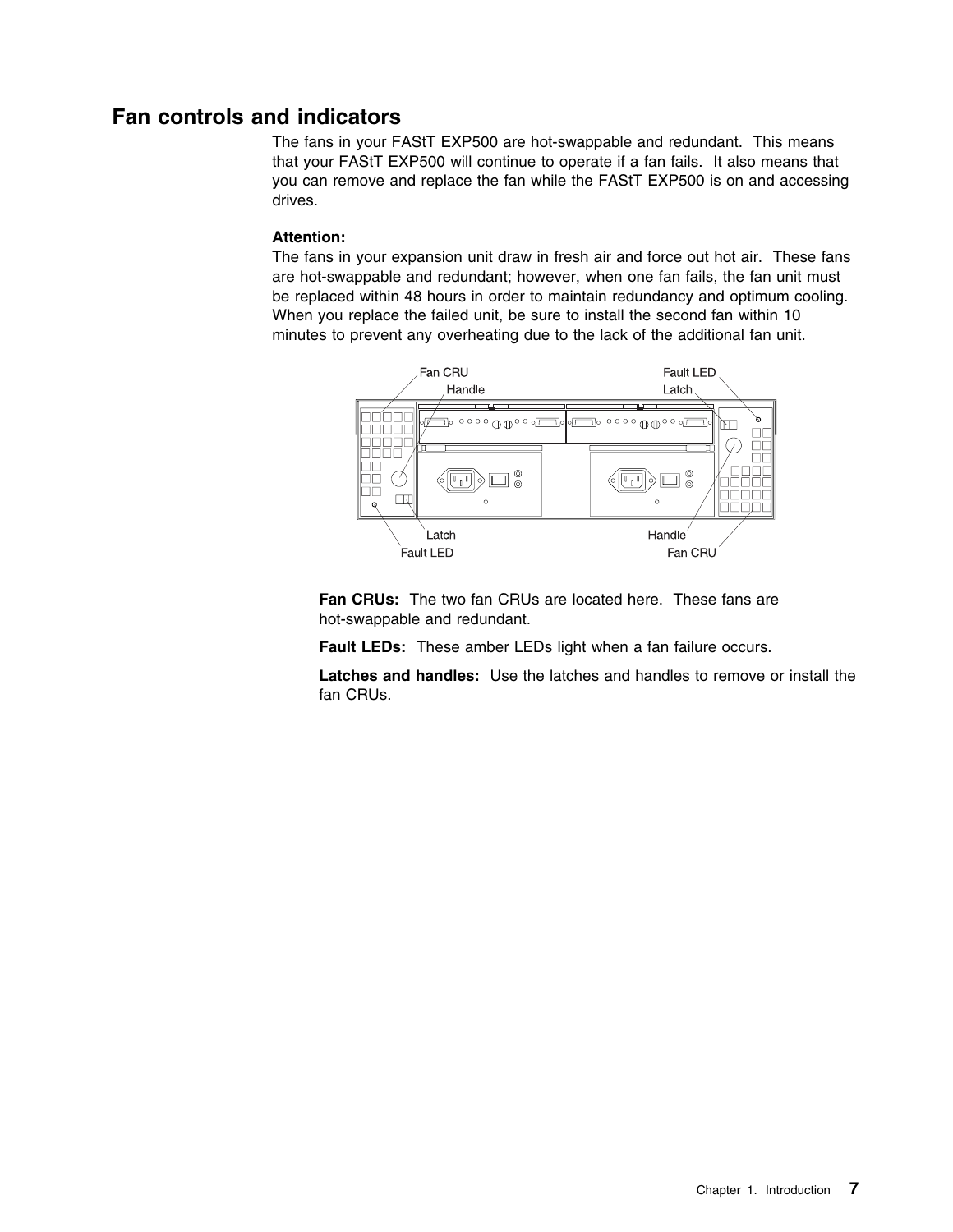### **ESM boards user controls**



**ESM boards:** The environmental services monitor (ESM) boards contain the expansion unit controls, switches, and LEDs. Each ESM board has two GBIC ports for connecting the expansion unit to the controller.

**Fault LEDs:** These amber LEDs light when an ESM board failure occurs.

**GBIC input ports:** The two GBIC input ports are for attaching the optional GBICs to the expansion unit.

**GBIC output ports:** The two GBIC output ports are for attaching the optional GBICs to the expansion unit.

The optional GBICs (input and output) are for attaching your optical cables to the expansion unit, then to the controller or additional expansion units. Insert the GBICs in the expansion unit GBIC ports and attach your FC cables to the GBICs, then connect the FC cables to the controller or additional expansion units.

**ID conflict LEDs:** These amber LEDs light if the expansion unit tray ID settings for the ESM boards do not match. In this case, the expansion unit uses the tray number of the left ESM board.

**Input/Output bypass LEDs:** These amber LEDs light when no valid input signal is detected and when no data is passed through the port. When no cable is connected to the port, the LEDs also light. Both ports on the ESM board are bypassed and the LEDs are lit in the event of an ESM board fault. In this case, the ESM Fault LED is also lit.

**Levers:** Use these levers when removing and inserting the ESM boards.

**Power LEDs:** These green LEDs are lit when there is power to the ESM board.

**Over-temperature LEDs:** These amber LEDs light if the expansion unit overheats.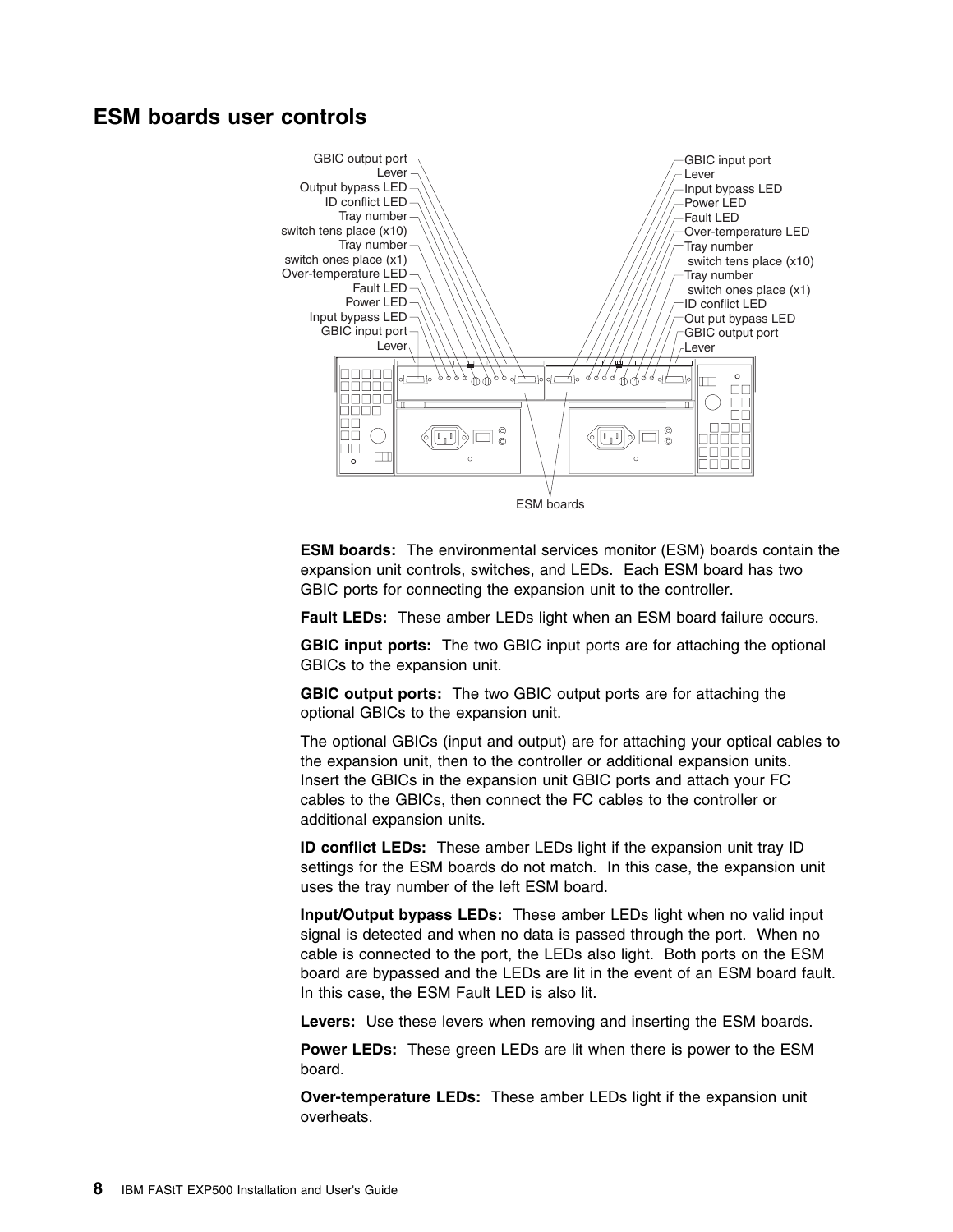**Tray number switches:** These switches assign the physical addresses of the disk drives and the system management processors that are participating in the loop, and they identify the FAStT EXP500 expansion unit. The base switch (x1) sets the IDs of the disk drives on the loop. The settings of both the base ID switch (x1) and the extended ID switch (x10) together is the expansion unit ID. The switches set the expansion unit ID using values of 00–99. The base ID switch (x1) is for the ones position and the extended ID switch (x10) is for the tens position.

### **System-management software support**

The FAStT EXP500 expansion unit meets the SES (SCSI-3 Enclosure Service) industry standards for external enclosures. The level of system management support is dependent upon the software and services provided by the FC controller. Refer to your controller documentation for additional information on the level of system management support provided.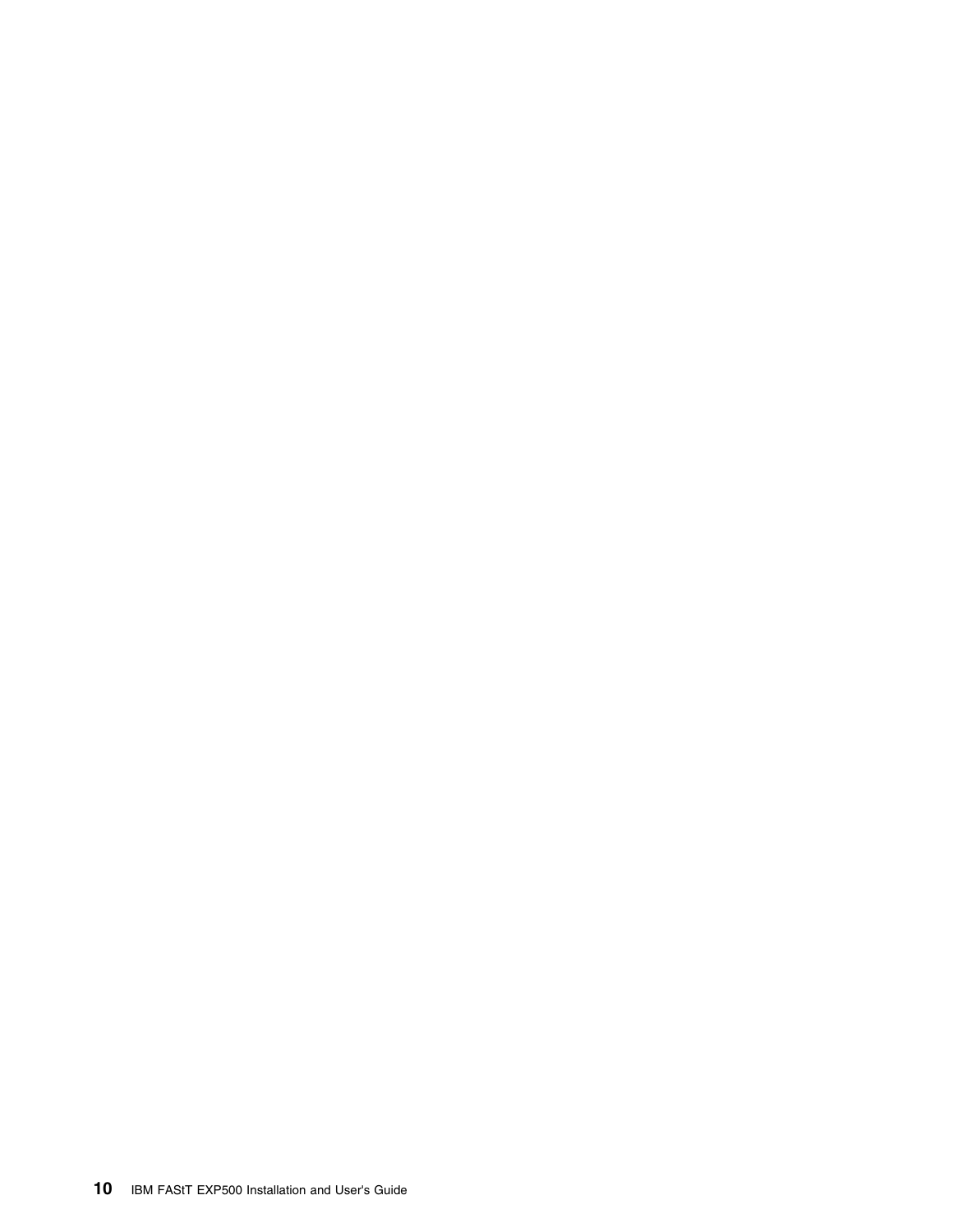# **Chapter 2. Installing the expansion unit**

This chapter contains the information needed to install the expansion unit in an Electronic Industries Association (EIA) standard rack cabinet.

You will need a flat-blade and a Phillips screwdriver to install your expansion unit. The rack cabinet comes with general installation instructions for installing optional devices.

#### **This chapter contains:**

| Operating specifications entertainment of the contract of the contract of the contract of the contract of the contract of the contract of the contract of the contract of the contract of the contract of the contract of the  |  |
|--------------------------------------------------------------------------------------------------------------------------------------------------------------------------------------------------------------------------------|--|
|                                                                                                                                                                                                                                |  |
| Getting started resources in the set of the set of the set of the set of the set of the set of the set of the set of the set of the set of the set of the set of the set of the set of the set of the set of the set of the se |  |
|                                                                                                                                                                                                                                |  |
|                                                                                                                                                                                                                                |  |
| Setting the interface options enterstanding to the set of the set of the set of the set of the set of the set of the set of the set of the set of the set of the set of the set of the set of the set of the set of the set of |  |
| Installing the expansion unit in a rack cabinet entertainment of the state of the state of the state of the state of the state of the state of the state of the state of the state of the state of the state of the state of t |  |
| Completing the installation enterstanding to the contract of the contract of the contract of the contract of the contract of the contract of the contract of the contract of the contract of the contract of the contract of t |  |
|                                                                                                                                                                                                                                |  |
| Cabling the expansion unit enterprise in the case of the case of the case of the case of the case of the case of the case of the case of the case of the case of the case of the case of the case of the case of the case of t |  |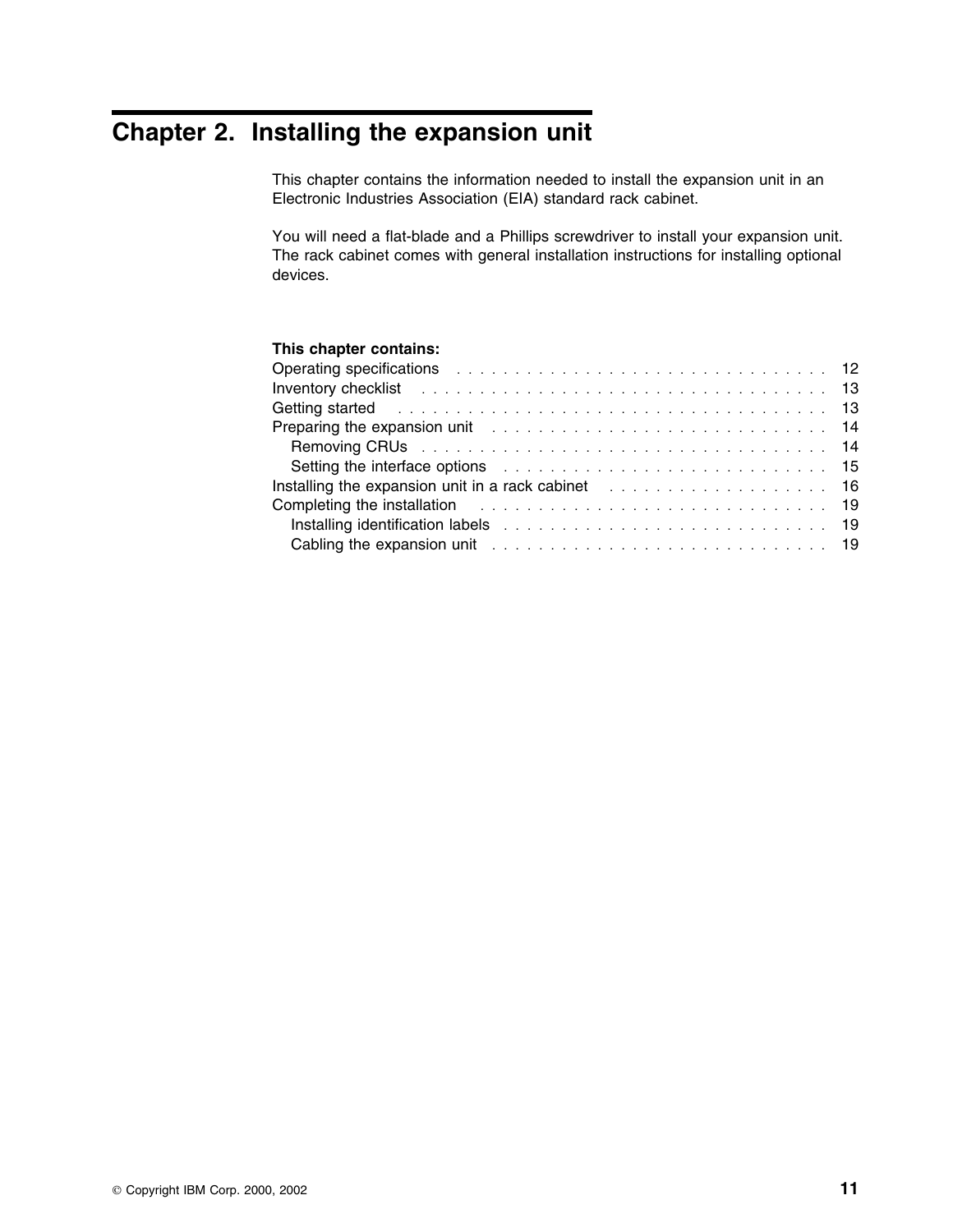# **Operating specifications**

The following table summarizes the operating specifications of the expansion unit.

*Table 2. Expansion unit operating specifications*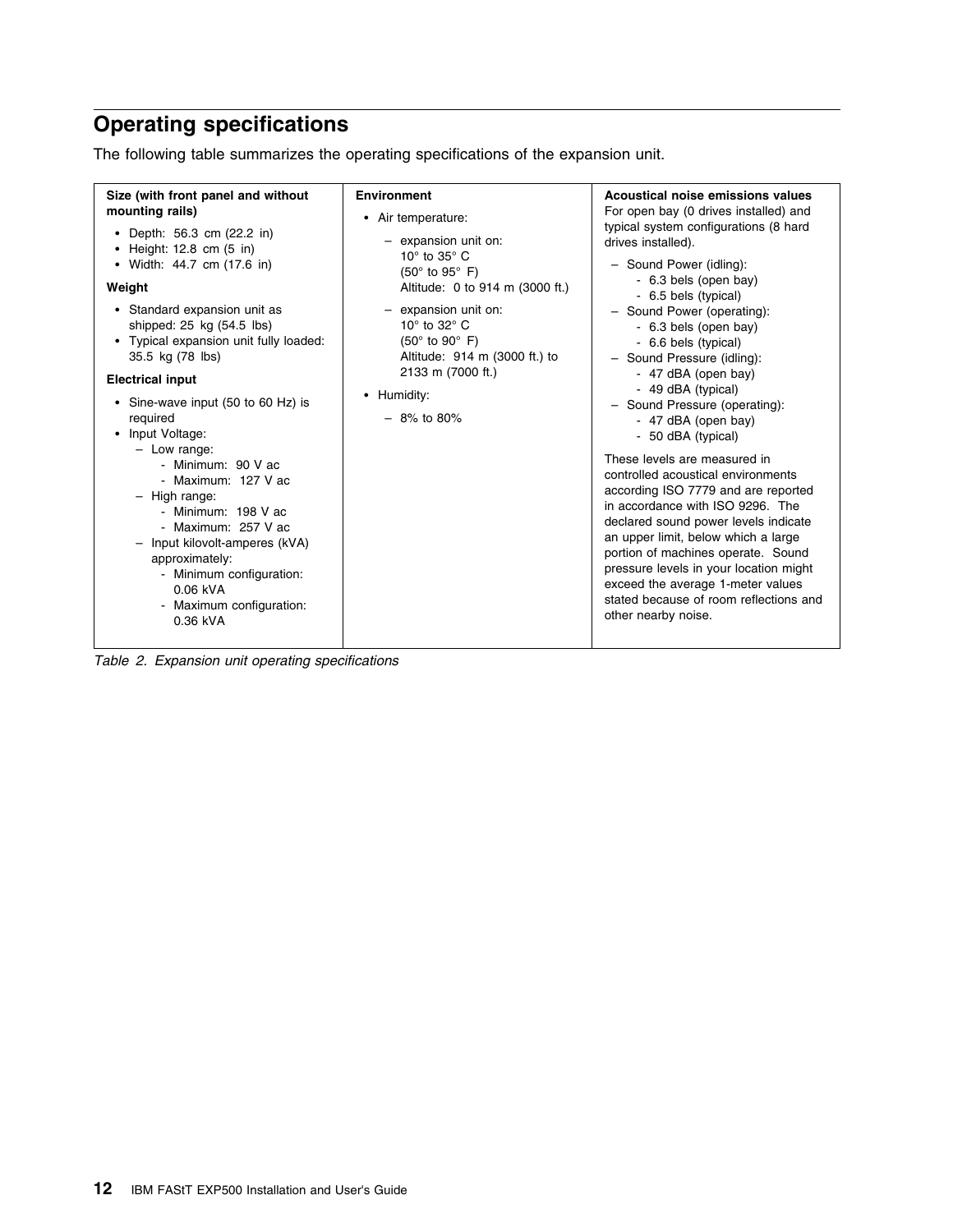### **Inventory checklist**

After you unpack your expansion unit, verify that you have the following items:

#### **Hardware:**

- IBM FAStT EXP500 storage expansion unit
- Two to four power cords
- Two expansion unit ID (0–9) labels
- Rack-mounting hardware kit (1)
	- Two rails (right and left assembly)
		- Ten M6 black hex-head screws
		- Ten M6 cage nuts
		- Ten M6 clip nuts

#### **Publications:**

- *IBM FAStT EXP500 Installation and User's Guide* (this book)
- *IBM Safety Book*
- Template for installing the expansion unit in a rack cabinet

If an item is missing or damaged, contact your IBM reseller or your IBM marketing representative.

If you have not already done so, review the information in Chapter 1, "Introduction" on page 1 and record your expansion-unit serial number in the table in "Identification numbers" on page 46.

### **Getting started**

Before you begin, review the following tasks and assumptions:

- If you are installing the expansion unit in a rack cabinet, you have already installed the other components in the rack cabinet and moved the rack cabinet to its permanent operating location.
- You have already installed the controllers and appropriate host adapters.
- There are optical Fibre Channel (FC) cables attached to the controllers or other previously installed Fibre Array Storage Technology (FAStT) EXP500 expansion units, ready for final connection to the expansion unit.
- The installation site meets all area, environmental, power, and site requirements for the expansion unit. Refer to the expansion unit requirements listed under "Operating specifications" on page 12.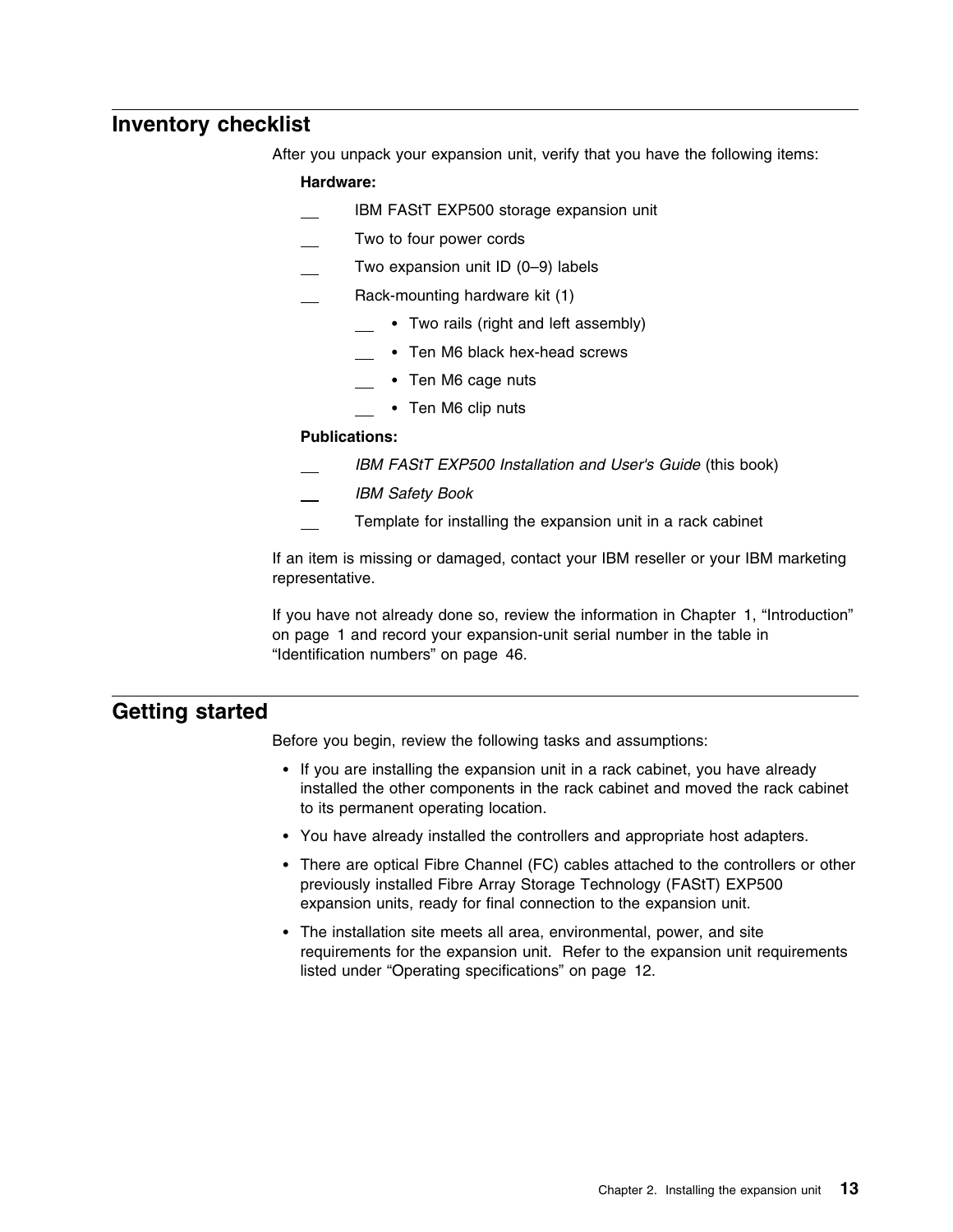### **Preparing the expansion unit**

This section explains how to prepare the expansion unit for installation by removing the CRUs (customer replaceable units) and by setting the interface options.

### **Removing CRUs**

It is easier to lift the expansion unit and install it in a rack cabinet if you remove all CRUs (drives, fans, power supplies, and ESM cards) first. A fully loaded expansion unit with 10 disk drives, two fan units, two ESM boards, and the two power supplies installed weighs 35.5 kg (78 lb). If you remove all the CRUs, you can reduce the overall weight.

#### **Attention:**

If you have data stored on the drives, label the drives before you remove them. Then when you replace the drives, install them in the same drive bays from which you removed them. Otherwise, you you might lose data.

See Chapter 3, "Installing and replacing devices" on page 21 for the information needed to remove the CRUs.

**Statement 4**





-**18 kg (39.7 lb)** -

**CAUTION: Use safe practices when lifting.**



≥32 kg (70.5 lb)



**55 kg (121.2 lb)**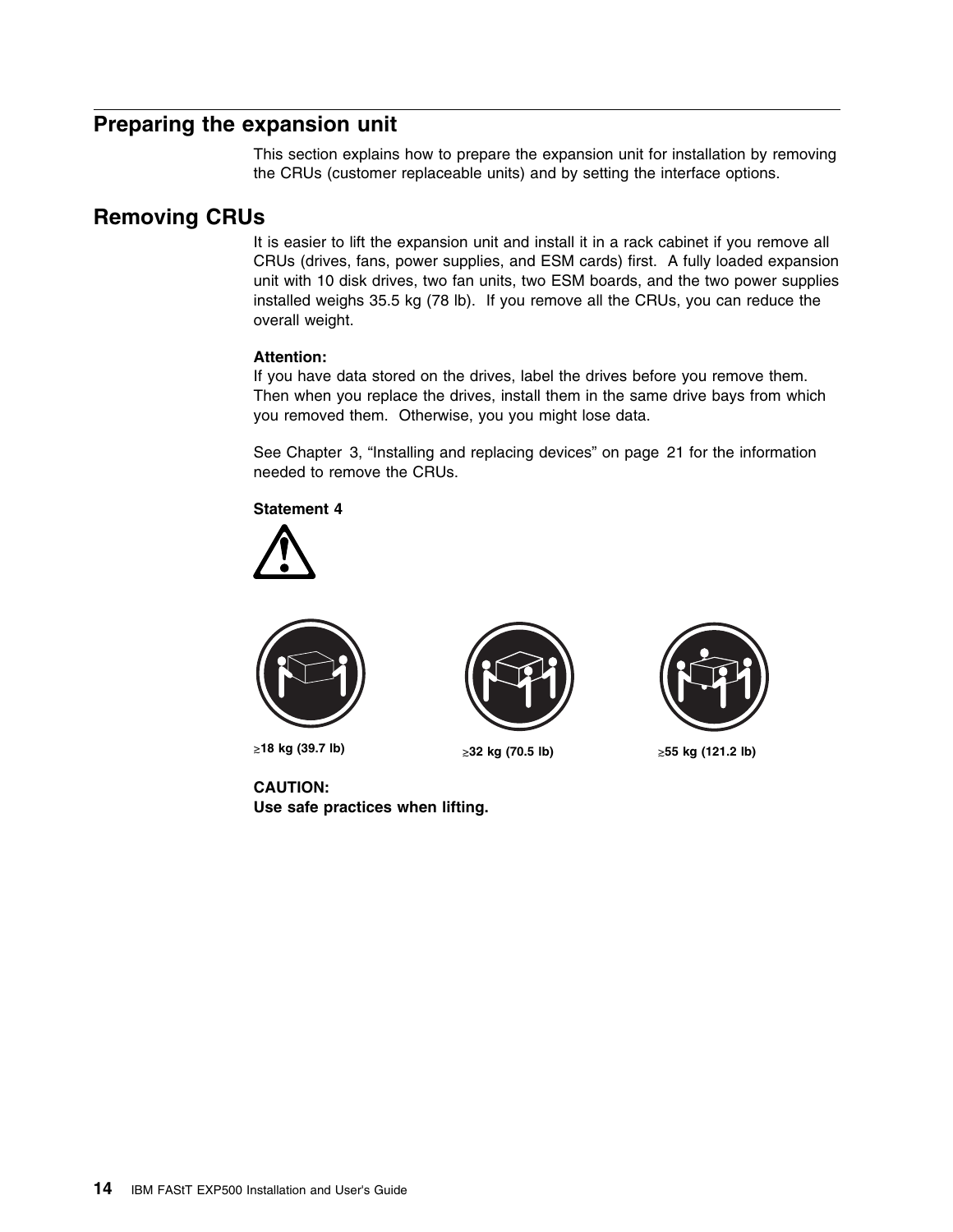### **Setting the interface options**

There are two rotary tray number switches on each ESM board located on the back of the expansion unit. It is easier to set these switches before you install the expansion unit in a rack cabinet.

The switch on the left of the ESM board is for the extended ID, which is the tens position (x10). The switch on the right is for the base ID, which is the ones position (x1). The tray number switches have 10 settings. Use these settings (0–9) to identify the ID of the expansion unit.



### **Fibre Channel (FC) loop and ID settings**

When you install a drive CRU in the expansion unit, the drive tray plugs into a printed circuit board called the *midplane*. The midplane sets the Fibre Channel loop ID automatically, based on the setting of the tray number switch and the physical location (bay) of the drive CRU.

### **Tray number settings**

Each ESM board has two tray number switches. These rotary switches (values  $0-9$ ) set various addresses and IDs. The base ID switch  $(x1)$  is for the ones position and the extended ID switch (x10) is for the tens position. The settings of the two switches, when used together, provide a two-digit ID of the expansion unit. The system management software uses this ID to provide correlation between the system management graphics and the physical expansion unit; the ID identifies which physical unit corresponds to the system management status.

You can set the expansion unit ID to any value from 00–99. Each expansion unit attached to a Fibre Channel controller must have a unique ID.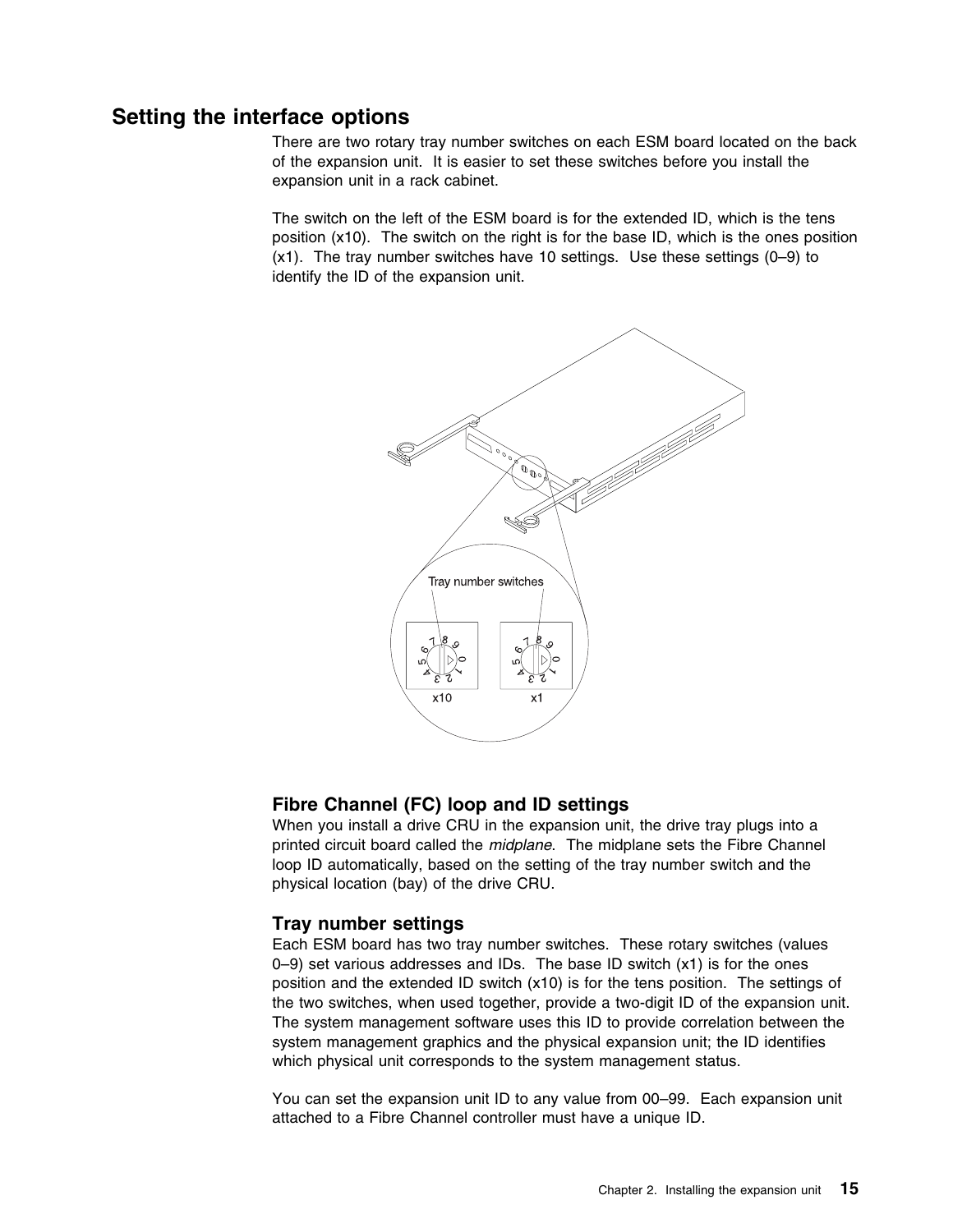The base ID switch (x1) also sets the physical IDs of the drives within the expansion unit. Some controllers might require all drives on the FC loop to have a unique, hard-assigned address. Refer to your controller documentation to determine if unique, hard-assigned addresses are required.

For each expansion unit ID, set the tray number for both ESM boards to the same value. Set the tray number for each pair of ESM boards to a unique value. The value must be different from all other pairs of ESM boards attached to the controller.

#### **Attention:**

Each expansion unit tray number on both ESM boards must match exactly. Otherwise, the expansion unit might not function properly in the event of an ESM board failure.

### **Installing the expansion unit in a rack cabinet**

The FAStT EXP500 expansion unit requires 3U of EIA rack mounting space. Before installing the expansion unit in a rack cabinet, it is important that you do the following:

- Review the rack cabinet documentation for safety and cabling considerations. Ensure that your planned installation is within the rack-enclosure guidelines for heat generation, electrical requirements, air flow, and mechanical loading.
	- **Note:** Because of the limited space in some rack cabinets, it might be easier to connect and route cables before you install the mounting brackets and hardware devices.
- Install the expansion unit in a maximum 35 degree C environment.
- To ensure proper air flow, position the unit in the rack cabinet so that the air vents are not blocked. Usually 15 cm (6 in.) of air space is sufficient.
- To ensure the rack cabinet stability, load the rack cabinet starting from the bottom.
- If you install multiple components in the rack cabinet, do not overload the power outlets.
- Connect the expansion unit to a properly grounded outlet.

Use the rack-mounting template that comes with the expansion unit to locate the rack mounting holes and install the unit into a rack cabinet. If you misplace the template, you can use the following steps to install your expansion unit:

**1.** Use the following illustration of front and rear rack mounting flanges to determine the appropriate rack mounting holes for installing cage nuts or clip nuts to secure your FAStT EXP500 rails.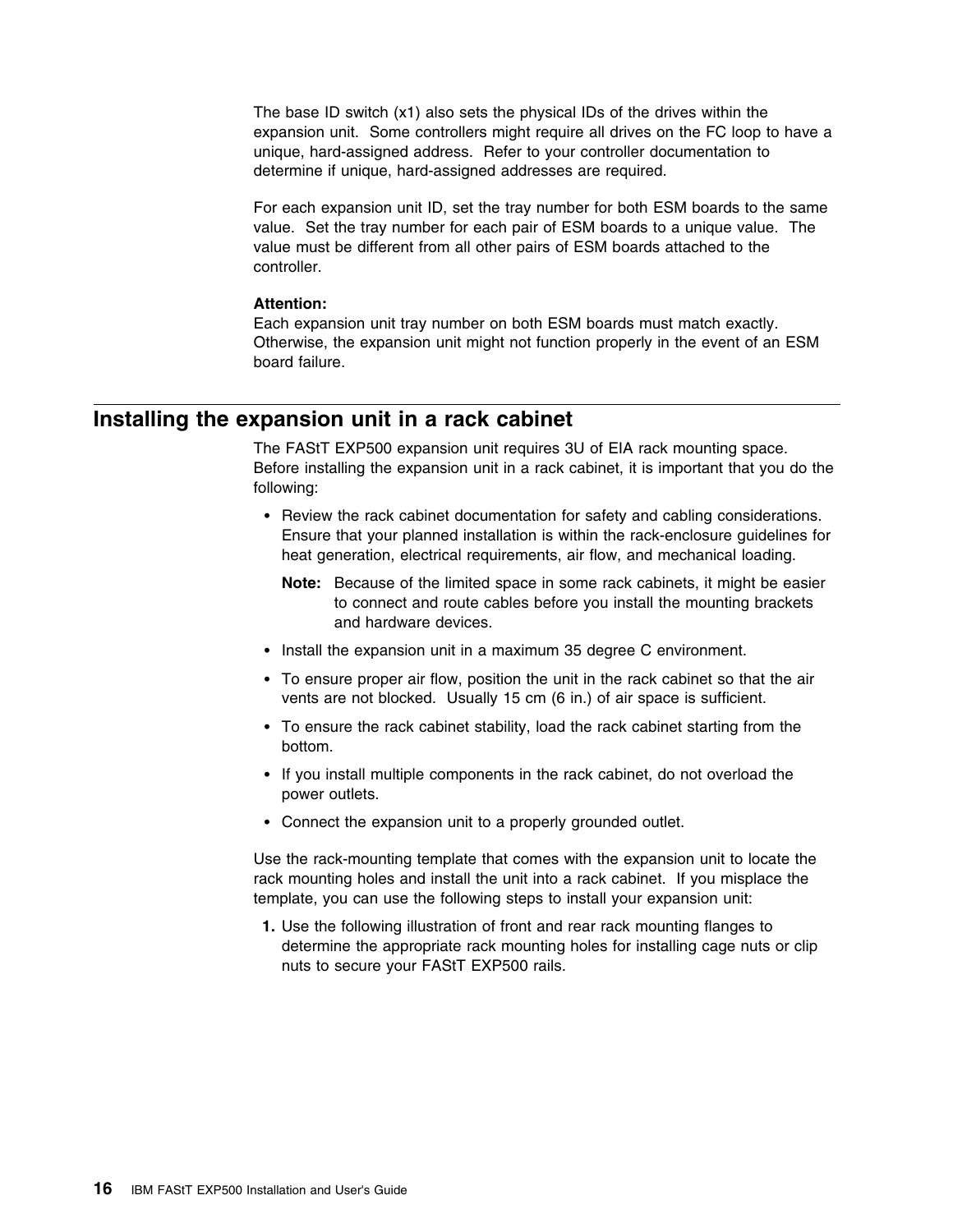



**Note:** Use clip nuts if your rack cabinet has round holes. If your rack has square holes, you can use the rack insertion tool or a flat-blade screwdriver to install cage nuts.



**2.** On the rail marked L, remove and save the small screw **1**; then, loosen the four large screws 2.



**3.** Hold the rail against the outside of the left rack mounting flange and loosely insert the front black hex screws  $\left\{ \mathbf{\hat{s}}\right\}$ .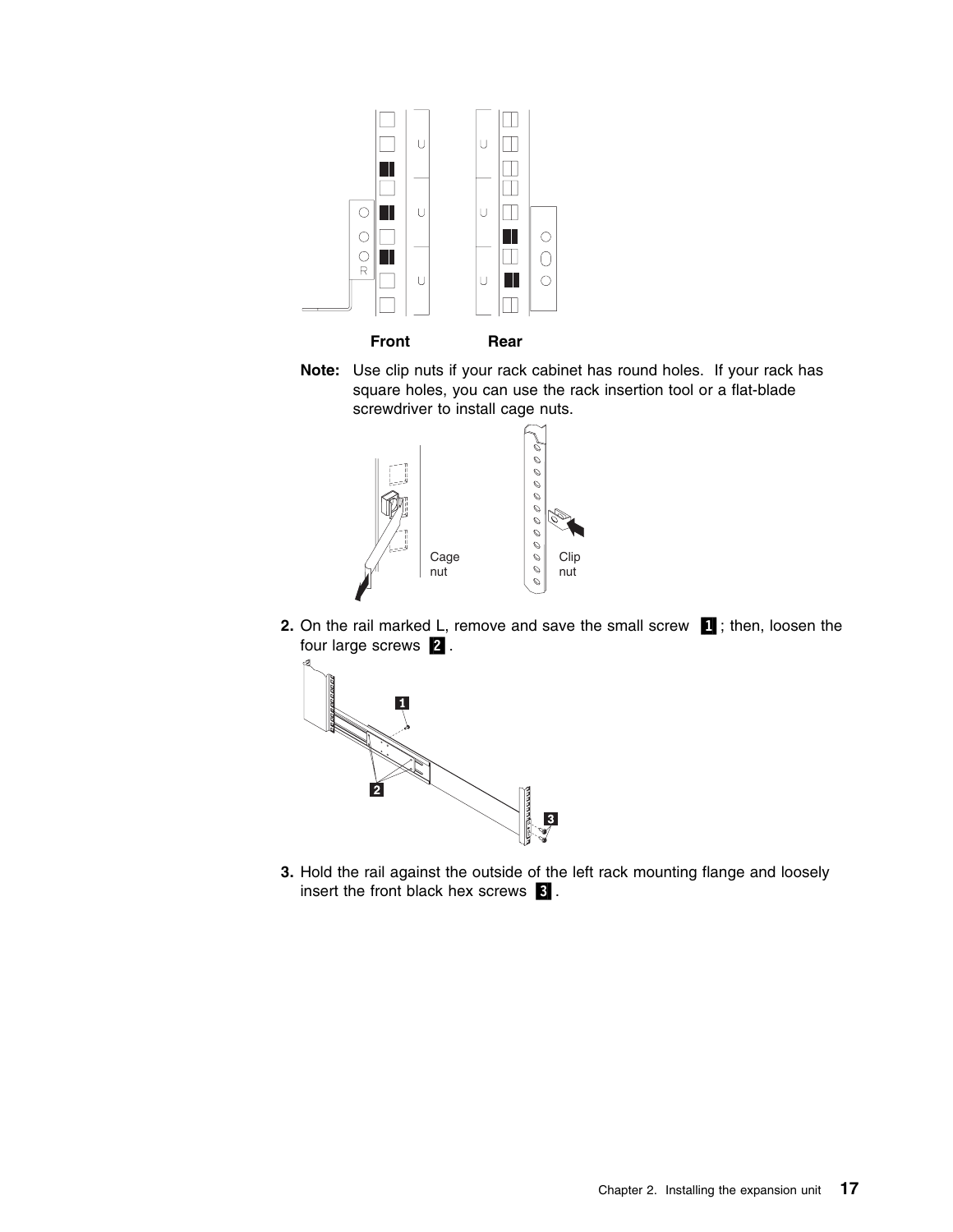**4.** Extend the rail outside of the rear rack mounting flange; then, install and tighten both rear black hex screws **1**.



**5.** Tighten the two front screws **2**; then, tighten the four large screws **8**. Repeat step 2 on page 17 through step 5 to install the rail marked R on the

right side of the rack cabinet.

**Statement 4**









-**18 kg (39.7 lb)** -

≥32 kg (70.5 lb)

**55 kg (121.2 lb)**

# **CAUTION:**

- **Use safe practices when lifting.**
- **6.** Lift and then slide the expansion unit into the rack cabinet; then, remove and discard both white screws and wing nuts  $\Box$  from the bezel.



- **7.** Align the bezel locator pins with the expansion unit; then, secure the bezel and FAStT EXP500 with two black hex screws 2.
- **8.** Use the two small screws **8** (removed in step 2 on page 17) to secure the rear of the expansion unit.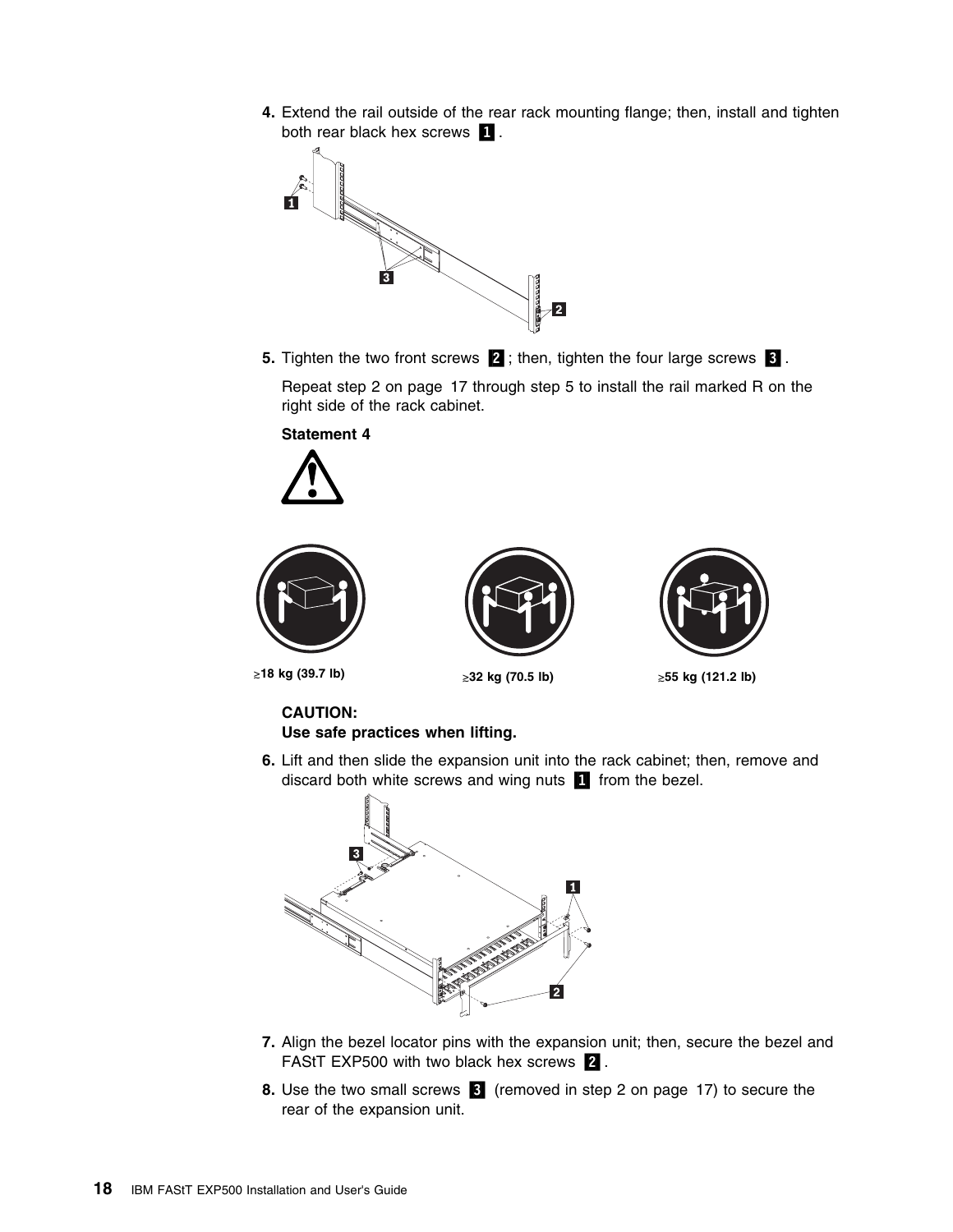- **9.** Install hard disk drives, fans, ESM boards, and power supplies in the FAStT EXP500 expansion unit according to Chapter 3, "Installing and replacing devices" on page 21; then, return here to complete the installation.
- **10.** Continue with "Completing the installation."

### **Completing the installation**

This section provides the information needed to complete the installation. Instructions for installing the identification labels and cabling the expansion unit are included.

### **Installing identification labels**

Your expansion unit comes with two expansion unit ID labels.



- 1. Install the expansion unit ID labels.
	- a. Verify the setting of the tray number switches (0–9).
	- b. Apply the expansion unit ID labels that match the setting for the tray number switches.
- 2. Continue with "Cabling the expansion unit."

## **Cabling the expansion unit**

This section provides the FC expansion unit power cabling information. After you attach your expansion unit power cables, use the instruction provided in "Turning the expansion unit on and off" on page 36 for the initial startup of the expansion unit.

The IBM FAStT EXP500 provides redundant loop support. A redundant FAStT EXP500 loop consists of one or more expansion units connected to a host (controller) using two sets of FC cables. If one FC fails, the host will use the other FAStT EXP500 loop to maintain I/O to the FAStT EXP500 array group.

### **Fibre Channel loop**

A Fibre Channel (FC) loop consists of FC disk drives connected to each other and to one or more controllers. A loop can support multiple controllers, a large number of disk drives, and other addressable entities such as system management logic chips. Refer to your controller documentation for information on controller-dependent hardware configuration details. Some controllers might have restrictions on the maximum number of disk drives supported on a loop, cabling restrictions, and other requirements.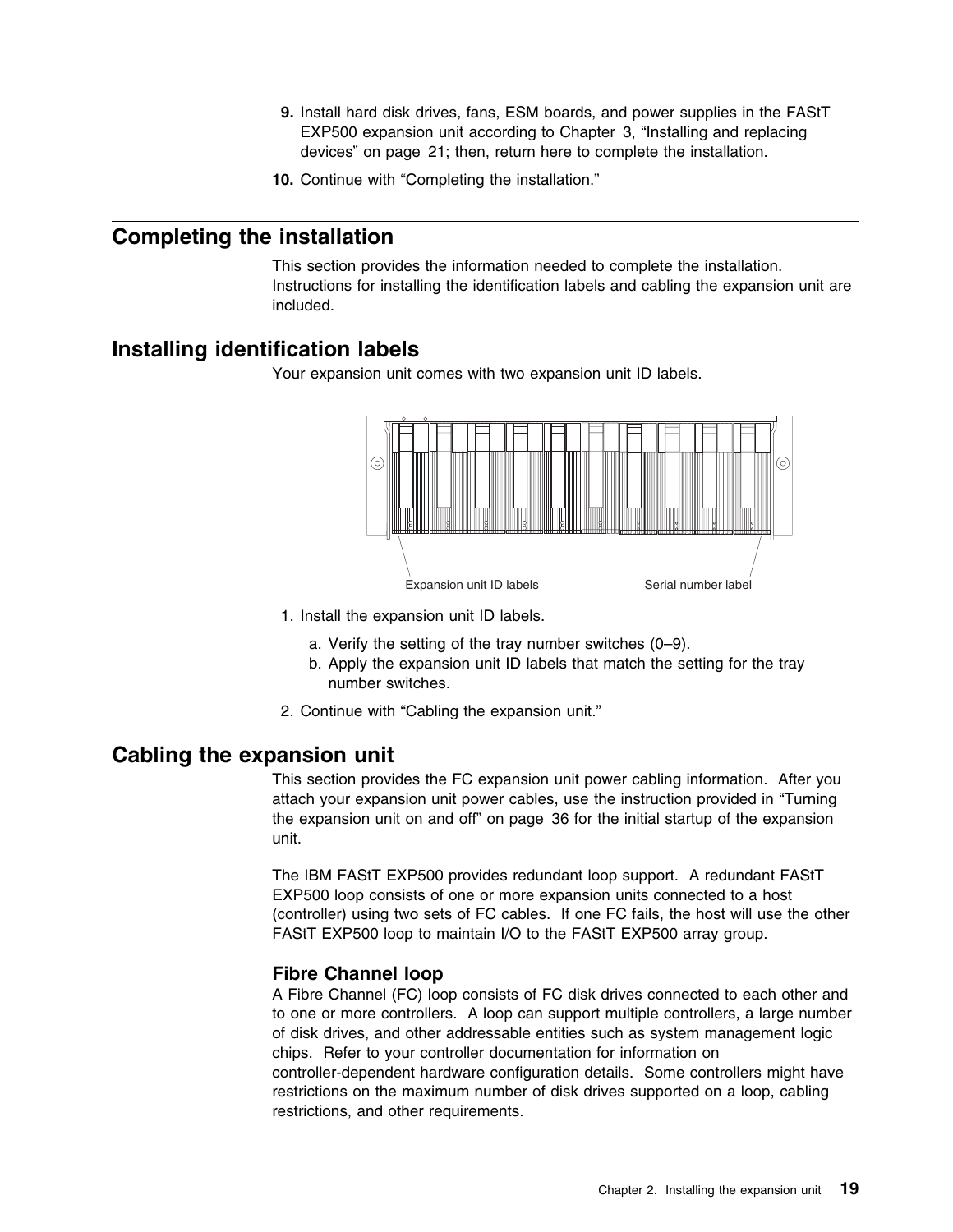### **GBICs**

Your FAStT EXP500 expansion unit supports large, complex and redundant, disk drive loop configurations. Each ESM board has two GBIC ports. These GBIC ports are labeled with an ↑ (input) and a ↓ (output). You build a loop by connecting one or more FAStT EXP500 expansion units to one or more controllers. You then use dual fibre-optical cables to connect one FAStT EXP500 expansion unit to another in a daisy-chain. It takes only one GBIC on the ESM board to connect a single FAStT EXP500 expansion unit to a controller.

### **Optical Fibre Channel cable restrictions**

Controllers that are FC compliant can use any external cable length offered by IBM in any clustered or nonclustered application.

### **Power cabling**

The expansion unit uses two standard power cords. You can connect the power cords to a primary power unit inside the rack cabinet, such as a properly grounded ac distribution unit or uninterruptible power supply (UPS), or to an external source, such as a properly grounded electrical outlet.

If you have not already done so, attach the power supply cord as follows:

- 1. Wrap the strain relief clamp around the power cord approximately 20 cm (8 in.) from the power supply connection end.
- 2. Attach the power supply nut and tighten it securely.
- 3. Connect the power cord to the power supply.
- 4. Plug the supply power cord into a properly grounded electrical outlet.
- 5. Go to "Turning the expansion unit on and off" on page 36 for the initial startup of the expansion unit.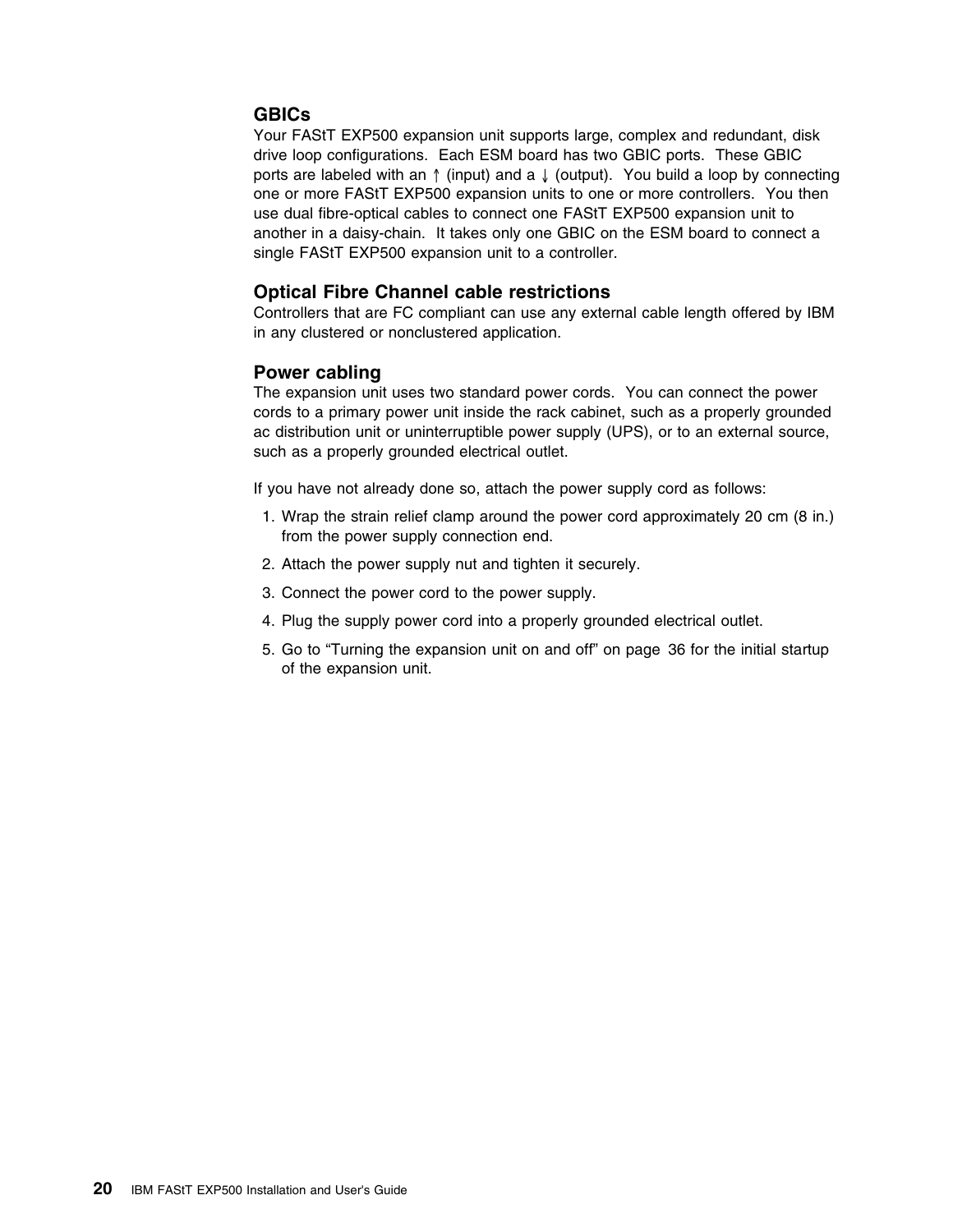# **Chapter 3. Installing and replacing devices**

This chapter provides instructions to help you install or remove customer replaceable units (CRUs), such as hot-swap drives, fans, ESM boards, and power supplies. This chapter also contains instructions for turning the expansion unit on and off.

### **This chapter contains:**

| Handling static-sensitive devices<br>-22                                                                                                                                                                                                  |    |
|-------------------------------------------------------------------------------------------------------------------------------------------------------------------------------------------------------------------------------------------|----|
| Working with hot-swap drives<br>-22                                                                                                                                                                                                       |    |
| Installing hot-swap drives<br>23                                                                                                                                                                                                          |    |
| Replacing hot-swap drives<br>-26                                                                                                                                                                                                          |    |
| Working with hot-swap power supplies<br>27                                                                                                                                                                                                |    |
| Removing a hot-swap power supply<br>27                                                                                                                                                                                                    |    |
| Installing a hot-swap power supply<br>-28                                                                                                                                                                                                 |    |
|                                                                                                                                                                                                                                           |    |
| Working with GBICs research and the state of the state of the state of the state of the state of the state of the state of the state of the state of the state of the state of the state of the state of the state of the stat            | 31 |
| Installing GBICs research and the state of the state of the state of the state of the state of the state of the<br>31                                                                                                                     |    |
| Working with hot-swap cooling fans enter the state of the state of the state of the state of the state of the state of the state of the state of the state of the state of the state of the state of the state of the state of<br>-35     |    |
| Turning the expansion unit on and off contained and $\lambda$ is a subsequence of the subsequence of the subsequence of the subsequence of the subsequence of the subsequence of the subsequence of the subsequence of the subseque<br>36 |    |
| Turning on the expansion unit contained and a series and a series of the contact the contact of the contact of<br>36                                                                                                                      |    |
| -36                                                                                                                                                                                                                                       |    |
| 37                                                                                                                                                                                                                                        |    |
| Restoring power after an emergency entertainment of the state of the state of the state of the state of the state of the state of the state of the state of the state of the state of the state of the state of the state of t<br>38      |    |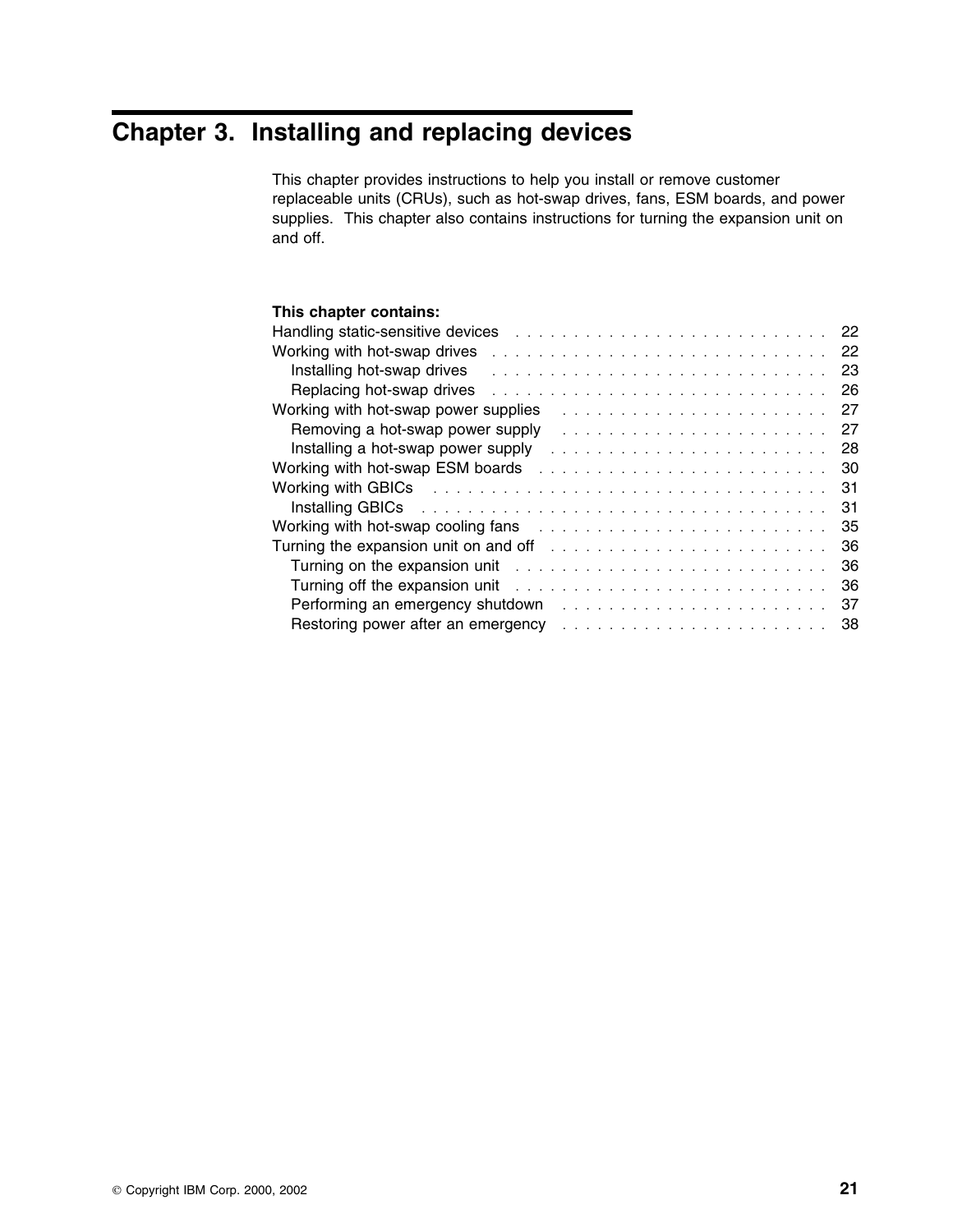## **Handling static-sensitive devices**

**Attention:** Static electricity can damage electronic devices and your system. To avoid damage, keep static-sensitive devices in their static-protective package until you are ready to install them.

To reduce the possibility of electrostatic discharge, observe the following precautions:

- Limit your movement. Movement can cause static electricity to build up around you.
- Handle the device carefully, holding it by its edges or its frame.
- Do not touch solder joints, pins, or exposed printed circuitry.
- Do not leave the device where others can handle and possibly damage the device.
- While the device is still in its static-protective package, touch it to an unpainted metal part of the system unit for at least two seconds. (This drains static electricity from the package and from your body.
- Remove the device from its package and install it directly into your system unit without setting it down. If it is necessary to set the device down, place it in its static-protective package. (If your device is an adapter, place it component side up.) Do not place the device on your system unit cover or on a metal surface.
- Take additional care when handling devices during cold weather because heating reduces indoor humidity and increases static electricity.

### **Working with hot-swap drives**

#### **Before you begin**

- Read the safety and handling guidelines provided in "Safety information" on page v and "Handling static-sensitive devices."
- Ensure that your current system configuration is working properly.
- Back up all important data before you make changes to storage devices, such as hard disk drives.

Drives are devices that your system uses to store and retrieve data. This section explains how you can increase the expansion unit capacity by adding more drives or replacing existing drives with ones containing a larger capacity.

Before you install or remove drive CRUs, review the following information:

**Blank trays:**

Expansion units without a full set of drives (10) contain blank trays in the unused drive bays. Before installing new drives, you must remove the empty trays. Save the empty trays for future use. Each of the 10 bays must always contain either a blank tray or a drive CRU. Each blank tray contains a filler piece for use with a half-high or slim-line drive.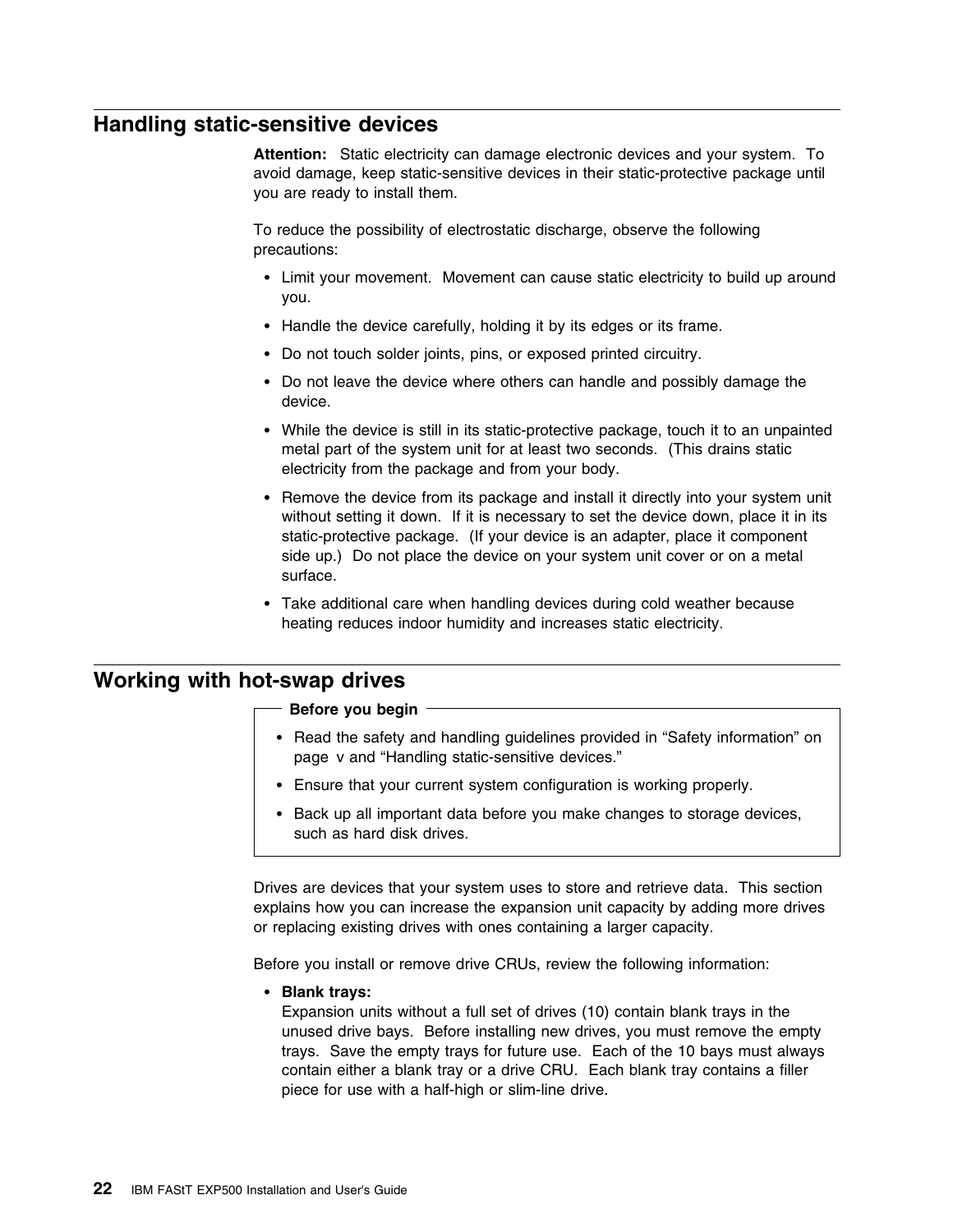#### **Drive CRUs:**

Your expansion unit supports IBM Fibre Channel (FC) hard disk drives. These IBM drives come preinstalled in a drive tray, ready for installation. (Do not detach the drive from the tray.) This drive and tray assembly is called a *drive CRU* (customer replaceable unit). You can install the drive CRUs directly into the 10 drive bays on the front of the expansion unit.

#### **Drive CRU labels:**

A label is provided on the front of the drive CRU tray. Use this label to record the location information for each drive *before* you remove it. Ensure that you keep track of the drives and their corresponding bays. Also, record the location information in Table 4 on page 46. (If you reinstall a drive in the wrong bay, you might lose data.)

#### **Drive LEDs:**

Each drive tray has two LEDs, which indicate the status for that particular drive. The drive LED states and descriptions are as follows.

| LED                 | <b>LED State</b> | <b>Definitions</b>                                                                                                       |
|---------------------|------------------|--------------------------------------------------------------------------------------------------------------------------|
| <b>Activity LED</b> | Green flashing   | The green light flashes to indicate FC activity to the<br>drive.                                                         |
| <b>Activity LED</b> | Green on         | The green light is on to indicate the drive is properly<br>installed.                                                    |
| Fault LED           | Amber flashing   | The amber light flashes to indicate a drive rebuild is<br>under way, or that a drive has been identified by<br>software. |
| Fault LED           | Amber on         | The amber light is on to indicate a drive failure.                                                                       |

#### **Fibre Channel loop IDs:**

When you install a drive CRU in the expansion unit, the drive tray plugs into a printed circuit board called the *midplane*. The midplane sets the Fibre Channel loop ID automatically, based on the setting of the tray number switch and the physical location (bay) of the drive CRU.

#### **Hot-swap hardware:**

Your expansion unit contains hardware that enables you to replace a failed hard disk drive without turning off the expansion unit. Therefore, you have the advantage of continuing to operate your system while a hard disk drive is removed or installed. These drives are known as *hot-swap* drives.

### **Slim-line drives:**

You can install slim-line, hot-swap drive CRUs, which are slightly smaller in size than the standard disk drive. These drive CRUs do not fill the entire drive bay. To maintain proper air flow and cooling when you install a slim-line drive, you must also install one of the fillers provided in the blank trays.

### **Installing hot-swap drives**

Use the following procedure to install drives in the expansion unit. You can install additional drives while the expansion unit is powered up and running.

**Note:** If you are replacing a drive, see "Replacing hot-swap drives" on page 26.

1. Read the instructions that come with the drive CRU.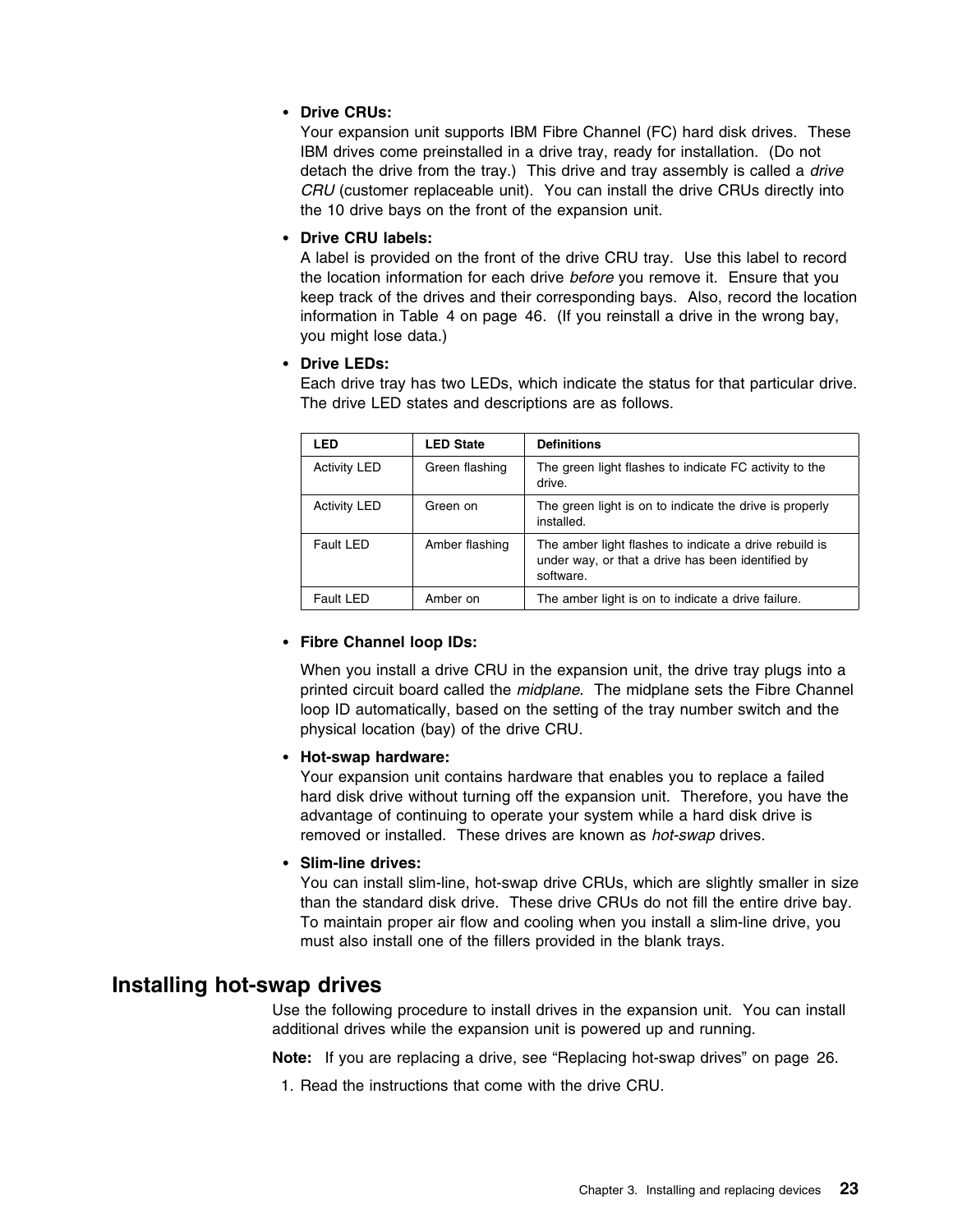2. Check for Fault LEDs. If any amber LEDs are lit, refer to "Troubleshooting" on page 40.



- 3. Determine the bay into which you want to install the drive.
- 4. Remove the blank tray.
	- a. Insert a finger into the square hole at the top of the blank tray to grip and pull the tray out of the drive bay.
	- b. Save the blank tray for later use.
- 5. Install the drive CRU:
	- **Note:** The hard disk drive comes with a tray already attached. Do not attempt to detach the drive  $\frac{1}{4}$  from the tray  $\frac{3}{4}$ .



- a. Release the blue latch **1** on the drive CRU by pressing on the inside of the bottom of the tray handle.
- b. Pull the handle  $\overline{2}$  on the tray out into the open position.
- c. Slide the drive CRU into the empty bay until the tray handle  $\boxed{2}$  touches the expansion unit bezel.
- d. Push the tray handle 2 down into the closed (latched) position.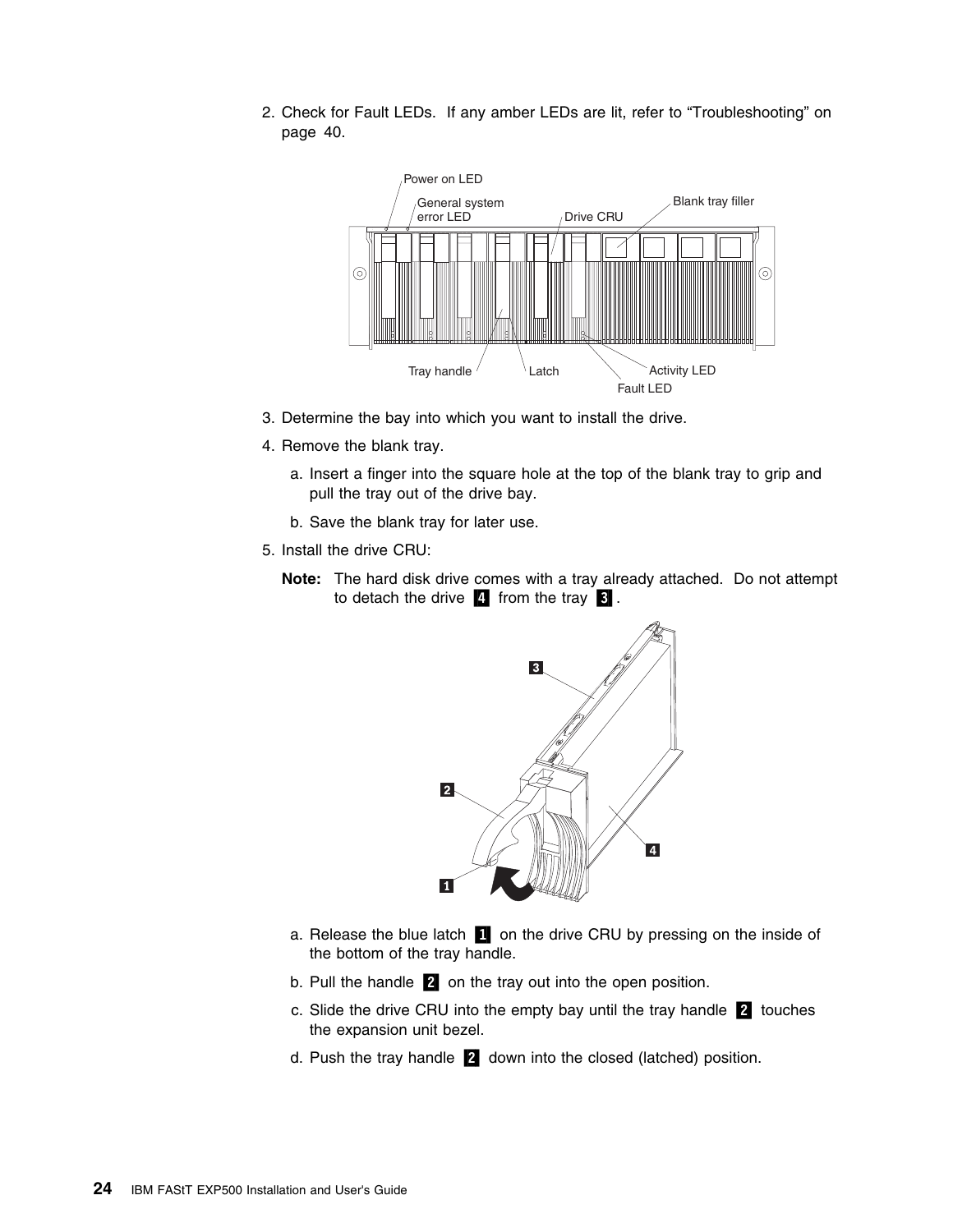- 6. If you are installing a slim-line drive, continue with step 6a. Otherwise, go to step 7.
	- a. Locate the filler piece on the inside of the blank tray.
	- b. Pull up on the small latch  $\blacksquare$  inside the blank tray to release the filler piece.
	- c. Tilt the filler piece up from the blank tray  $\mathbb{Z}$  ; then, remove it from the tray as shown in the following illustration.



d. Insert the filler piece into the empty space left in the drive bay, as shown in the following illustration.



- 7. Check the drive LEDs.
	- a. When a drive is ready for use, the green Activity LED is on and the amber Fault LED is off.
	- b. If the amber Fault LED is completely on and not flashing, remove the drive from the unit and wait 10 seconds; then, reinstall the drive.
- 8. Configure the drive using the appropriate software.

Now that you have completed this task, go and update the information in Appendix A, "Records" on page 45.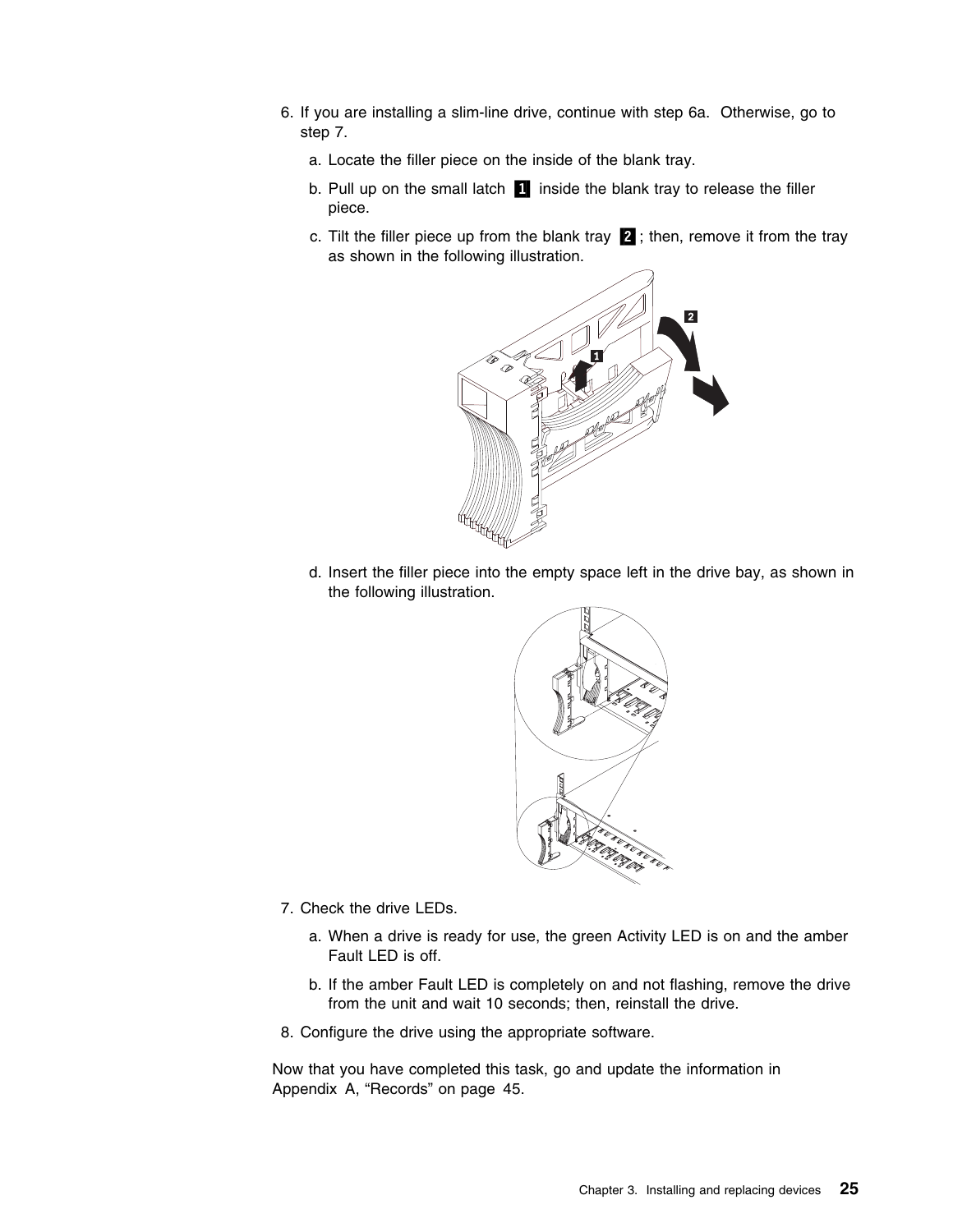### **Replacing hot-swap drives**

Drive problems include any malfunctions that delay, interrupt, or prevent successful I/O activity between the hosts and the hard disk drives in the expansion unit. This includes transmission problems between the host controllers, the ESM boards, and the drives. This section explains how to replace a failed drive.

#### **Attention:**

Failure to replace the drives in their correct bays might result in loss of data. If you are replacing a drive that is part of a RAID level 1 or RAID level 5 logical drive, ensure that you install the replacement drive in the correct bay.

Check the hardware and software documentation provided with your system to see if there are restrictions regarding hard disk drive configurations. Some system Fibre Channel (FC) configurations might not allow mixing different drive capacities or types within an array.

1. Determine the location of the drive that you want to remove.

#### **Attention:**

Never hot swap a drive CRU when its green Activity LED is flashing. Hot swap a drive CRU only when its amber Fault LED is completely on and not flashing or when the drive is inactive with the green Activity LED completely on and not flashing.

- 2. Remove the drive CRU.
	- a. Press on the inside of the bottom of the tray handle to release the blue latch  $\blacksquare$ .
	- b. Pull the handle  $\overline{2}$  on the tray  $\overline{3}$  out into the open position.
	- c. Lift the drive CRU partially out of the bay.
	- d. To avoid possible damage to the drive **4**, wait at least 20 seconds before fully removing the drive CRU from the expansion unit to allow for the drive to spin down.



e. Verify that there is proper identification (such as a label) on the drive CRU, then slide it completely out of the expansion unit.

.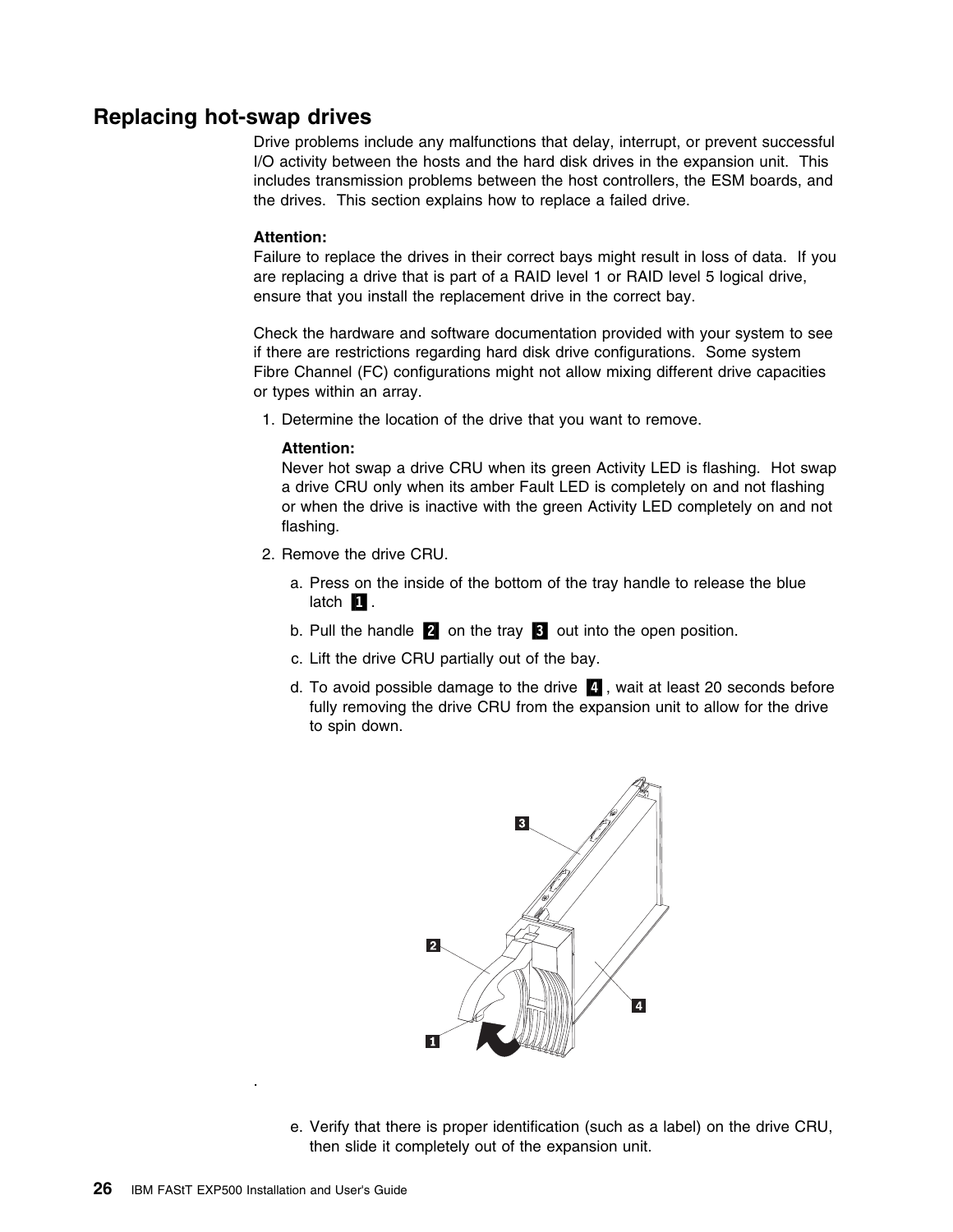- f. If you are replacing a slim-line drive, ensure that the filler piece remains in place for use with the new drive.
- 3. Install the new drive CRU.
	- a. Gently push the drive CRU into the empty bay until the tray handle  $2$ touches the expansion unit bezel.
	- b. Push the tray handle  $\overline{2}$  down into the closed (latched) position.
- 4. Check the drive LEDs.
	- a. When a drive is ready for use, the green Activity LED is on and the amber Fault LED is off.
	- b. If the amber Fault LED is completely on and not flashing, remove the drive from the unit and wait 10 seconds; then, reinstall the drive.
- 5. Return to normal operation.

## **Working with hot-swap power supplies**

The power supplies are customer replaceable units (CRUs) and do not require preventive maintenance.

- The power supplies must always be in their proper places to maintain proper expansion-unit cooling.
- Use only the supported power supplies for your specific expansion unit.

## **Removing a hot-swap power supply**

**Statement 8**



**CAUTION:**

**Never remove the cover on a power supply or any part that has the following label attached.**



**Hazardous voltage, current, and energy levels are present inside any component that has this label attached. There are no serviceable parts inside these components. If you suspect a problem with one of these parts, contact a service technician.**

To remove a hot-swap power supply:

1. Turn the power supply switch to the Off position.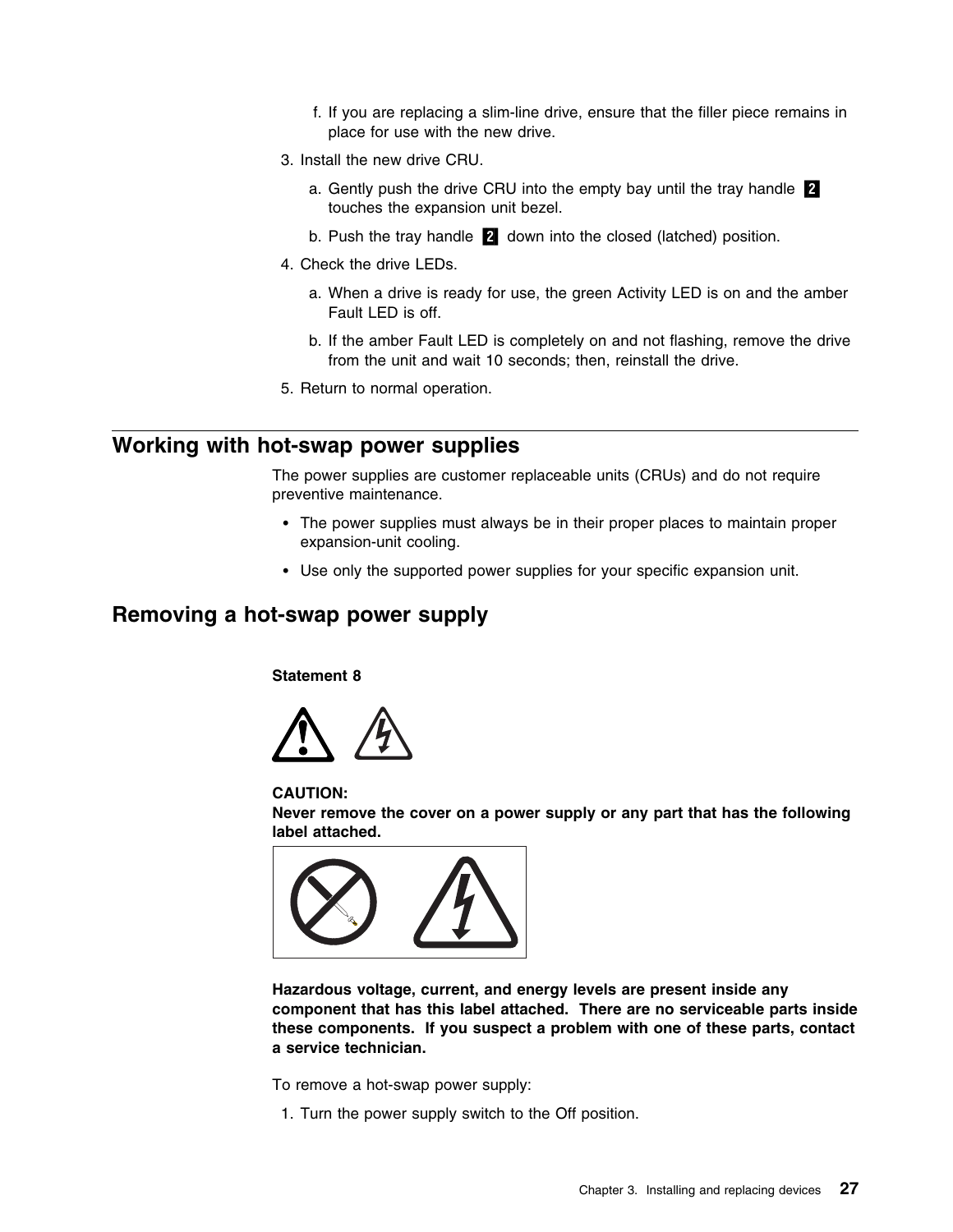

- 2. Unplug the power supply cord from the electrical outlet.
- 3. Disconnect the power cord from the power supply.
- 4. Remove the nut and clamp from the rear of the power supply.
- 5. Remove the power supply from the expansion unit.
	- a. Grasp the pull-ring on the power supply lever and squeeze the latch to release it.
	- b. Pull the lever open and remove the power supply.

## **Installing a hot-swap power supply**

**Note:** When replacing a power supply due to a failure, ensure that the power supply latch is mounted on the side of the power supply that faces the middle of the expansion unit. If not, remove the lever screw, flip the lever over and tighten the screw on the opposite side.

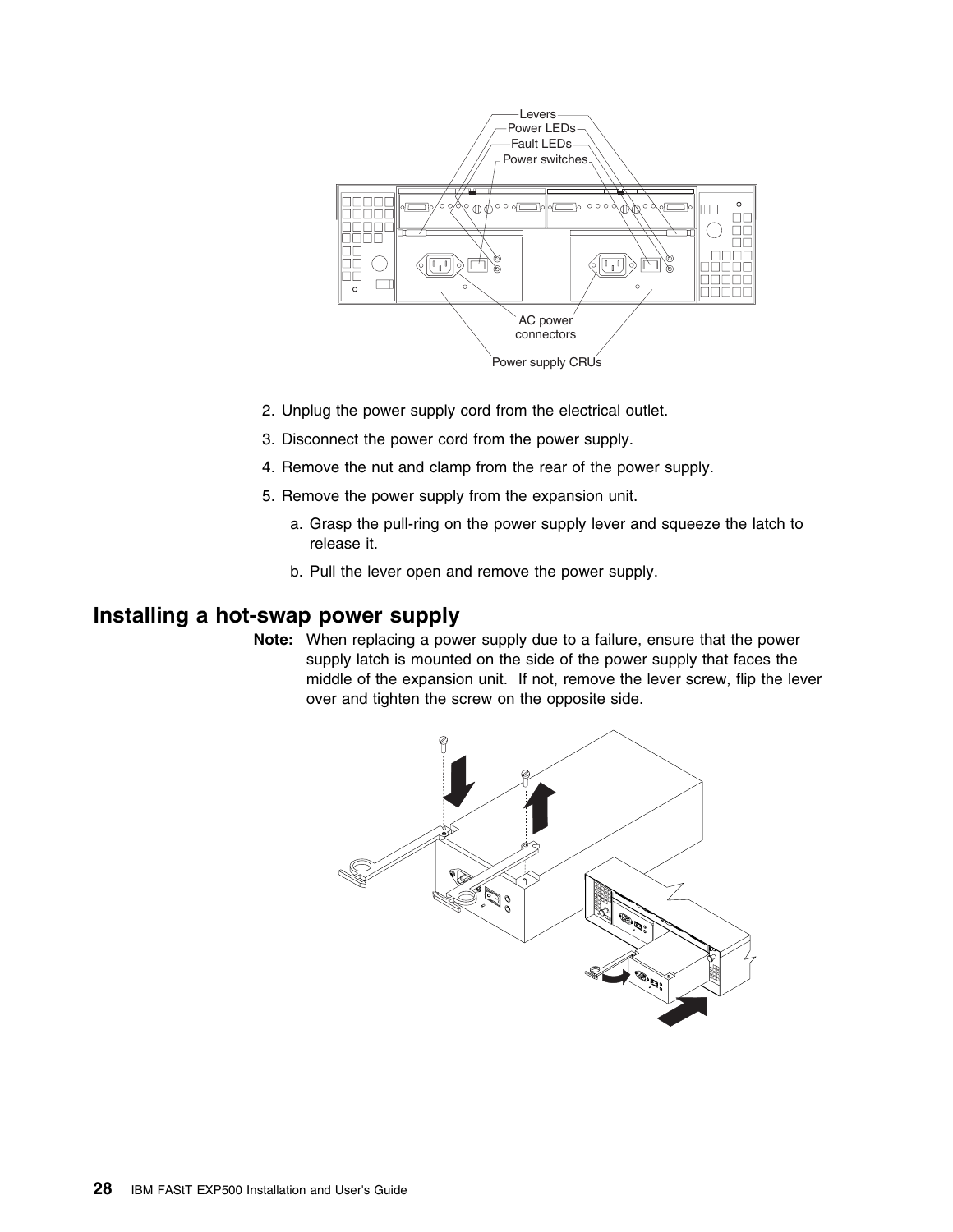To install a hot-swap power supply:

### **Statement 8**



#### **CAUTION:**

**Never remove the cover on a power supply or any part that has the following label attached.**



**Hazardous voltage, current, and energy levels are present inside any component that has this label attached. There are no serviceable parts inside these components. If you suspect a problem with one of these parts, contact a service technician.**

- 1. Ensure that the ac power switch on the power supply you are installing is in the Off position.
- 2. Install the power supply in the expansion unit.
	- a. Slide the power supply into the expansion unit. Be sure the lever is pulled straight out as you slide the power supply into the expansion unit.
	- b. Close the lever until the pull-ring latch locks in place. Make sure the lever locks into place in the expansion-unit chassis.
- 3. Wrap the clamp around the power cord approximately 20 cm (8 in.) from the power supply connection end.
- 4. Attach the power supply nut and tighten it securely.
- 5. Connect the power cord to the power supply.



- 6. Plug the supply power cord into a properly grounded electrical outlet.
- 7. Turn the power supply switch to the On position.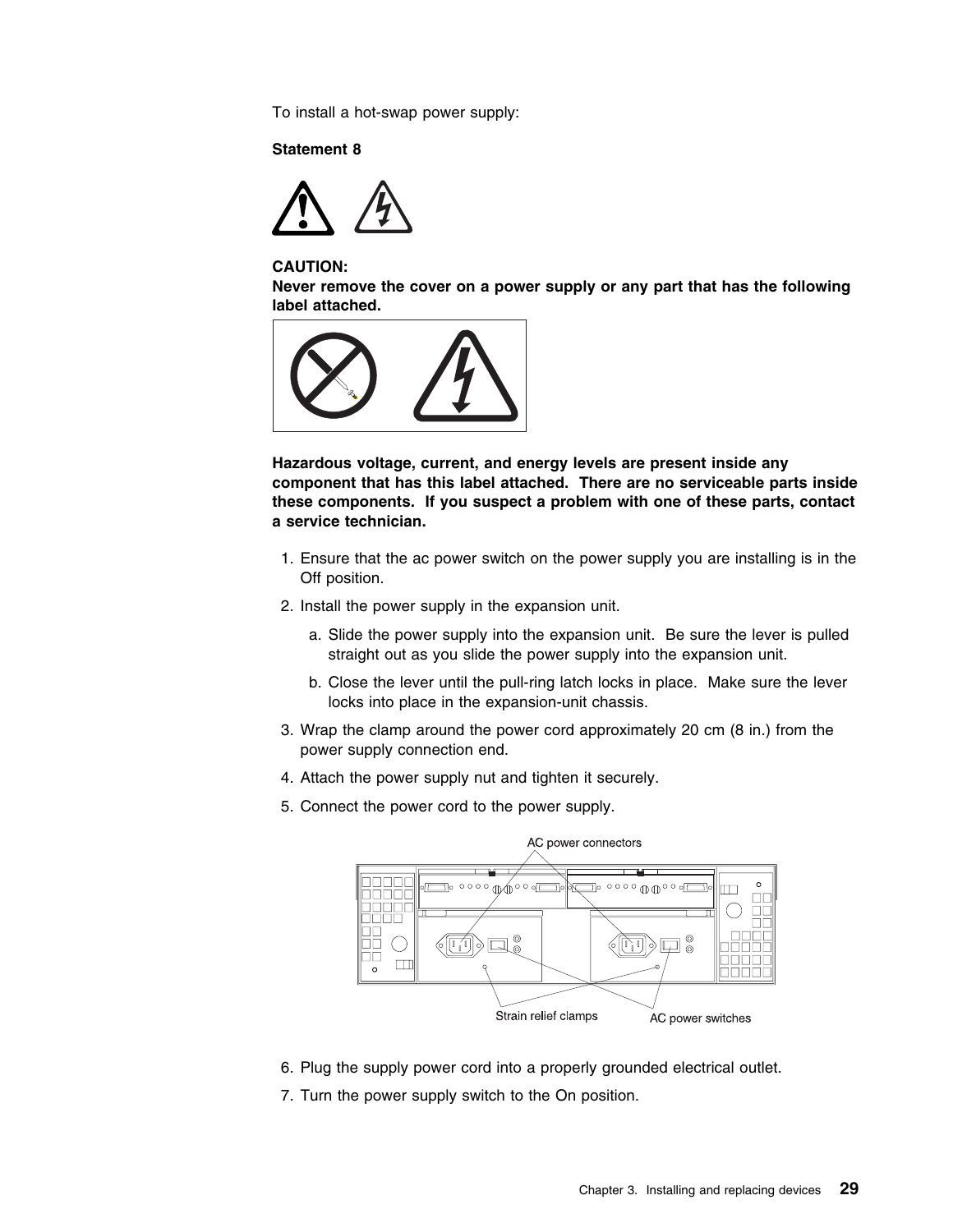## **Working with hot-swap ESM boards**

When replacing an ESM board, remember to do the following:

- 1. Check the software documentation provided with your system for instructions on ESM board failure-recovery procedures. Follow the steps provided in the software documentation before continuing to step 2.
- 2. Label each cable to ensure that all cables are properly reconnected to the new ESM board.
- 3. Label the GBICs when you remove them. You must install the GBICs in the same positions on the new ESM board.
- 4. Remove the GBICs and FC cables from the failed ESM board.
	- **Note:** Be careful not to bend the FC cables at a sharp angle or pinch them with objects. This can decrease the performance or cause data loss.



- 5. To remove the failed ESM board (the Fault indicator light is lit), push down on the latch. The levers will pop out of the locked position.
- 6. Grasp the pull-rings and pull out on the levers, then remove the ESM board.
- 7. Set the tray numbers on the new ESM board to match the tray numbers on the failed ESM board.
- 8. Install the new ESM board by sliding it into the empty slot. Be sure the levers are pulled straight out as you slide the ESM board into the expansion unit.
- 9. Close the levers until the pull-ring latch locks in place. Make sure the levers lock into place in the expansion-unit chassis.
- 10. Reattach the GBICs and FC cables to their original locations.
- 11. Check the Bypass LEDs at both ends of the reattached cables. If the Bypass LEDs are on, reattach the cables and GBICs.
- 12. Check the Power and Fault indicator lights on the new ESM board:
	- If the Power indicator is off, the ESM board might not be inserted correctly.
	- If the Fault indicator is lit, the Power indicator does not light, or any other Fault indicator is lit, refer to "Troubleshooting" on page 40.
- 13. Refer to your storage management software for instructions on enabling the ESM board.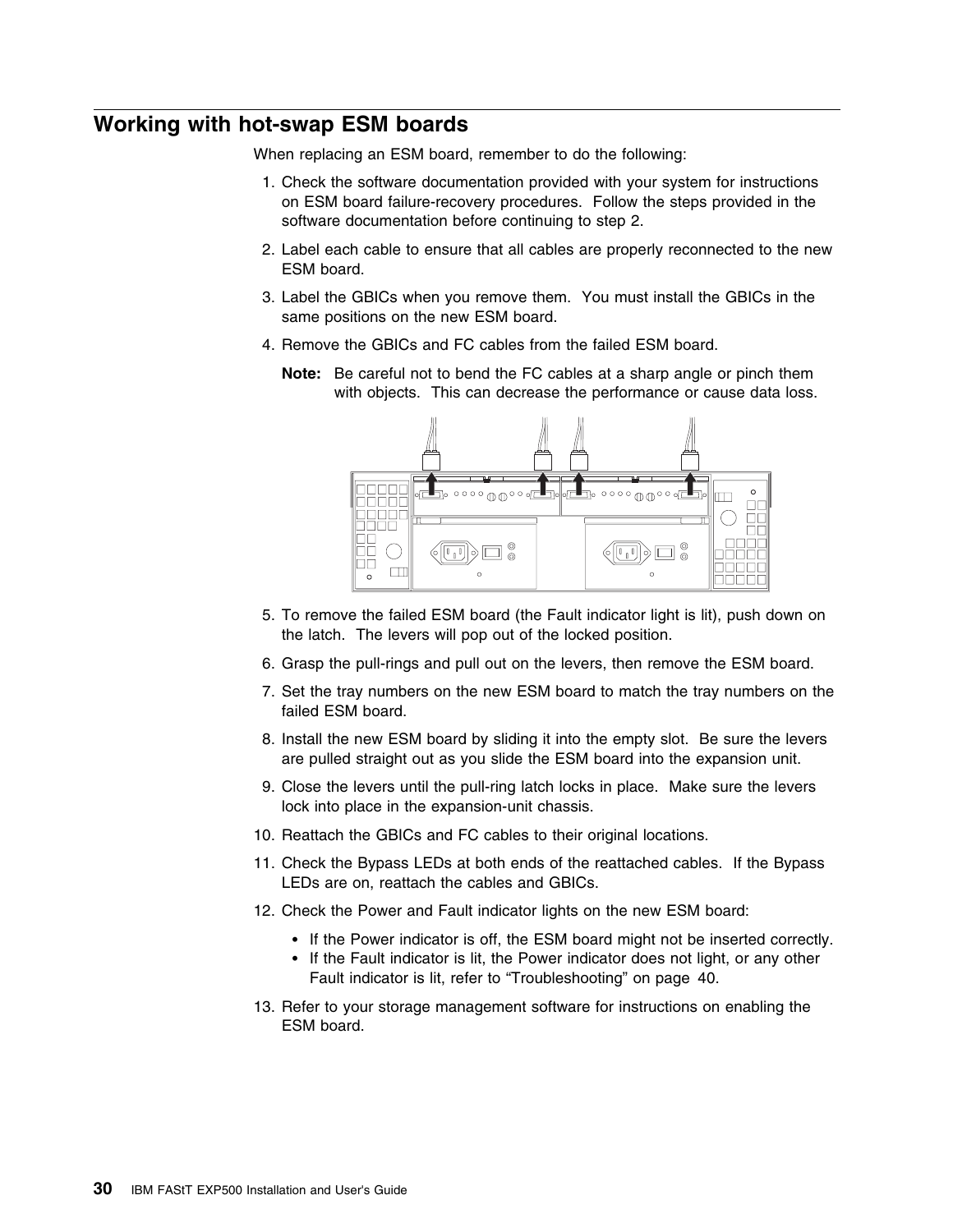## **Working with GBICs**

The expansion unit has four gigabit interface card (GBIC) ports (two on each ESM board). Use the GBIC ports to attach FC cables to the expansion unit.

## **Installing GBICs**

This section provides information on installing GBICs and adding additional Fibre Array Storage Technology (FAStT) EXP500 expansion units to a loop. The GBICs are laser products.

**Statement 3**



#### **CAUTION:**

**When laser products (such as CD-ROMs, DVD drives, fiber optic devices, or transmitters) are installed, note the following:**

- **Do not remove the covers. Removing the covers of the laser product could result in exposure to hazardous laser radiation. There are no serviceable parts inside the device.**
- **Use of controls or adjustments or performance of procedures other than those specified herein might result in hazardous radiation exposure.**



#### **DANGER**

**Some laser products contain an embedded Class 3A or Class 3B laser diode. Note the following.**

**Laser radiation when open. Do not stare into the beam, do not view directly with optical instruments, and avoid direct exposure to the beam.**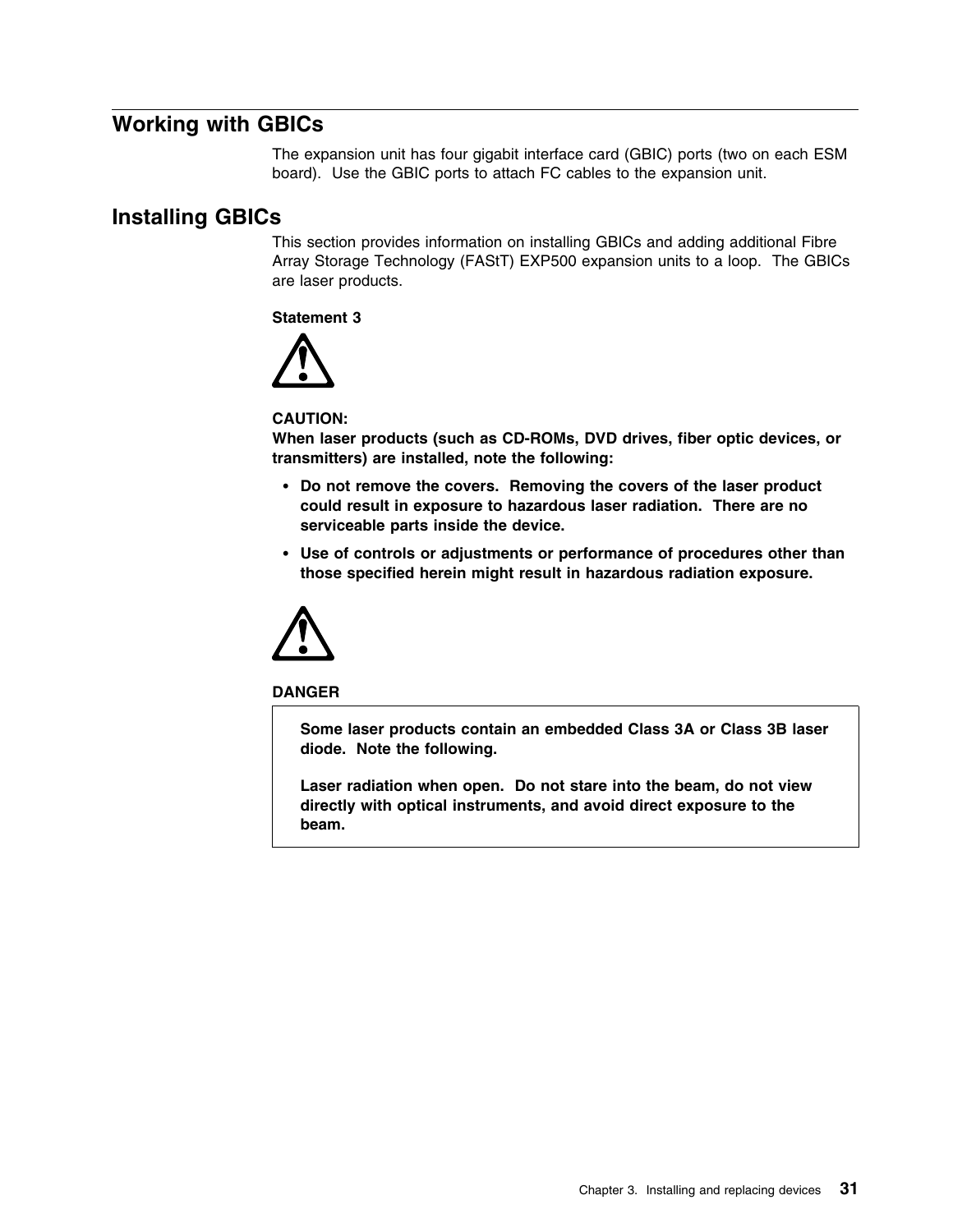To install a GBIC, do the following:

• Remove the protective cap from the GBIC.



- Move the GBIC latch to the unlocked (center) position.
- Insert the GBIC into the GBIC port on the ESM board.
- Move the GBIC latch back to the locked position (flush with the rear of the GBIC).
- Remove the protective caps from the fiber-optic cable.



Connect the fiber-optic cable to the installed GBIC.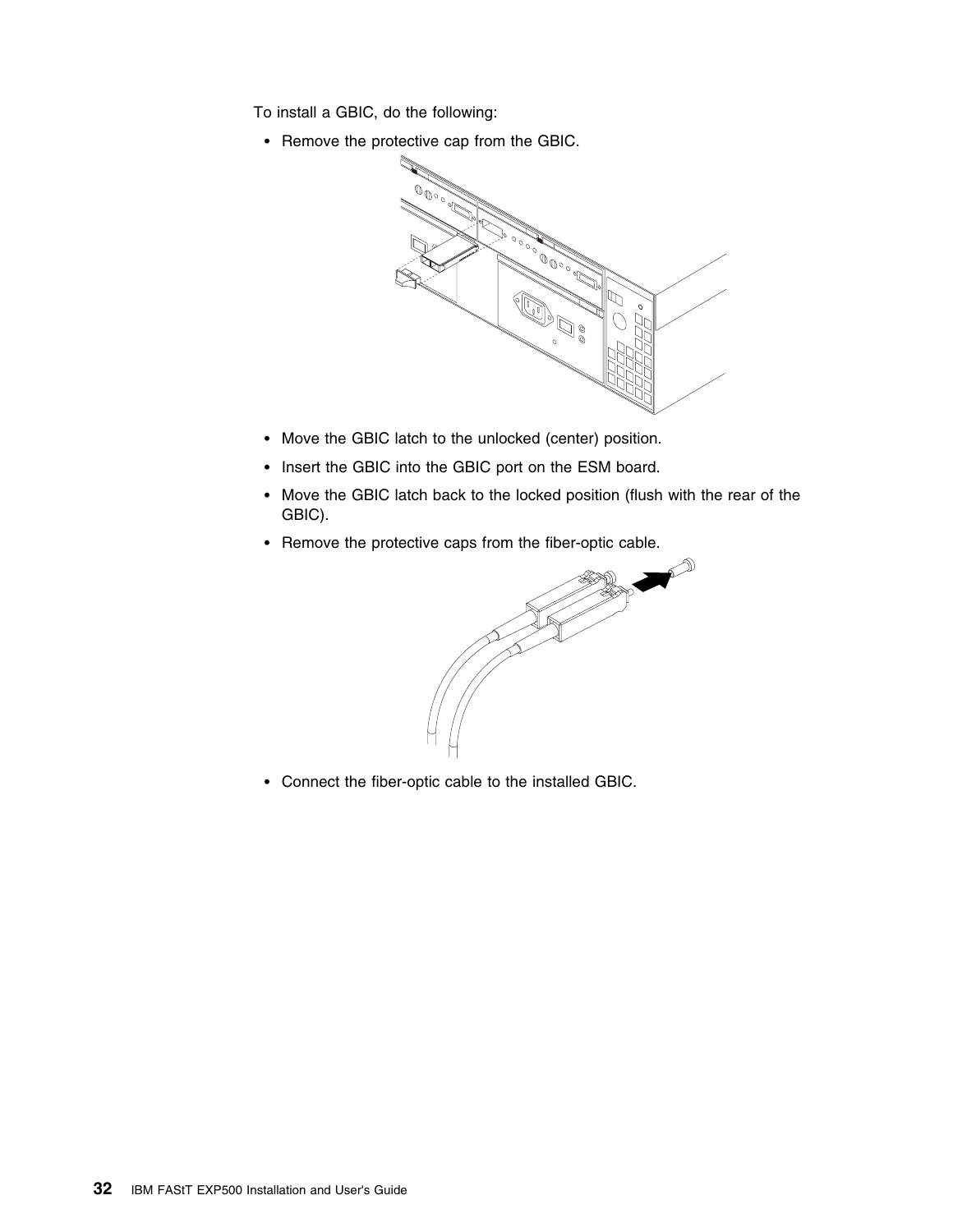### **Adding FAStT EXP500 expansion units to a loop**

If you want to add an additional FAStT EXP500 expansion unit to a loop, cable the GBIC input port on the existing ESM board (shown as First EXP500 in the figure below) to a GBIC output port on the new FAStT EXP500 expansion unit. You can daisy-chai additional FAStT EXP500 expansion units until the loop reaches the maximum defined by the controller. The controller might also have cabling configuration information or restrictions that you must follow.

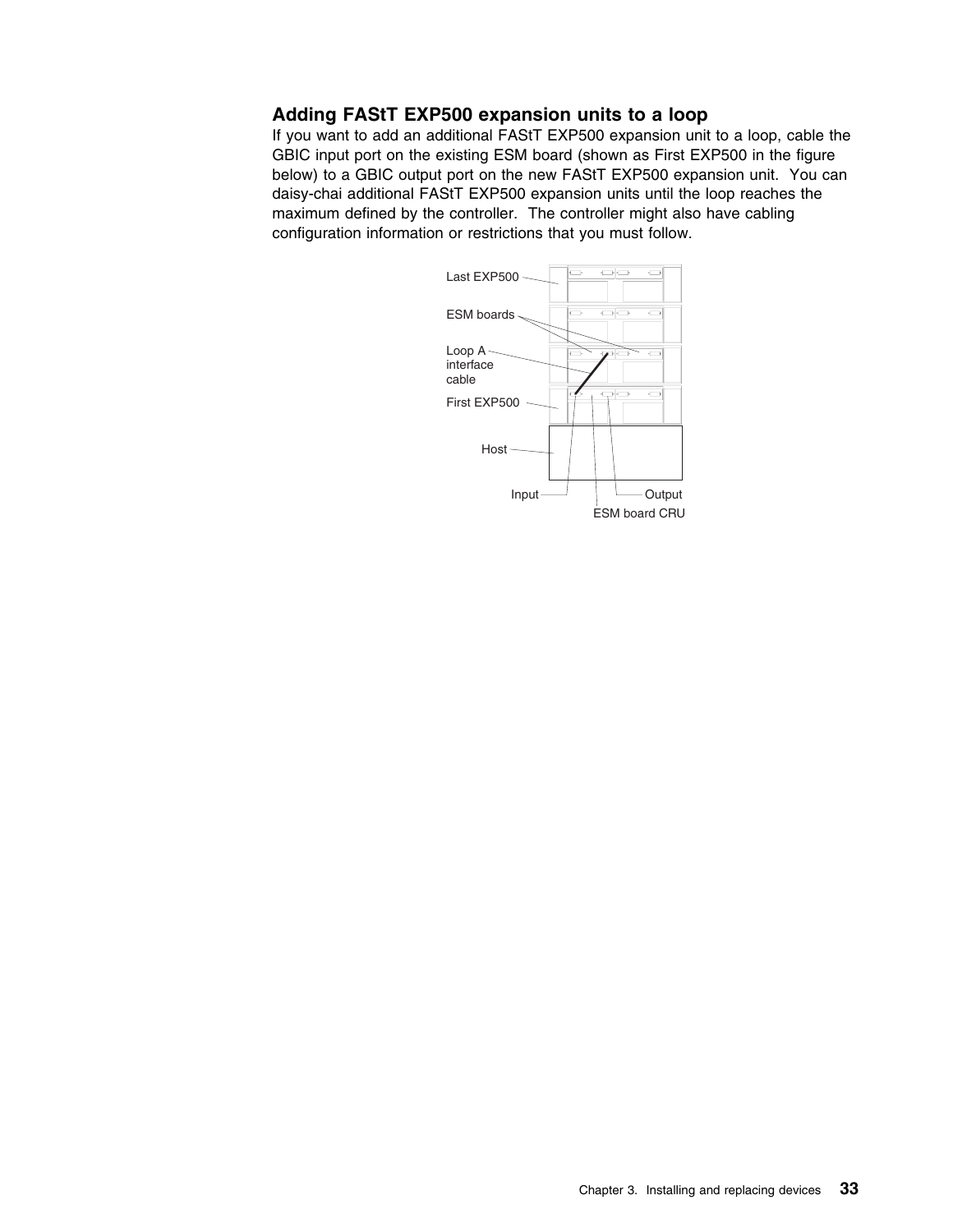### **FAStT EXP500 loop redundancy**

The FAStT EXP500 expansion unit provides redundant loop support. This redundant loop support is available when the second ESM board is configured (as shown in the figure below). If an ESM board, cable, or GBIC fails on a loop, the second loop provides an additional measure of redundancy (that is, an alternative path to your disk drives).

Some FC controllers might not support loop redundancy. IBM Fibre Channel (FC) disk drives are dual-ported, providing individual access from two FC loops to the same disk drive. When configuring the ESM boards, configure the second ESM board the same way you configured the first ESM board. Refer to your controller documentation for more information on dual-loop support and implementation.



The GBIC ports are labeled with an  $\uparrow$  (input) and an  $\downarrow$  (output). Some controllers might provide additional reliability features if an ↑ (input) port is connected to an ↓ (output) port. As you daisy-chain FAStT EXP500 expansion units together, connecting ↑ (input) ports to ↓ (output) ports can facilitate reliability. In many cases, a loop will still function properly without attaching the ↑ (input) ports to ↓ (output) ports. Refer to your controller documentation for requirements on connections between input and output ports.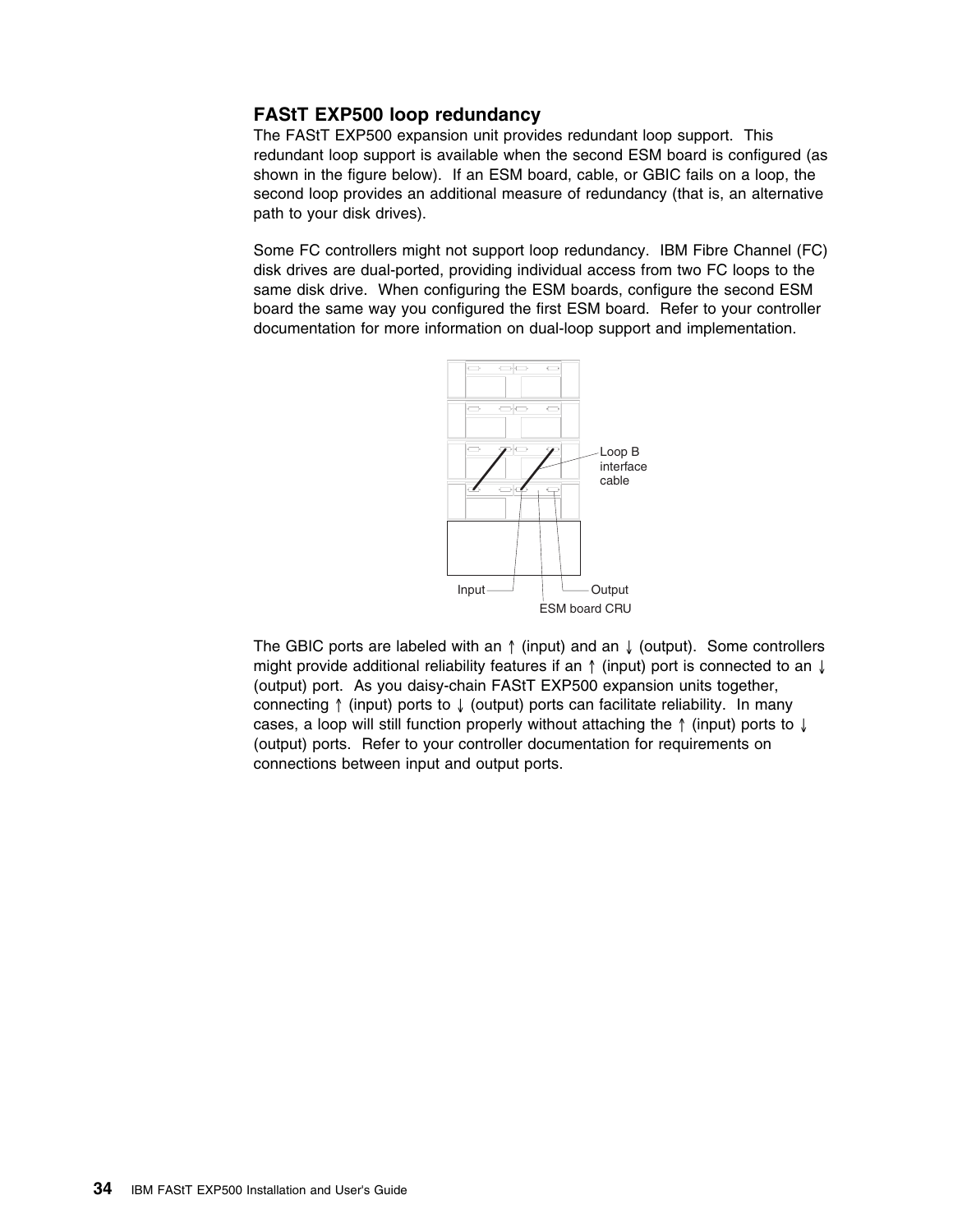## **Working with hot-swap cooling fans**

#### **Attention:**

Do not run the expansion unit without adequate ventilation and cooling, because it might cause damage to the internal components and circuitry.

The fans are interchangeable and customer replaceable and do not require preventive maintenance. The fans help maintain proper air circulation across the components inside the expansion unit. Air flows through the expansion unit from the front to the back.

You can hot-swap the fans (replace them while the expansion unit is turned on and running), as long as you complete the exchange within 10 minutes. This time limit applies only to the total time that a fan is out of the expansion unit, beginning when you remove the failed unit and ending when you reseat the new one. This does not include the time it takes you to perform this entire procedure (checking LEDs, unpacking the new fan, and so on).

Both fan units must always be in place, even if one is not functioning properly, to maintain proper cooling.

Use the following procedure to replace a hot-swap fan:

- 1. Check the LEDs on the back of the expansion unit.
- 2. If the amber Fault LED is on, remove the failed fan.
	- a. Slide the latch to unlock the fan CRU.
	- b. Use the handle (black knob) to pull the fan from the expansion unit.



- 3. Install the new fan unit.
	- a. Place the fan CRU in front of the fan slot.
	- b. Hold the latch open and slide the fan all the way into the slot. If the fan does not go into the bay, rotate it 180°. Ensure that the latch is on the side closest to the center of the expansion unit .
	- c. Release the latch. If the lever remains open, pull back on the fan slightly, then push it in again until the latch snaps into place.
- 4. Check the LEDs.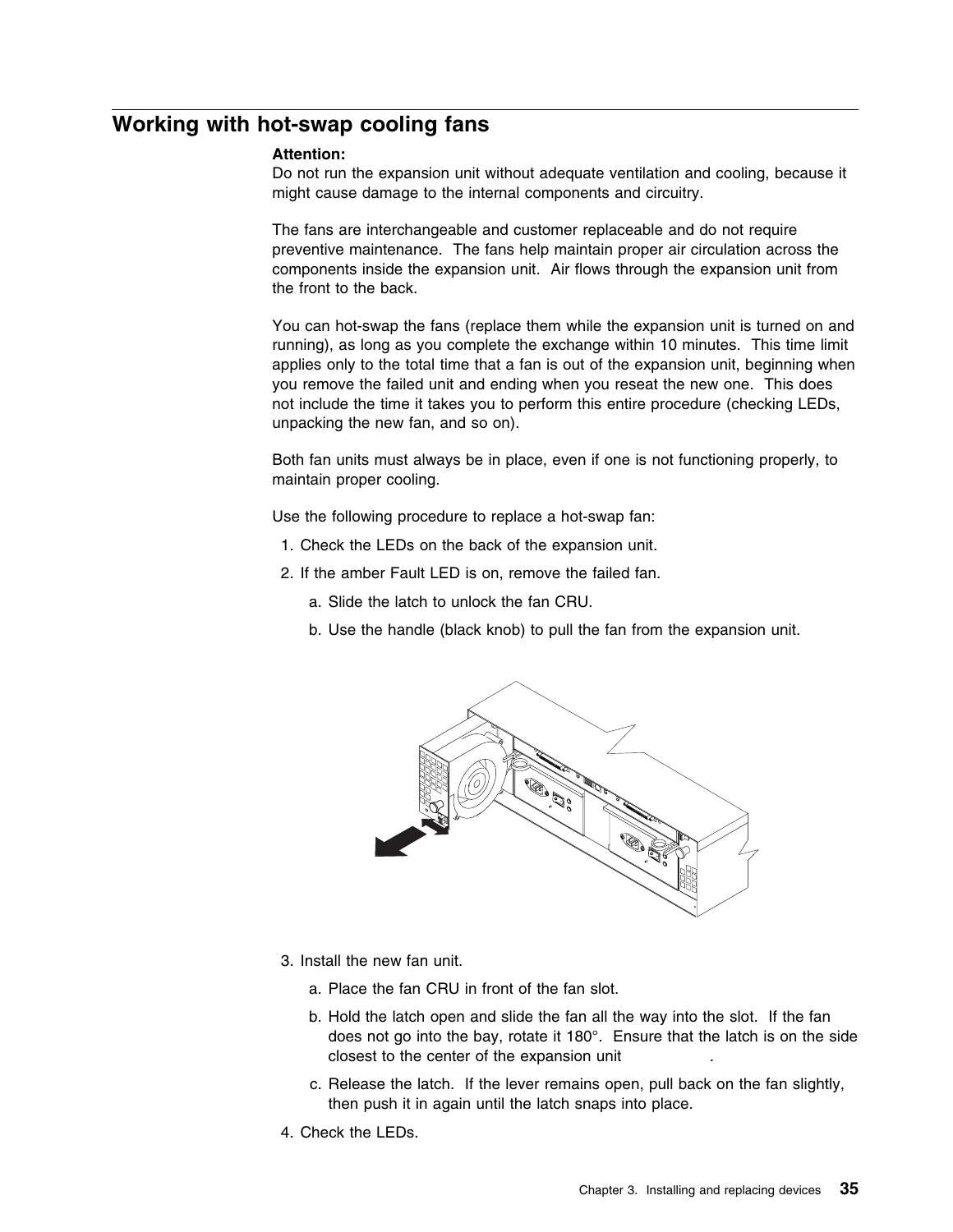The Fault LEDs turn off after a few seconds; if they remain on, refer to "Troubleshooting" on page 40.

## **Turning the expansion unit on and off**

This section contains instructions for turning the expansion unit on and off under normal and emergency circumstances.

If you are turning on the expansion unit after an emergency shutdown or power outage, refer to "Restoring power after an emergency" on page 38.

### **Turning on the expansion unit**

Use this procedure to turn on the power for the initial startup of the expansion unit.

- 1. Verify that:
	- a. All communication and power cables are plugged into the back of the expansion unit and an ac power outlet.
	- b. All hard disk drives are locked securely in place.
	- c. The tray number switches on the expansion unit are set correctly. (See "Setting the interface options" on page 15 for more information.)
- 2. Check the system documentation for all the hardware devices you intend to turn on and determine the proper startup sequence.

**Note:** Be sure to turn on the IBM FAStT EXP500 before or at the same time as the server.

3. Turn on the power to each device, based on the startup sequence.

#### **Attention:**

If you are restarting the system after a normal shutdown, wait at least 10 seconds before you turn on the power supply switches.

4. Turn on both power supply switches on the back of the unit.

The expansion unit might take a few seconds to power up. During this time, you might see the amber and green LEDs on the expansion unit turn on and off intermittently. When the startup sequence is complete, only the green LEDs on the front and back and the amber Bypass LEDs for unconnected GBIC ports should remain on. If other amber LEDs remain lit, refer to "Troubleshooting" on page 40.

### **Turning off the expansion unit**

#### **Attention:**

Except in an emergency, never turn off the power if any Fault LEDs are lit on the expansion unit. Correct the fault before you turn off the power, using the proper troubleshooting or servicing procedure. This will ensure that the expansion unit will power up correctly later. For guidance, refer to "Troubleshooting" on page 40.

The expansion unit is designed to run continuously, 24 hours a day. Once you turn on the expansion unit, do not turn it off. Turn off the power only when:

• Instructions in a hardware or software procedure require you to turn off the power.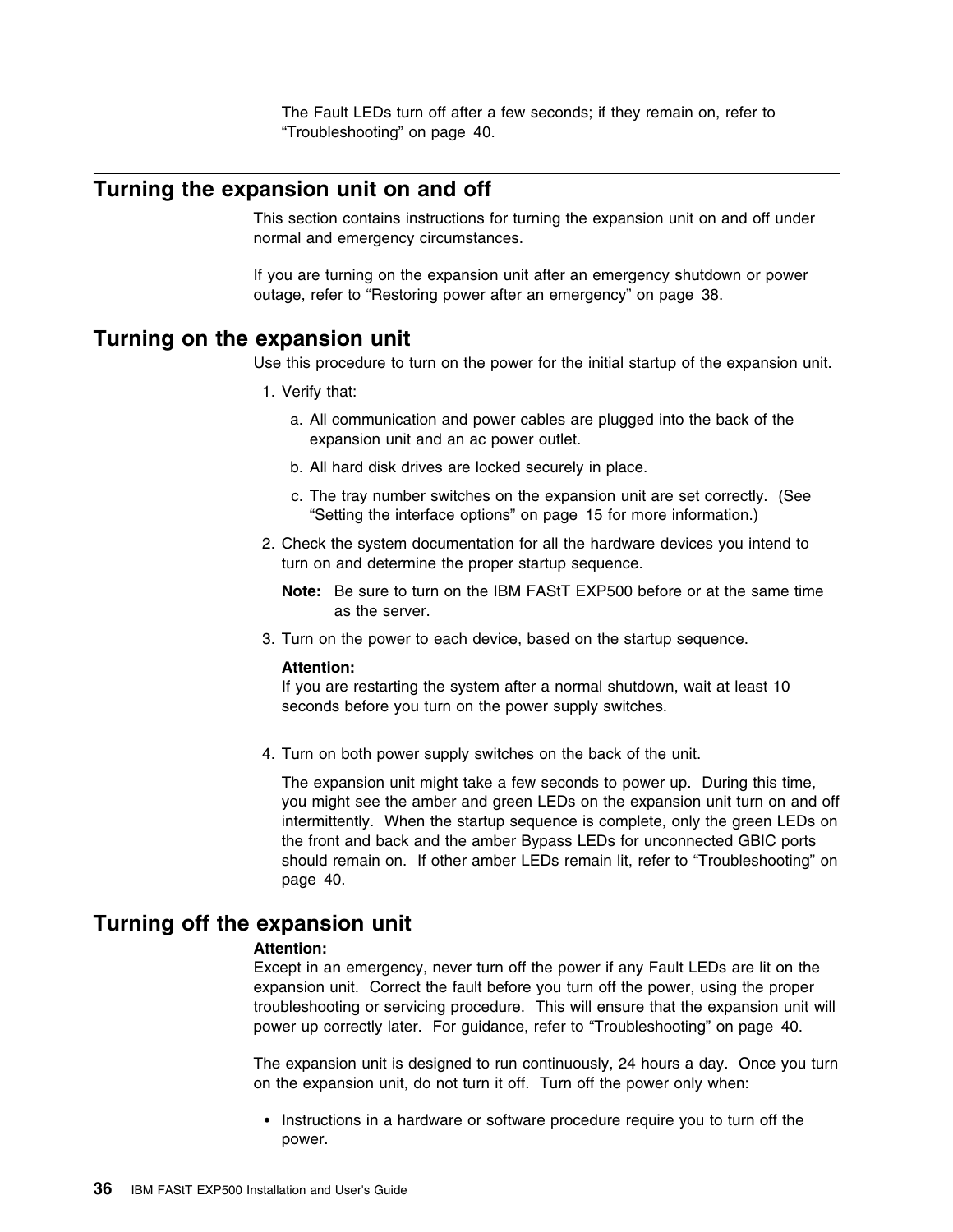- A service technician tells you to turn off the power.
- A power outage or emergency situation occurs (see "Performing an emergency shutdown").

#### **Statement 5**



#### **CAUTION:**

**The power control button on the device and the power switch on the power supply do not turn off the electrical current supplied to the device. The device also might have more than one power cord. To remove all electrical current from the device, ensure that all power cords are disconnected from the power source.**



Use this procedure to turn off the power.

- 1. Check the system documentation for all hardware devices you intend to turn off and determine the proper power-down sequence.
- 2. Make sure that all I/O activity has stopped.
- 3. Make sure that all amber Fault LEDs are off. If any Fault LEDs are lit (drives, power supplies, or fans), correct the problem before you turn off the power. For guidance, refer to "Troubleshooting" on page 40.
- 4. Turn off both power supply switches on the back on the expansion unit.

### **Performing an emergency shutdown**

### **Attention:**

Emergency situations might include fire, flood, extreme weather conditions, or other hazardous circumstances. If a power outage or emergency situation occurs, always turn off all power switches on all computing equipment. This will help safeguard your equipment from potential damage due to electrical surges when power is restored. If the expansion unit loses power unexpectedly, it might be due to a hardware failure in the power system or midplane (see "Troubleshooting" on page 40).

Use this procedure to shut down during an emergency.

- 1. If you have time, stop all activity and check the LEDs (front and back). Make note of any Fault LEDs that are lit so you can correct the problem when you turn on the power again.
- 2. Turn off all power supply switches; then, unplug the power cords from the expansion unit.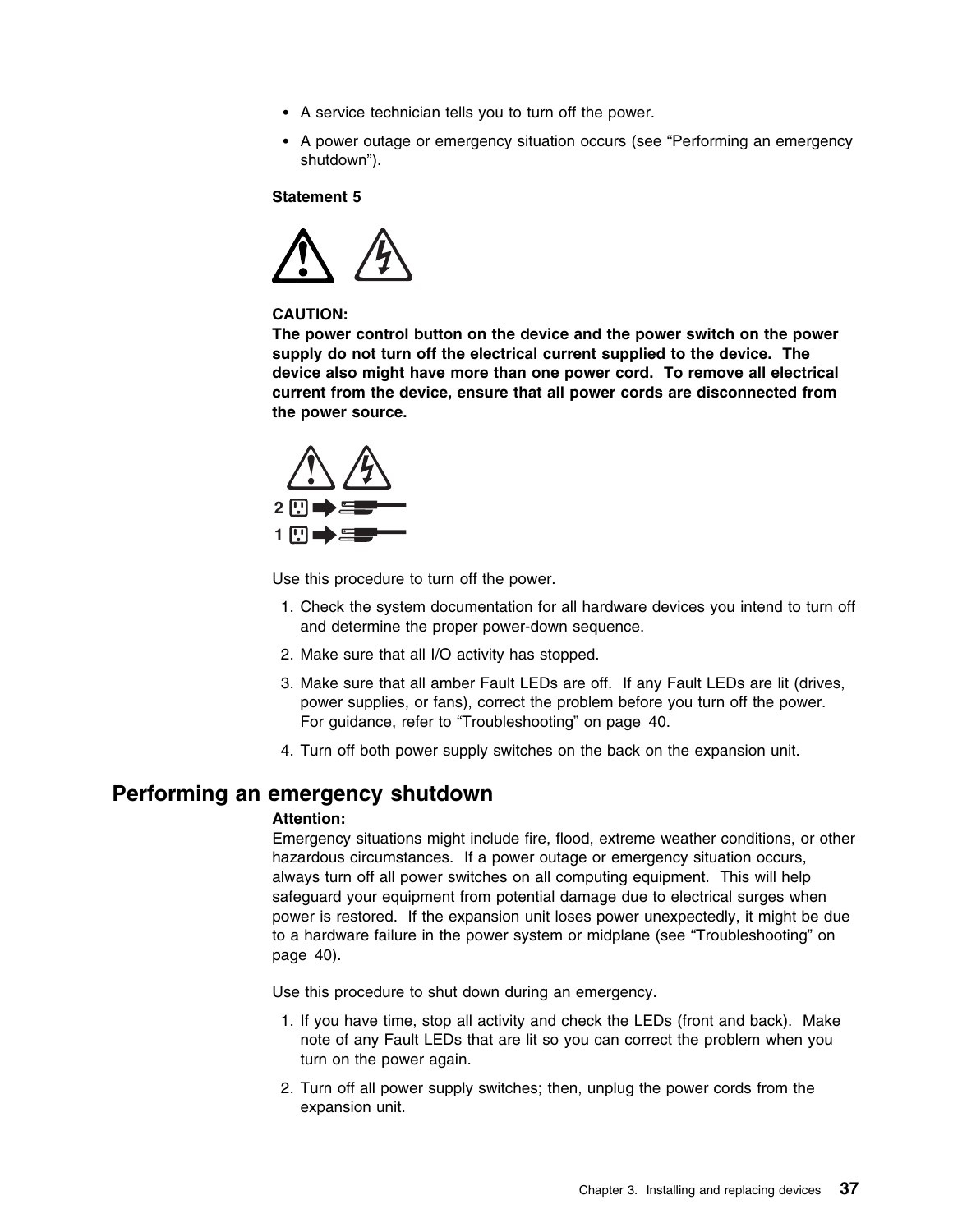## **Restoring power after an emergency**

Use this procedure to restart the expansion unit if you turned off the power supply switches during an emergency shut down, or if a power failure or a power outage occurred.

- 1. After the emergency situation is over or power is restored, check the expansion unit for damage. If there is no visible damage, continue with Step 2; otherwise, have your system serviced.
- 2. After you have checked for damage, ensure that the power switches are in the off position; then, plug in the expansion unit power cords.
- 3. Check the system documentation for the hardware devices you intend to power up and determine the proper startup sequence.
	- **Note:** Be sure to turn on the IBM FAStT EXP500 prior to or at the same time as the server.
- 4. Turn on the power to each device, based on the startup sequence.
- 5. Turn on both power supply switches on the back of the IBM FAStT EXP500.
- 6. Only the green LEDs on the front and back and the amber Bypass LEDs for unconnected GBIC ports should remain on. If other amber Fault LEDs are on, refer to "Troubleshooting" on page 40 for instructions.
- 7. Use your installed software application as appropriate to check the status of the expansion unit.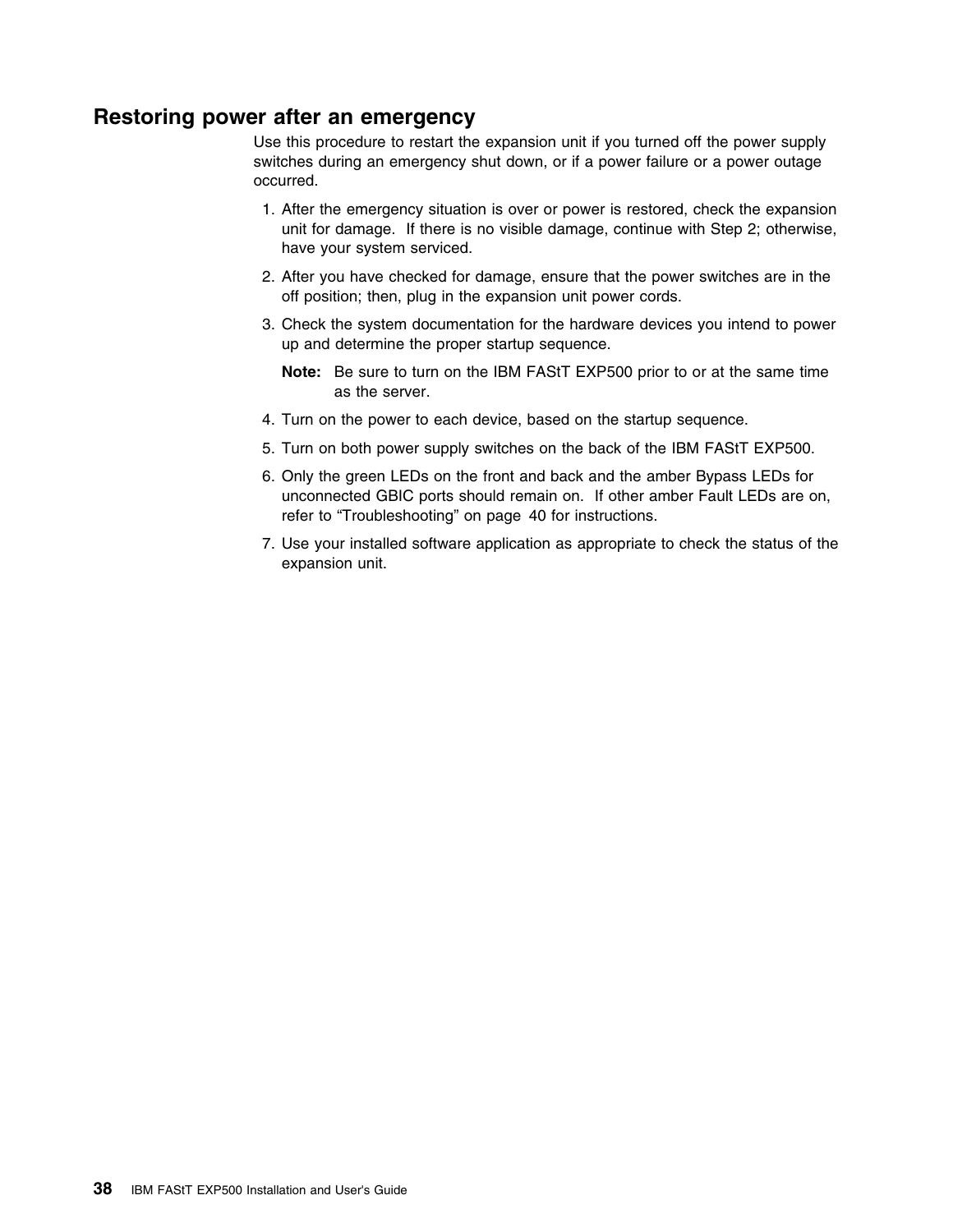# **Chapter 4. Solving problems**

This chapter contains information to help you solve some of the simpler problems you might have with your expansion unit. It contains the problem symptoms and error messages along with suggested actions to take to resolve the problem.

This chapter also provides instructions on how to obtain service and technical assistance for your expansion unit and other IBM products that you might plan to use.

### **This chapter contains:**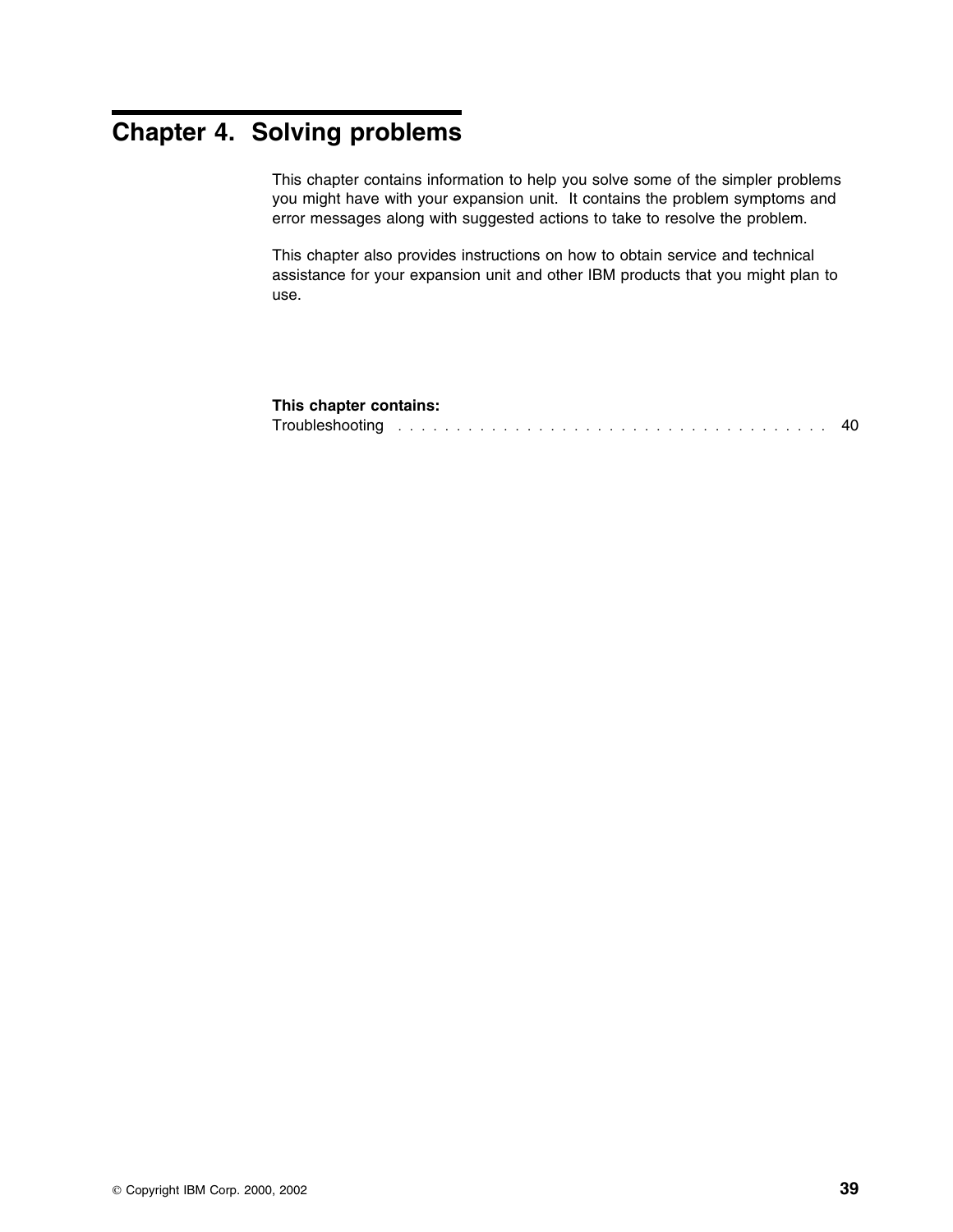# **Troubleshooting**

You can use this table to find solutions to problems that have definite symptoms. Refer to your system management software documentation for additional information.

| Table 3 (Page 1 of 2). Expansion unit troubleshooting table |                                       |                                                      |                                                                                                                                                                                                                         |  |  |  |  |  |  |  |  |  |
|-------------------------------------------------------------|---------------------------------------|------------------------------------------------------|-------------------------------------------------------------------------------------------------------------------------------------------------------------------------------------------------------------------------|--|--|--|--|--|--|--|--|--|
| <b>Problem Indicator</b>                                    | Component                             | <b>Possible Cause</b>                                | <b>Possible Solutions</b>                                                                                                                                                                                               |  |  |  |  |  |  |  |  |  |
| Amber LED on                                                | Drive CRU                             | Drive failure                                        | Replace failed drive.                                                                                                                                                                                                   |  |  |  |  |  |  |  |  |  |
|                                                             | Fan CRU                               | Fan failure                                          | Replace failed fan.                                                                                                                                                                                                     |  |  |  |  |  |  |  |  |  |
|                                                             | <b>ESM</b> board<br>Over-temperature  | Subsystem is<br>overheated                           | Check fans for faults. Replace failed fan if<br>necessary.                                                                                                                                                              |  |  |  |  |  |  |  |  |  |
|                                                             | LED                                   | Environment too hot                                  | Check the ambient temperature around the<br>expansion unit. Cool as necessary.                                                                                                                                          |  |  |  |  |  |  |  |  |  |
|                                                             |                                       | Defective LED or<br>hardware failure                 | If you cannot detect a fan failure or overheating<br>problem, replace the ESM board.                                                                                                                                    |  |  |  |  |  |  |  |  |  |
|                                                             | <b>ESM board Fault LED</b>            | <b>ESM</b> board failure                             | Replace ESM board. Refer to your controller<br>documentation for details.                                                                                                                                               |  |  |  |  |  |  |  |  |  |
|                                                             | <b>ESM board Bypass</b><br><b>LED</b> | GBIC port empty                                      | No corrective action needed if system is<br>properly configured.                                                                                                                                                        |  |  |  |  |  |  |  |  |  |
|                                                             |                                       | <b>ESM</b> board failure                             | If the ESM board Fault LED is lit, replace the<br>ESM board.                                                                                                                                                            |  |  |  |  |  |  |  |  |  |
|                                                             |                                       | No incoming signal<br>detected                       | Reattach the GBICs and Fibre Channel (FC)<br>cables. Replace input and output GBICs or<br>cables as necessary.                                                                                                          |  |  |  |  |  |  |  |  |  |
|                                                             | Front panel                           | General machine fault                                | Indicates that a Fault LED somewhere on the<br>expansion unit has been turned on. (Check for<br>amber LEDs on CRUs).                                                                                                    |  |  |  |  |  |  |  |  |  |
|                                                             |                                       | <b>GBIC</b> transmit fault                           | Check that the CRUs are plugged in properly. If<br>no amber LEDs are lit on the CRUs, this<br>indicates a GBIC transmission fault in the<br>expansion unit. Have the failed GBIC replaced<br>(service technician only). |  |  |  |  |  |  |  |  |  |
| Amber LED on and<br>green LED off                           | Power supply CRU                      | Power switch is<br>turned off or ac<br>power failure | Turn on all power supply power switches.                                                                                                                                                                                |  |  |  |  |  |  |  |  |  |
| Amber and green<br>LED <sub>s</sub> on                      | Power supply CRU                      | Power supply failure                                 | Replace failed power supply CRU.                                                                                                                                                                                        |  |  |  |  |  |  |  |  |  |
| All green LEDs off                                          | All CRUs                              | Subsystem power is<br>off                            | Check that all expansion unit power cords are<br>plugged in and the power switches are on. If<br>applicable, check that the main circuit breakers<br>for the rack are turned on.                                        |  |  |  |  |  |  |  |  |  |
|                                                             |                                       | ac power failure                                     | Check the main circuit breaker and ac outlet.                                                                                                                                                                           |  |  |  |  |  |  |  |  |  |
|                                                             |                                       | Power supply failure                                 | Replace the power supply.                                                                                                                                                                                               |  |  |  |  |  |  |  |  |  |
|                                                             |                                       | Midplane failure                                     | Have the expansion unit serviced.                                                                                                                                                                                       |  |  |  |  |  |  |  |  |  |
| Amber LED flashing                                          | Drive CRUs                            | Drive rebuild or<br>identity is in process           | No corrective action needed.                                                                                                                                                                                            |  |  |  |  |  |  |  |  |  |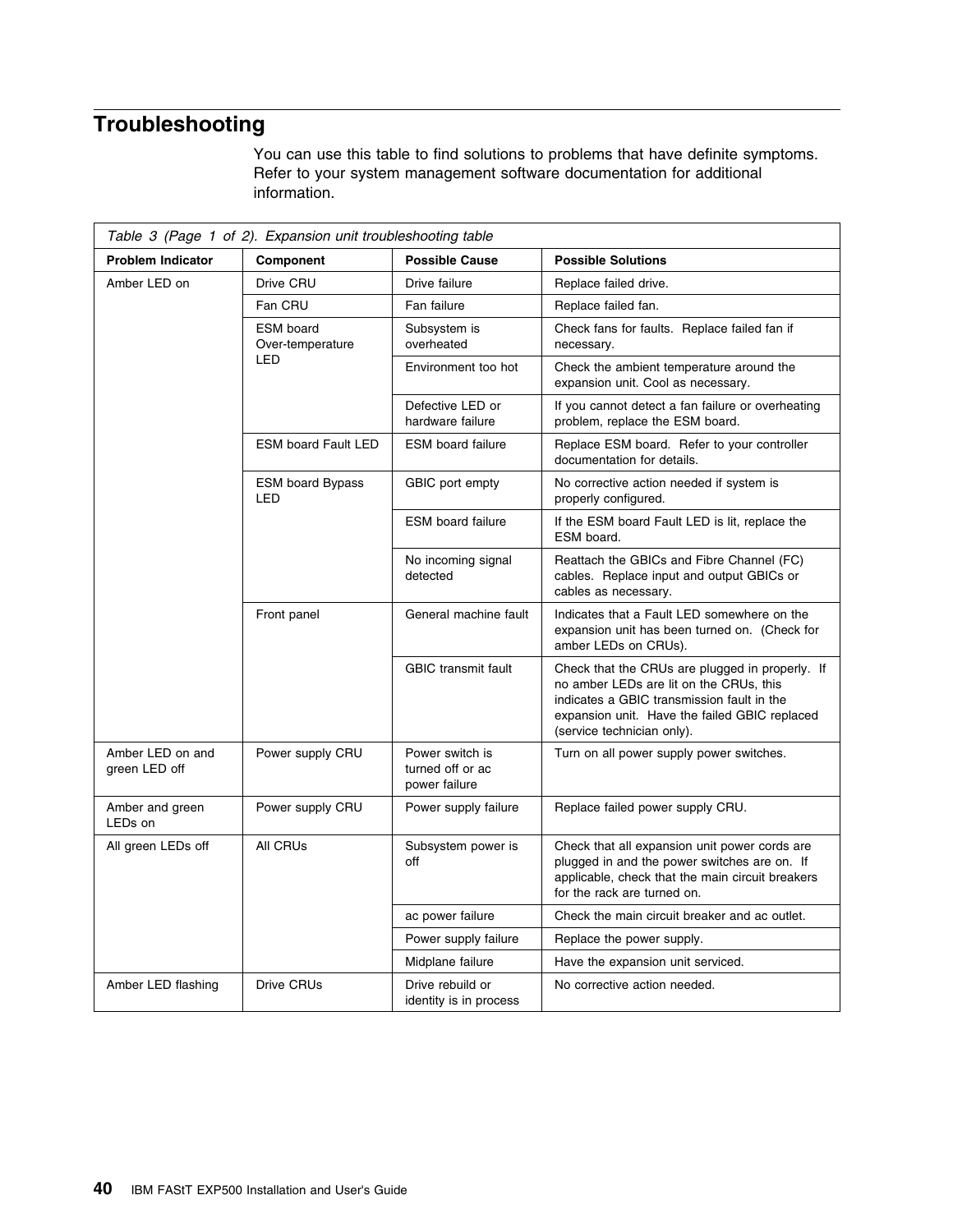| Table 3 (Page 2 of 2). Expansion unit troubleshooting table     |                    |                                                                       |                                                                                                                                                                                                      |  |  |  |  |  |  |  |  |  |
|-----------------------------------------------------------------|--------------------|-----------------------------------------------------------------------|------------------------------------------------------------------------------------------------------------------------------------------------------------------------------------------------------|--|--|--|--|--|--|--|--|--|
| One or more green<br>LEDs off                                   | Power supply CRUs  | Power cord<br>unplugged or<br>switches turned off                     | Make sure the cord is plugged in and the<br>switches are turned on.                                                                                                                                  |  |  |  |  |  |  |  |  |  |
|                                                                 | All drive CRUs     | Midplane failure                                                      | Have the midplane replaced (service technician<br>only).                                                                                                                                             |  |  |  |  |  |  |  |  |  |
|                                                                 | Several CRUs       | Hardware failure                                                      | Replace the affected CRUs. If this does not<br>correct the problem, have the ESM boards<br>replaced, followed by the midplane (service<br>technician only).                                          |  |  |  |  |  |  |  |  |  |
|                                                                 | Front panel        | Power supply<br>problem                                               | Make sure the cords are plugged in and power<br>supplies are turned on.                                                                                                                              |  |  |  |  |  |  |  |  |  |
|                                                                 |                    | Hardware failure                                                      | If any other LEDs are on, replace the midplane<br>(service technician only).                                                                                                                         |  |  |  |  |  |  |  |  |  |
| Intermittent or<br>sporadic power loss<br>to the expansion unit | Some or all CRUs   | Defective ac power<br>source or partially<br>plugged in power<br>cord | Check the ac power source. Reseat all installed<br>power cables and power supplies. If applicable,<br>check the power components (power units,<br>UPS, and so on). Replace defective power<br>cords. |  |  |  |  |  |  |  |  |  |
|                                                                 |                    | Power supply failure                                                  | Check for a Fault LED on the power supply and<br>replace the failed CRU.                                                                                                                             |  |  |  |  |  |  |  |  |  |
|                                                                 |                    | Midplane failure                                                      | Have the midplane replaced (service technician<br>only).                                                                                                                                             |  |  |  |  |  |  |  |  |  |
| Unable to access<br>drives                                      | Drives and FC loop | Incorrect ID settings                                                 | Ensure that the FC optical cables are<br>undamaged and properly connected. Check the<br>drive ID settings.                                                                                           |  |  |  |  |  |  |  |  |  |
|                                                                 |                    |                                                                       | Note: Change switch position only when your<br>expansion unit is powered off.                                                                                                                        |  |  |  |  |  |  |  |  |  |
|                                                                 |                    | <b>ESM</b> board failure                                              | Have one or both ESM boards replaced.                                                                                                                                                                |  |  |  |  |  |  |  |  |  |
| Random errors                                                   | Subsystem          | Midplane failure                                                      | Have the midplane replaced (service technician<br>only).                                                                                                                                             |  |  |  |  |  |  |  |  |  |

**Note:** If you cannot find the problem in the troubleshooting table, test the entire system. See your server documentation for more detailed information on testing and diagnostic tools.

If you already ran the server test program, or if running the test does not reveal the problem, have the system serviced.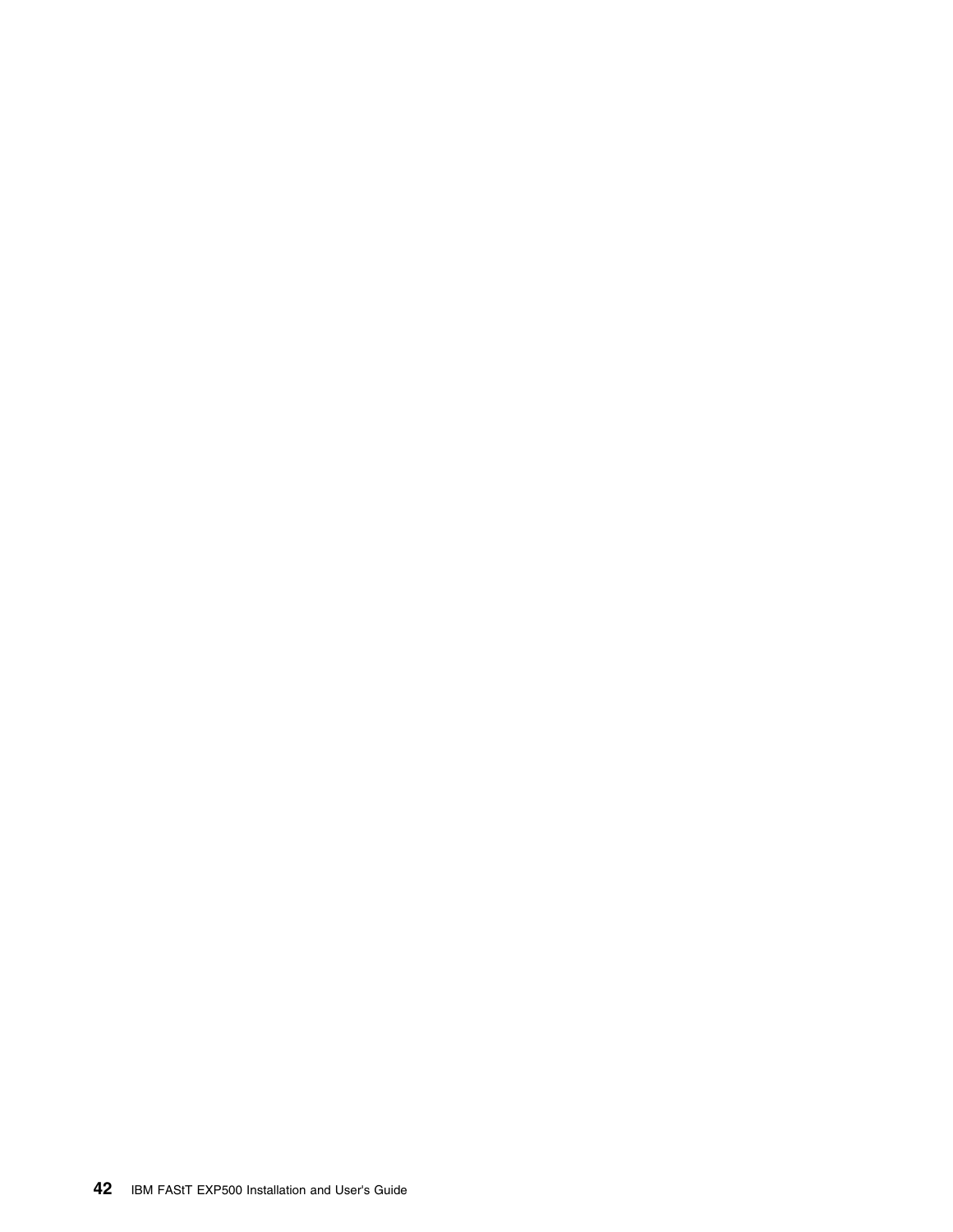# **Chapter 5. Getting help and technical assistance**

If you need help, service, or technical assistance or just want more information about IBM products, you will find a wide variety of sources available from IBM to assist you. This section contains information about where to go for additional information about IBM and IBM products, what to do if you experience a problem with your xSeries<sup> $m$ </sup> or IntelliStation<sup>®</sup> system, and whom to call for service, if it is necessary.

## **Before you call**

Before you call, make sure that you have taken these steps to try to solve the problem yourself:

- Check all cables to make sure that they are connected.
- Check the power switches to make sure that the system is turned on.
- Use the troubleshooting information in your system documentation, and use the diagnostic tools that come with your system.
- Go to the IBM Support Web site at http://www.ibm.com/pc/support/ to check for technical information, hints, tips, and new device drivers.
- Use an IBM discussion forum on the IBM Web site to ask questions.

You can solve many problems without outside assistance by following the troubleshooting procedures that IBM provides in the online help or in the publications that are provided with your system and software. The information that comes with your system also describes the diagnostic tests that you can perform. Most xSeries and IntelliStation systems, operating systems, and programs come with information that contains troubleshooting procedures and explanations of error messages and error codes. If you suspect a software problem, see the information for the operating system or program.

### **Using the documentation**

Information about your IBM xSeries or IntelliStation system and preinstalled software, if any, is available in the documentation that comes with your system. That documentation includes printed books, online books, README files, and help files. See the troubleshooting information in your system documentation for instructions for using the diagnostic programs. The troubleshooting information or the diagnostic programs might tell you that you need additional or updated device drivers or other software. IBM maintains pages on the World Wide Web where you can get the latest technical information and download device drivers and updates. To access these pages, go to http://www.ibm.com/pc/support/ and follow the instructions. Also, you can order publications through the IBM Publications Ordering System at

http://www.elink.ibmlink.ibm.com/public/applications/publications/cgibin/pbi.cgi.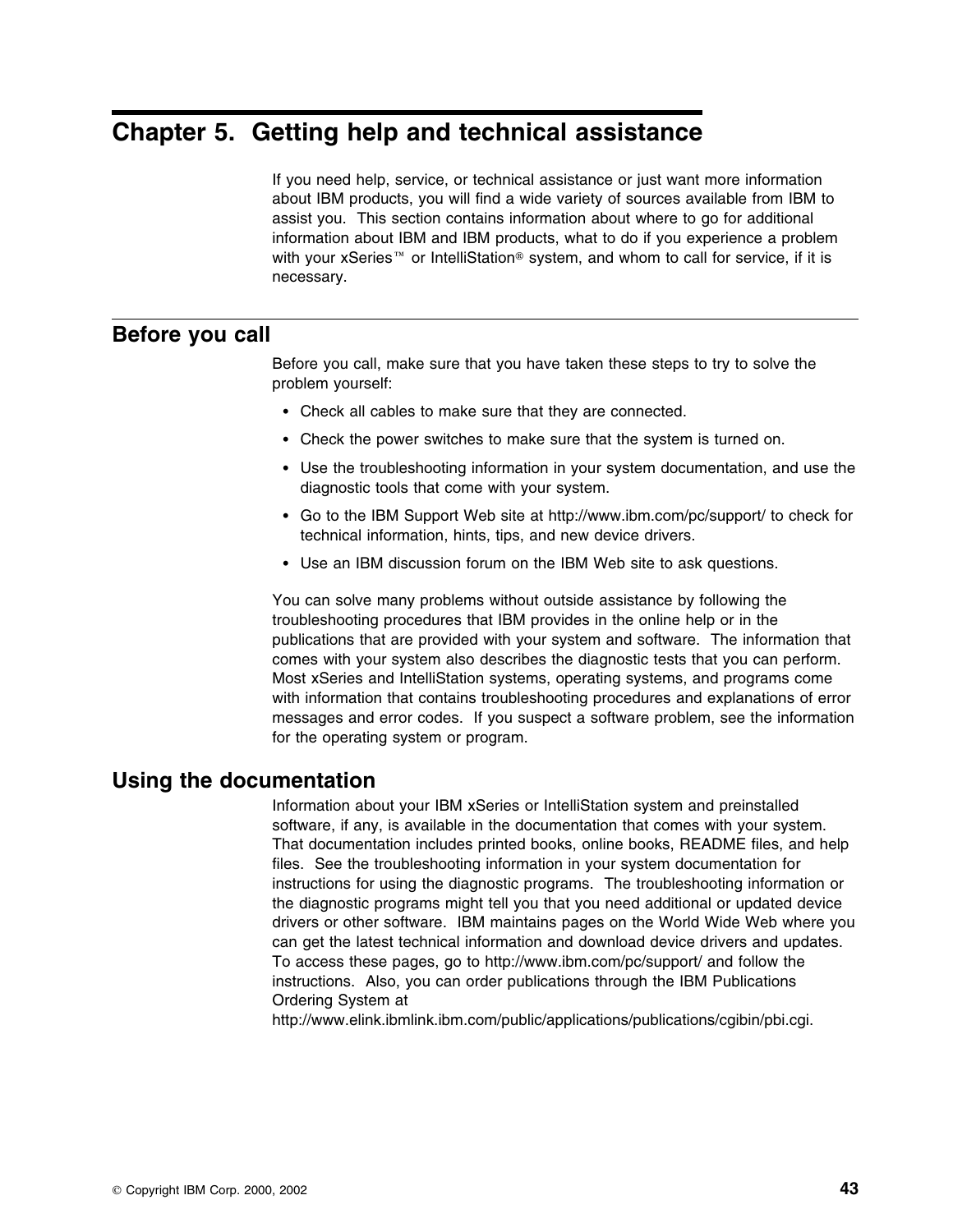## **Getting help and information from the World Wide Web**

On the World Wide Web, the IBM Web site has up-to-date information about IBM xSeries and IntelliStation products, services, and support. The address for IBM xSeries information is http://www.ibm.com/eserver/xseries/. The address for IBM IntelliStation information is http://www.ibm/com/pc/intellistation/.

You can find service information for your IBM products, including supported options, at http://www.ibm.com/pc/support/. If you click **Profile** from the support page, you can create a customized support page. The support page has many sources of information and ways for you to solve problems, including:

- Diagnosing problems, using the IBM Online Assistant
- Downloading the latest device drivers and updates for your products
- Viewing Frequently Asked Questions (FAQ)
- Viewing hints and tips to help you solve problems
- Participating in IBM discussion forums
- Setting up e-mail notification of technical updates about your products

### **Software service and support**

Through IBM Support Line, you can get telephone assistance, for a fee, with usage, configuration, and software problems with xSeries servers, IntelliStation workstations, and appliances. For information about which products are supported by Support Line in your country or region, go to http://www.ibm.com/services/sl/products/.

For more information about Support Line and other IBM services, go to http://www.ibm.com/services/, or go to http://www.ibm.com/planetwide/ for support telephone numbers.

### **Hardware service and support**

You can receive hardware service through IBM Integrated Technology Services or through your IBM reseller, if your reseller is authorized by IBM to provide warranty service. Go to http://www.ibm.com/planetwide/ for support telephone numbers.

In the U.S. and Canada, hardware service and support is available 24 hours a day, 7 days a week. In the U.K., these services are available Monday through Friday, from 9 a.m. to 6 p.m.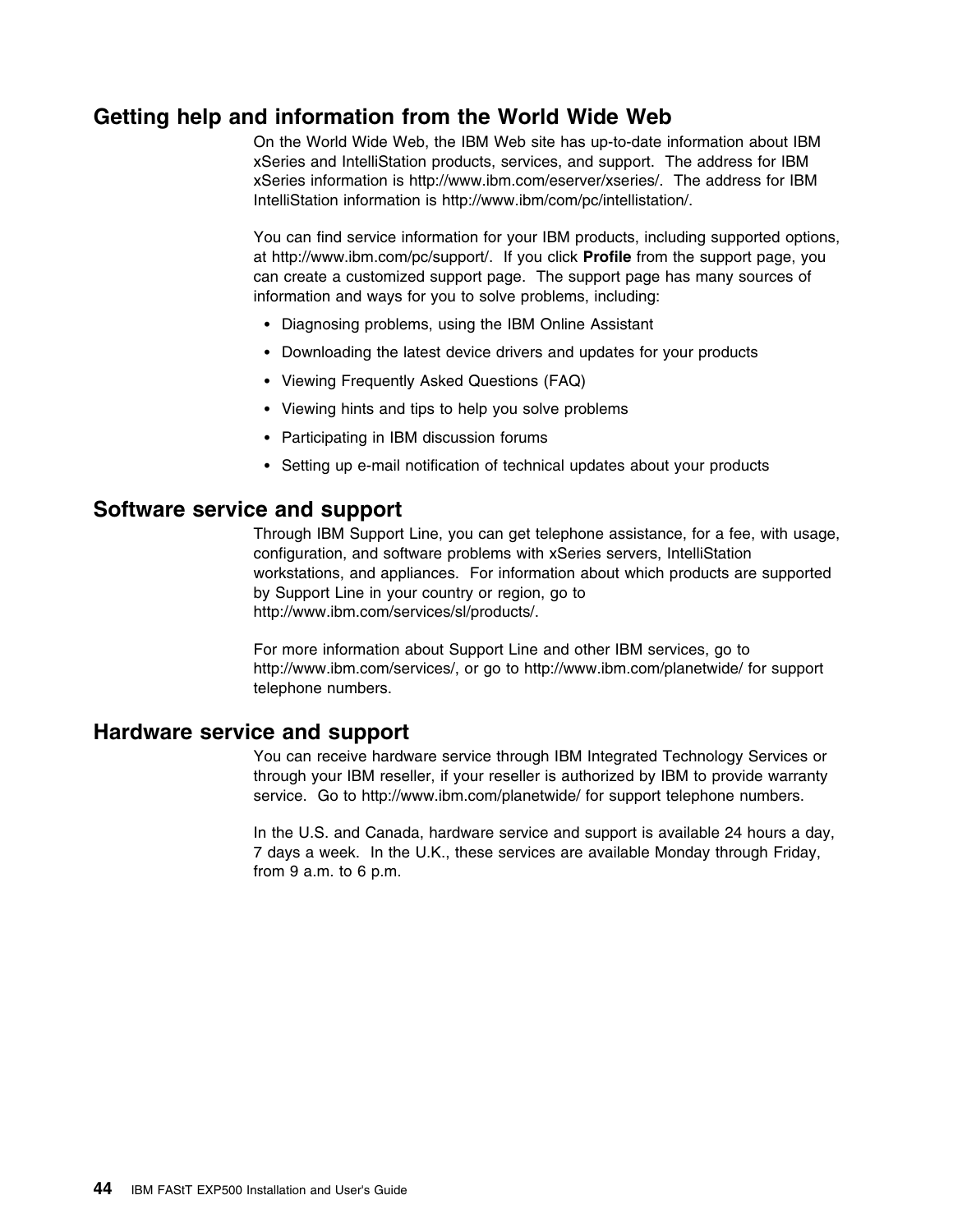# **Appendix A. Records**

Whenever you add options to your expansion unit, be sure to update the information in this appendix. Accurate, up-to-date records make it easier to add other options and provide needed data whenever you contact technical support.

### **This appendix contains:**

| Identification numbers with a state of the contract of the contract of the contract of the contract of the con |  |  |  |  |  |  |  |  |  |  |  |  |  |  |  |  |  |  |
|----------------------------------------------------------------------------------------------------------------|--|--|--|--|--|--|--|--|--|--|--|--|--|--|--|--|--|--|
| Installed device records   ................................. 46                                                |  |  |  |  |  |  |  |  |  |  |  |  |  |  |  |  |  |  |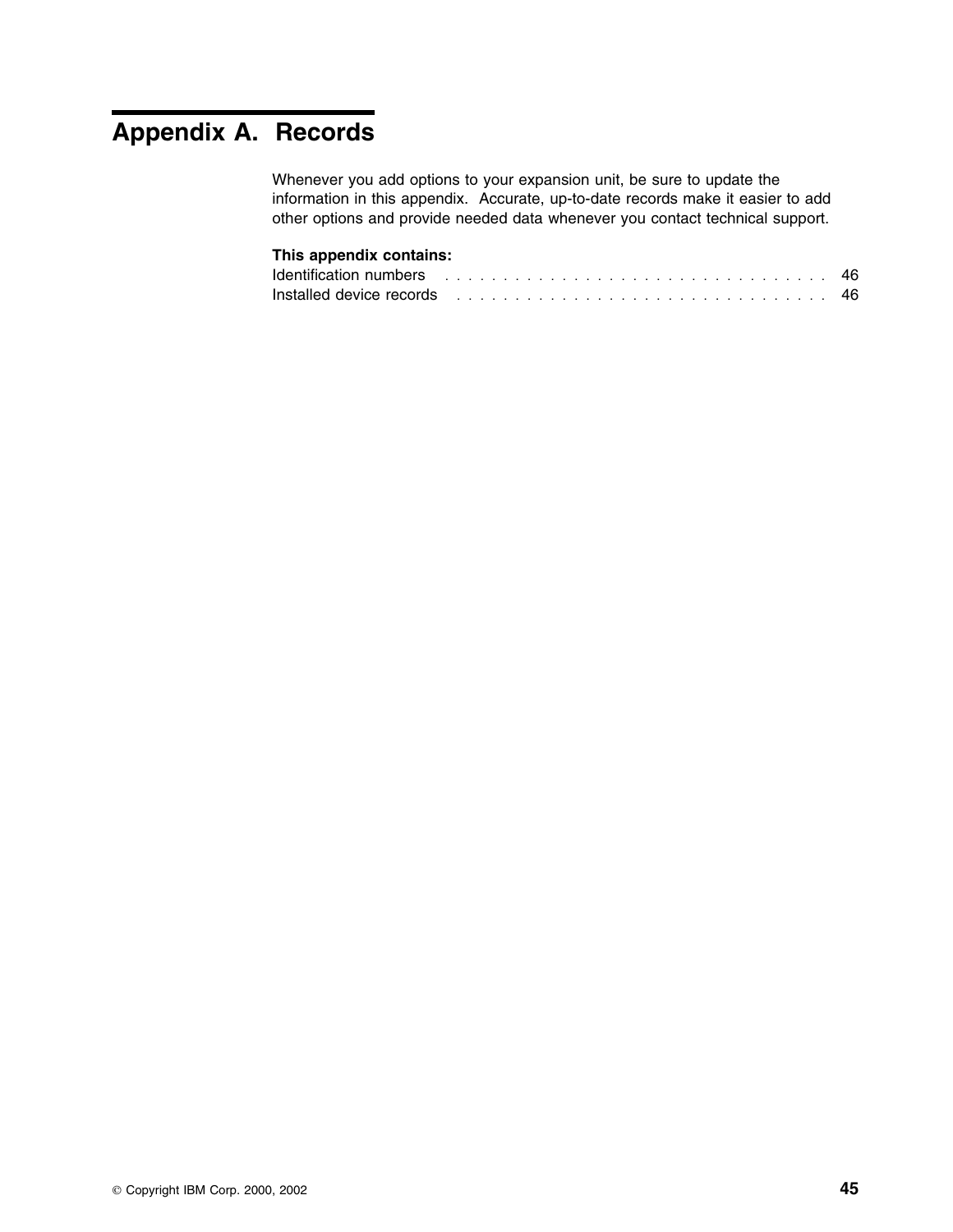# **Identification numbers**

Record and retain the following information.

| Product name  | <b>IBM FAStT EXP500</b> |
|---------------|-------------------------|
| Machine type  | 3560                    |
| Model number  |                         |
| Serial number |                         |

*Table 4. Identification record*

The serial number is located on the bottom inside surface on the rear and on the bottom right on the front of the machine.

## **Installed device records**

Use the following table to keep a record of the options installed in or attached to your expansion unit. This information can be helpful when you install additional options or if you ever need to report a hardware problem. Copy these tables before recording information in them, in case you need extra space to write new values later, when you update your system configuration.

| <b>Expansion</b><br>unit disk<br>drive<br>location | Disk drive part number and<br>model number | Disk drive serial<br>number | Tray number<br>$(0-9), (0-9)$ | <b>Minihub</b><br>identifier<br>(1:4), (1:4) |
|----------------------------------------------------|--------------------------------------------|-----------------------------|-------------------------------|----------------------------------------------|
|                                                    |                                            |                             |                               |                                              |
| Bay 1                                              |                                            |                             |                               |                                              |
| Bay 2                                              |                                            |                             |                               |                                              |
| Bay 3                                              |                                            |                             |                               |                                              |
| Bay 4                                              |                                            |                             |                               |                                              |
| Bay 5                                              |                                            |                             |                               |                                              |
| Bay 6                                              |                                            |                             |                               |                                              |
| Bay 7                                              |                                            |                             |                               |                                              |
| Bay 8                                              |                                            |                             |                               |                                              |
| Bay 9                                              |                                            |                             |                               |                                              |
| Bay 10                                             |                                            |                             |                               |                                              |

*Table 5. Internal drives and devices*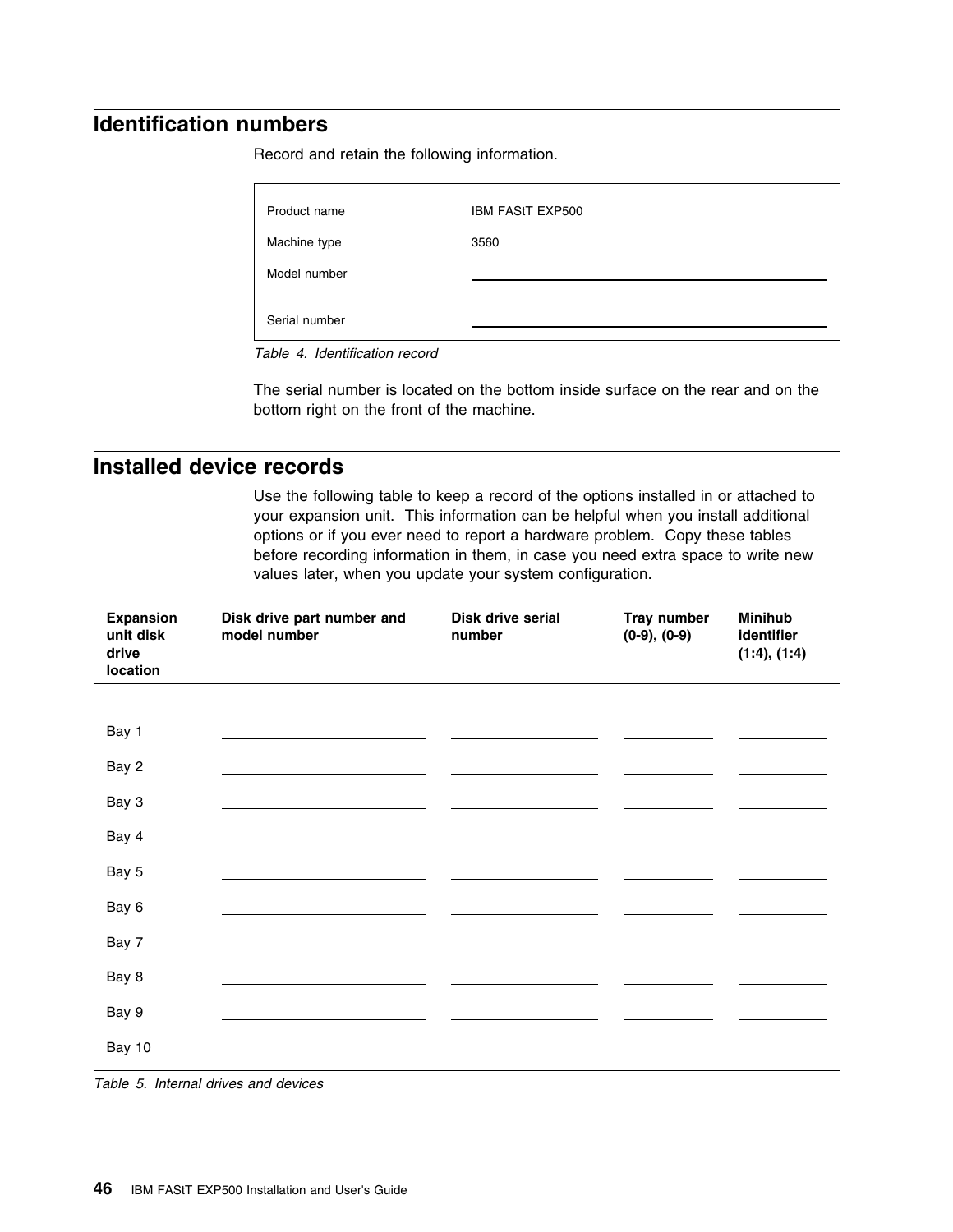# **Appendix B. Warranty information**

This section contains the warranty period for your product and the service and support that are provided by your warranty.

### **Warranty period**

The warranty period varies by machine type and country or region.

Contact your place of purchase for warranty service information. Some IBM Machines are eligible for on-site warranty service depending on the country or region where service is performed.

**Prior to on-site warranty service, you are required to go through problem determination with an IBM service specialist call center technician.**

A warranty period of 3 years on parts and 1 year on labor means that IBM will provide warranty service without charge for:

- 1. parts and labor during the first year of the warranty period
- 2. parts only, on an exchange basis, in the second and third years of the warranty period. IBM will charge you for any labor it provides in performance of the repair or replacement.

The IBM Machine Warranties Web site at

http://www.ibm.com/servers/support/machine\_warranties/ contains a worldwide overview of the IBM Statement of Limited Warranty for IBM Machines, a glossary of terms used in the Statement of Limited Warranty, Frequently Asked Questions (FAQ), and links to Product Support Web pages. The IBM Statement of Limited Warranty is available from this Web site in 29 languages in Portable Document Format (PDF).

**Machine -** IBM FAStT EXP500 **Warranty period -** Three Years

## **Problem determination**

Prior to on-site warranty service, you are required to go through problem determination with an IBM service specialist call center technician. The service specialist will run diagnostic tests on the hardware and check the software.

### **Running diagnostics**

The IBM service specialist will help you determine whether your equipment is functioning as specified. It might be necessary to isolate the failing  $x$ Series<sup>"</sup>, Netfinity®, or IntelliStation<sup>®</sup> system; IBM component; or both from any active production environment to run diagnostics and perform defect-isolation programs. You are responsible for making the system, IBM component, or both available for running diagnostics and defect-isolation programs.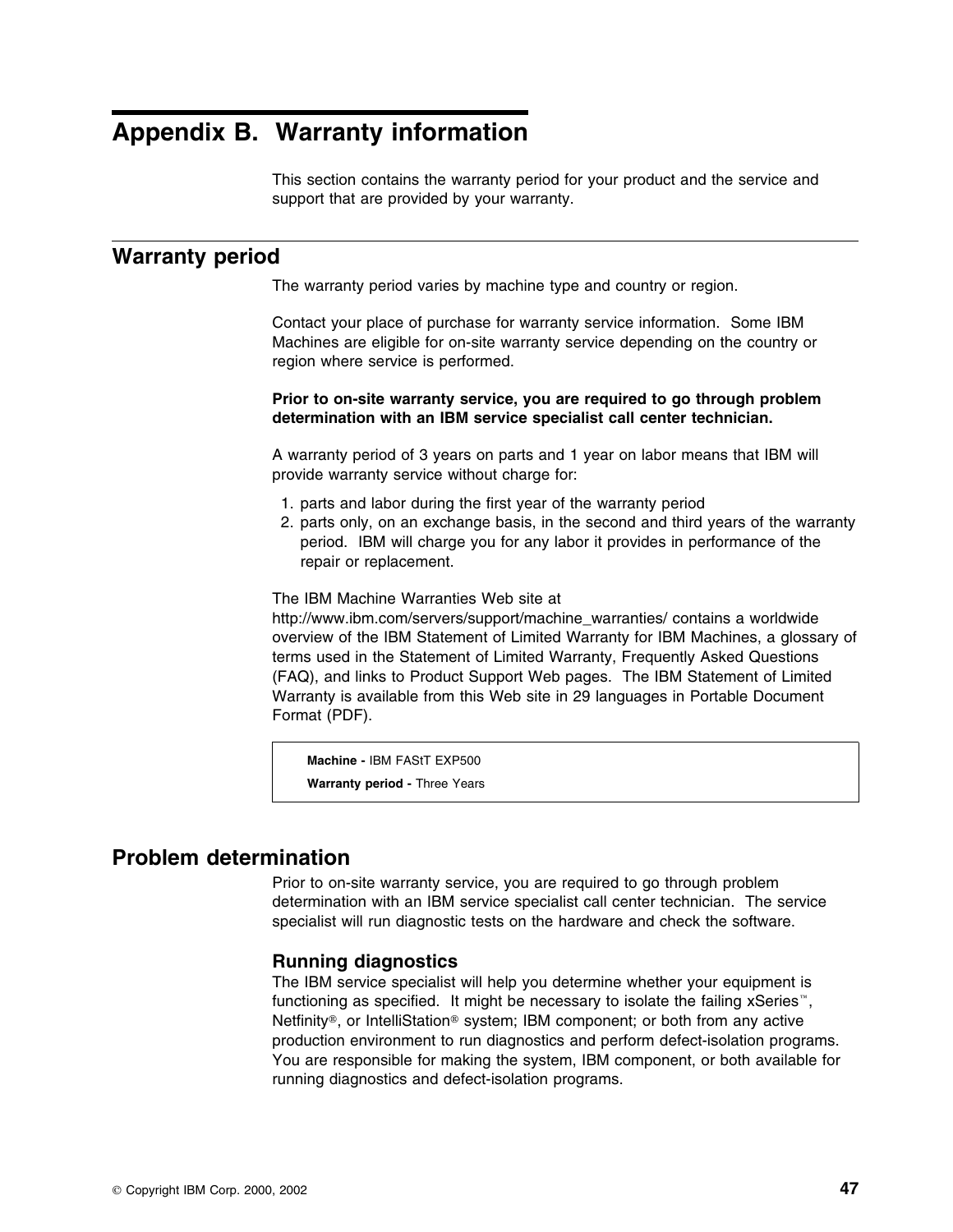### **Checking software**

The IBM service specialist will help you ensure that the correct BIOS code, firmware, device drivers, and other supporting IBM software are installed and correctly configured. It might be necessary to manually gather information about the relevant software levels or run IBM-approved utility programs to gather this information. It might be necessary to isolate the failing system from any active production environment to gather this information. You are responsible, with assistance from the service specialist, for gathering this information. The IBM Statement of Limited Warranty does not include on-site assistance with this activity.

### **Warranty service and support**

With the original purchase of an IBM xSeries or IntelliStation system, you have access to extensive support. During the IBM Machine warranty period, you may call IBM or your reseller for problem-determination assistance under the terms of the IBM Statement of Limited Warranty.

The following services are available during the warranty period:

- **Problem determination** Trained personnel are available to assist you with determining if you have a hardware problem and deciding what action is necessary to fix the problem.
- **IBM hardware repair** If the problem is determined to be caused by IBM hardware under warranty, trained service personnel are available to provide the applicable level of service, either on-site or at an IBM service center as determined by IBM.
- **Engineering Change management** Occasionally, there might be changes that are required after a product has been shipped from IBM. In those instances, IBM will make Engineering Changes (ECs) available that apply to your hardware.
- **Customer replaceable units (CRUs)** Some parts of IBM xSeries and IntelliStation systems are designated as customer replaceable units. IBM ships CRUs to you for replacement by you. CRUs include keyboards, monitors, memory, diskette drives, hard disk drives, and mice (this list is not inclusive of all CRUs).

The following items are not covered under warranty service:

- Replacement or use of non-IBM parts. All IBM parts contain a 7-character identification in the format IBM FRU XXXXXXX.
- Identification of software problem sources.
- Installation of customer replaceable units (CRUs).
- Installation and configuration of BIOS code, firmware, or device drivers that are designated as customer installable.

See the IBM Statement of Limited Warranty for a full explanation of IBM warranty terms. Be sure to retain your proof of purchase to obtain warranty service.

Please have the following information ready when you call:

- The machine type and model of your IBM hardware product (if available)
- Serial numbers of your IBM hardware products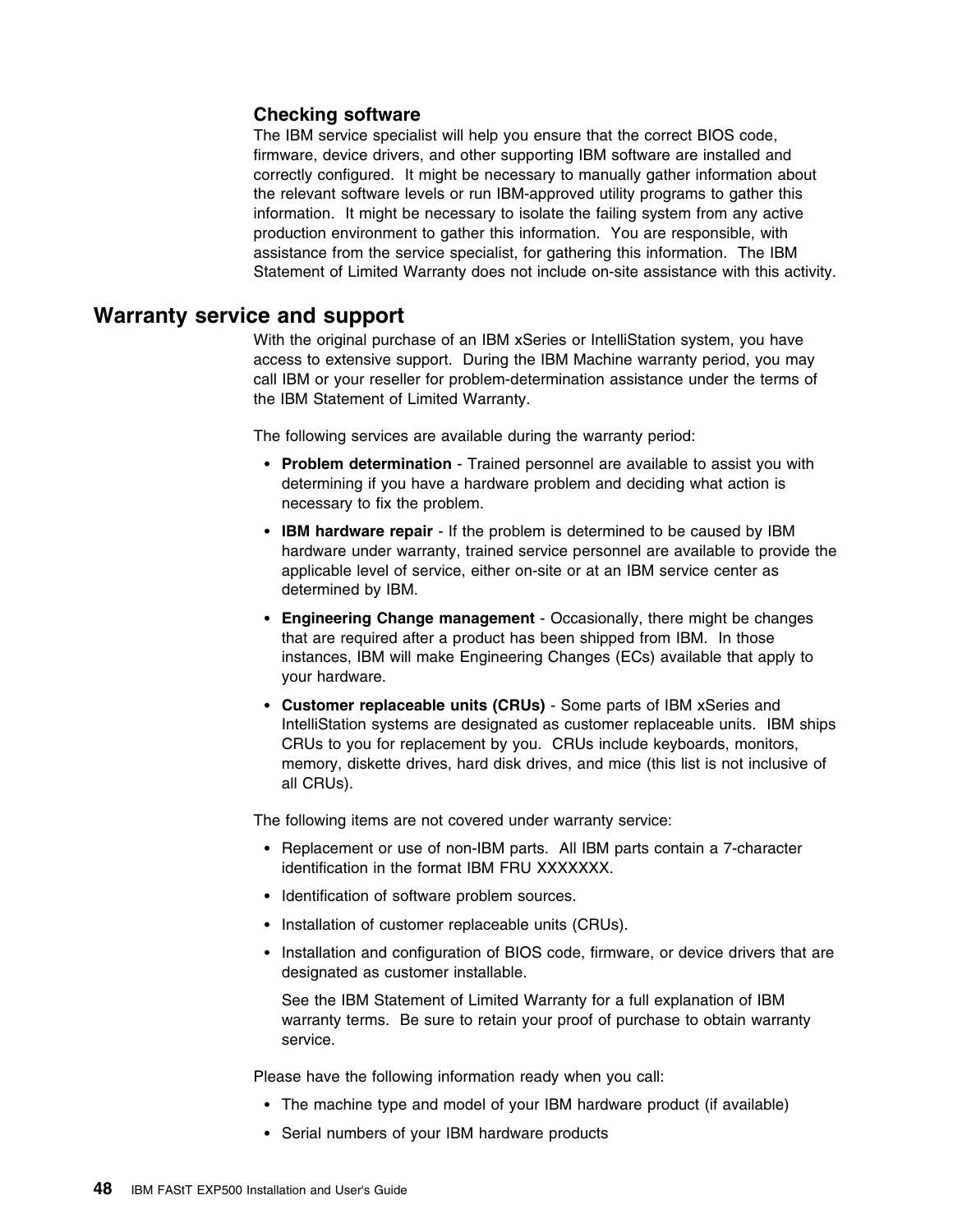- A description of the problem
- The exact wording of any error messages
- Hardware and software configuration information

## **International Warranty Service**

If you travel with your xSeries or IntelliStation system or relocate it to a country or region where your system is sold and serviced by IBM or IBM resellers authorized to perform warranty service, International Warranty Service (IWS) is available during the warranty period. Eligible IBM systems are identified by their four-digit machine types.

You can obtain IWS through the service delivery method (such as depot, carry-in, or on-site) provided in the servicing country or region. Service methods and procedures vary by country or region, and some service or parts might not be available in all countries and regions. Service centers in certain countries or regions might not be able to service all models of a particular machine type. In addition, some countries or regions might have fees and restrictions that apply at the time of service.

To determine whether your system is eligible for IWS, go to http://www.ibm.com/pc/support/ and click **Warranty lookup**.

## **Purchasing additional services**

During and after the warranty period, you can purchase additional services, such as support for IBM and non-IBM hardware, operating system, and application programs; network setup and configuration; upgraded or extended hardware repair services; and custom installations. Service availability and service name might vary by country or region.

For more information about these services, contact your IBM marketing representative.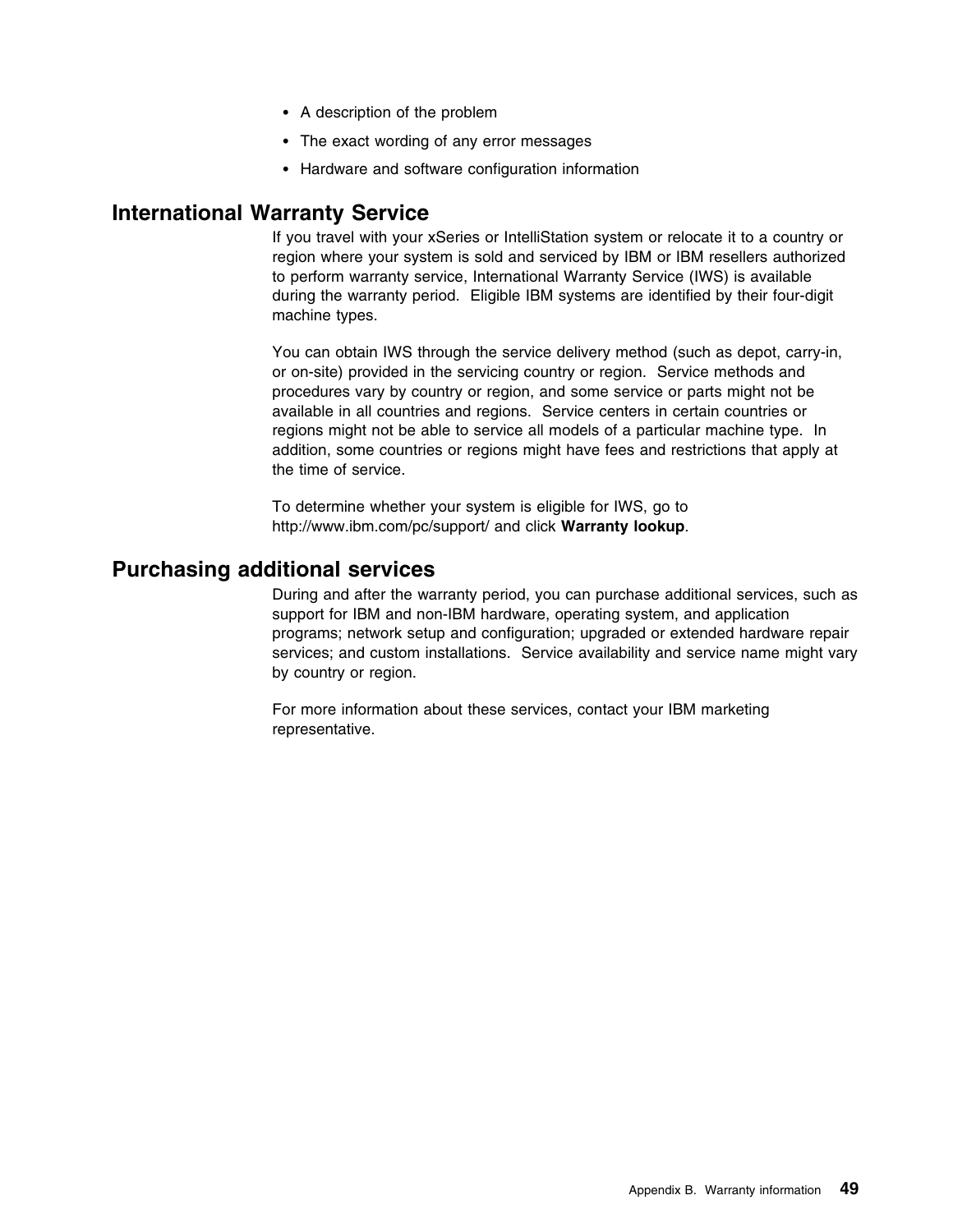## **IBM Statement of Limited Warranty**

Z125-4753-06 8/2000

## **Part 1 - General Terms**

This Statement of Limited Warranty includes Part 1 - General Terms and Part 2 - Country-unique Terms. The terms of Part 2 replace or modify those of Part 1. The warranties provided by IBM in this Statement of Limited Warranty apply only to Machines you purchase for your use, and not for resale, from IBM or your reseller. The term "Machine" means an IBM machine, its features, conversions, upgrades, elements, or accessories, or any combination of them. The term "Machine" does not include any software programs, whether pre-loaded with the Machine, installed subsequently or otherwise. Unless IBM specifies otherwise, the following warranties apply only in the country where you acquire the Machine. Nothing in this Statement of Limited Warranty affects any statutory rights of consumers that cannot be waived or limited by contract. If you have any questions, contact IBM or your reseller.

### **The IBM Warranty for Machines**

IBM warrants that each Machine 1) is free from defects in materials and workmanship and 2) conforms to IBM's Official Published Specifications ("Specifications"). The warranty period for a Machine is a specified, fixed period commencing on its Date of Installation. The date on your sales receipt is the Date of Installation unless IBM or your reseller informs you otherwise.

If a Machine does not function as warranted during the warranty period, and IBM or your reseller are unable to either 1) make it do so or 2) replace it with one that is at least functionally equivalent, you may return it to your place of purchase and your money will be refunded.

#### **Extent of Warranty**

The warranty does not cover the repair or exchange of a Machine resulting from misuse, accident, modification, unsuitable physical or operating environment, improper maintenance by you, or failure caused by a product for which IBM is not responsible. The warranty is voided by removal or alteration of Machine or parts identification labels.

**THESE WARRANTIES ARE YOUR EXCLUSIVE WARRANTIES AND REPLACE ALL OTHER WARRANTIES OR CONDITIONS, EXPRESS OR IMPLIED, INCLUDING, BUT NOT LIMITED TO, THE IMPLIED WARRANTIES OR CONDITIONS OF MERCHANTABILITY AND FITNESS FOR A PARTICULAR PURPOSE. THESE WARRANTIES GIVE YOU SPECIFIC LEGAL RIGHTS AND YOU MAY ALSO HAVE OTHER RIGHTS WHICH VARY FROM JURISDICTION TO JURISDICTION. SOME JURISDICTIONS DO NOT ALLOW THE EXCLUSION OR LIMITATION OF EXPRESS OR IMPLIED WARRANTIES, SO THE ABOVE EXCLUSION OR LIMITATION MAY NOT APPLY TO YOU. IN THAT EVENT, SUCH WARRANTIES ARE LIMITED IN DURATION TO THE WARRANTY PERIOD. NO WARRANTIES APPLY AFTER THAT PERIOD.**

#### **Items Not Covered by Warranty**

IBM does not warrant uninterrupted or error-free operation of a Machine.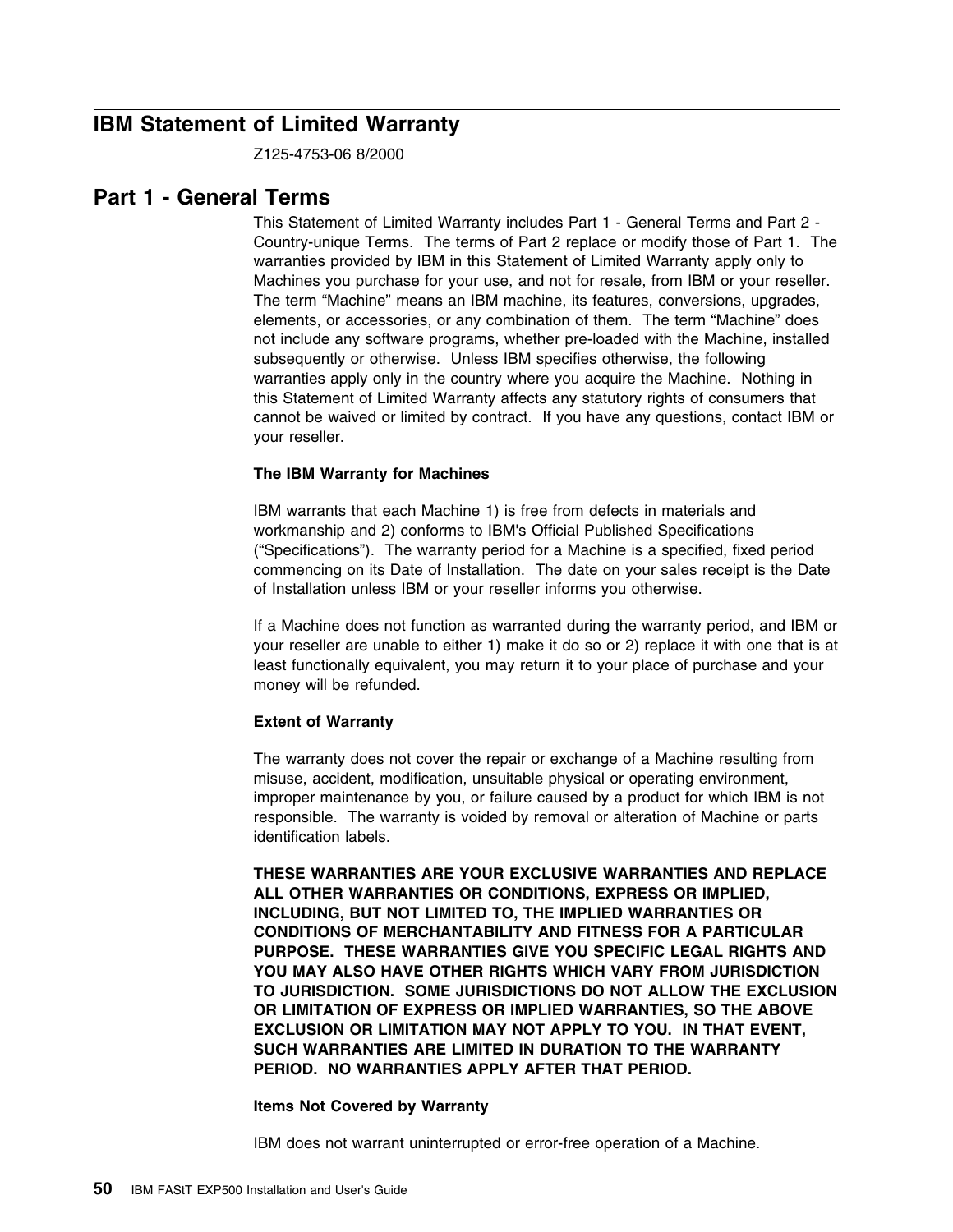Any technical or other support provided for a Machine under warranty, such as assistance via telephone with "how-to" questions and those regarding Machine set-up and installation, will be provided **WITHOUT WARRANTIES OF ANY KIND**.

#### **Warranty Service**

To obtain warranty service for a Machine, contact IBM or your reseller. If you do not register your Machine with IBM, you may be required to present proof of purchase.

During the warranty period, IBM or your reseller, if approved by IBM to provide warranty service, provides without charge certain types of repair and exchange service to keep Machines in, or restore them to, conformance with their Specifications. IBM or your reseller will inform you of the available types of service for a Machine based on its country of installation. At its discretion, IBM or your reseller will 1) either repair or exchange the failing Machine and 2) provide the service either at your location or a service center. IBM or your reseller will also manage and install selected engineering changes that apply to the Machine.

Some parts of IBM Machines are designated as Customer Replaceable Units (called "CRUs"), e.g., keyboards, memory, or hard disk drives. IBM ships CRUs to you for replacement by you. You must return all defective CRUs to IBM within 30 days of your receipt of the replacement CRU. You are responsible for downloading designated Machine Code and Licensed Internal Code updates from an IBM Internet Web site or from other electronic media, and following the instructions that IBM provides.

When warranty service involves the exchange of a Machine or part, the item IBM or your reseller replaces becomes its property and the replacement becomes yours. You represent that all removed items are genuine and unaltered. The replacement may not be new, but will be in good working order and at least functionally equivalent to the item replaced. The replacement assumes the warranty service status of the replaced item. Many features, conversions, or upgrades involve the removal of parts and their return to IBM. A part that replaces a removed part will assume the warranty service status of the removed part.

Before IBM or your reseller exchanges a Machine or part, you agree to remove all features, parts, options, alterations, and attachments not under warranty service.

#### You also agree to

- 1. ensure that the Machine is free of any legal obligations or restrictions that prevent its exchange;
- 2. obtain authorization from the owner to have IBM or your reseller service a Machine that you do not own; and
- 3. where applicable, before service is provided:
	- a. follow the problem determination, problem analysis, and service request procedures that IBM or your reseller provides;
	- b. secure all programs, data, and funds contained in a Machine;
	- c. provide IBM or your reseller with sufficient, free, and safe access to your facilities to permit them to fulfill their obligations; and
	- d. inform IBM or your reseller of changes in a Machine's location.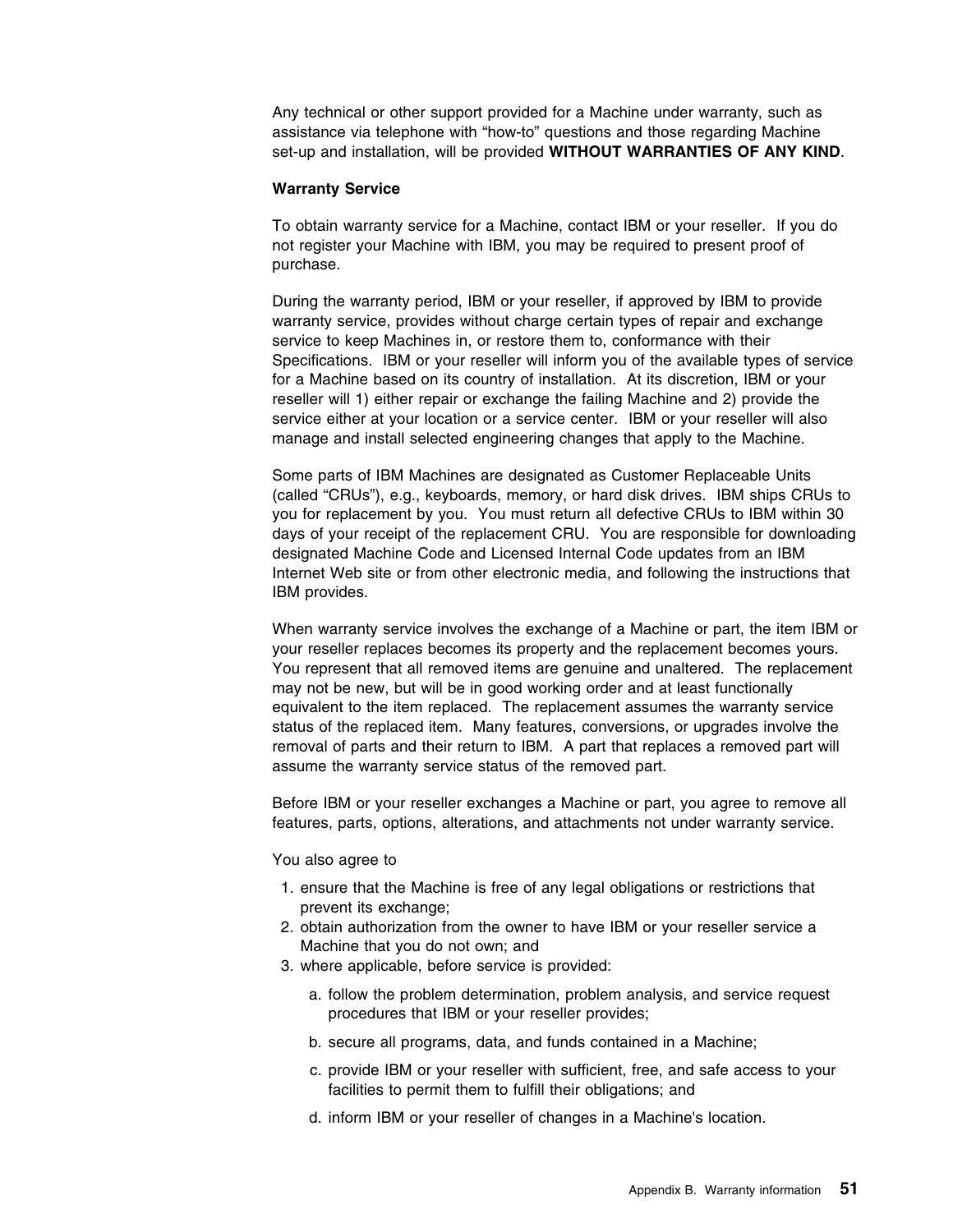IBM is responsible for loss of, or damage to, your Machine while it is 1) in IBM's possession or 2) in transit in those cases where IBM is responsible for the transportation charges.

Neither IBM nor your reseller is responsible for any of your confidential, proprietary or personal information contained in a Machine which you return to IBM or your reseller for any reason. You should remove all such information from the Machine prior to its return.

#### **Limitation of Liability**

Circumstances may arise where, because of a default on IBM's part or other liability, you are entitled to recover damages from IBM. In each such instance, regardless of the basis on which you are entitled to claim damages from IBM (including fundamental breach, negligence, misrepresentation, or other contract or tort claim), except for any liability that cannot be waived or limited by applicable laws, IBM is liable for no more than

- 1. damages for bodily injury (including death) and damage to real property and tangible personal property; and
- 2. the amount of any other actual direct damages, up to the charges (if recurring, 12 months' charges apply) for the Machine that is subject of the claim. For purposes of this item, the term "Machine" includes Machine Code and Licensed Internal Code.

This limit also applies to IBM's suppliers and your reseller. It is the maximum for which IBM, its suppliers, and your reseller are collectively responsible.

**UNDER NO CIRCUMSTANCES IS IBM LIABLE FOR ANY OF THE FOLLOWING: 1) THIRD-PARTY CLAIMS AGAINST YOU FOR DAMAGES (OTHER THAN THOSE UNDER THE FIRST ITEM LISTED ABOVE); 2) LOSS OF, OR DAMAGE TO, YOUR RECORDS OR DATA; OR 3) SPECIAL, INCIDENTAL, OR INDIRECT DAMAGES OR FOR ANY ECONOMIC CONSEQUENTIAL DAMAGES, LOST PROFITS OR LOST SAVINGS, EVEN IF IBM, ITS SUPPLIERS OR YOUR RESELLER IS INFORMED OF THEIR POSSIBILITY. SOME JURISDICTIONS DO NOT ALLOW THE EXCLUSION OR LIMITATION OF INCIDENTAL OR CONSEQUENTIAL DAMAGES, SO THE ABOVE LIMITATION OR EXCLUSION MAY NOT APPLY TO YOU.**

#### **Governing Law**

Both you and IBM consent to the application of the laws of the country in which you acquired the Machine to govern, interpret, and enforce all of your and IBM's rights, duties, and obligations arising from, or relating in any manner to, the subject matter of this Agreement, without regard to conflict of law principles.

## **Part 2 - Country-unique Terms AMERICAS**

#### **BRAZIL**

**Governing Law:** *The following is added after the first sentence:*  Any litigation arising from this Agreement will be settled exclusively by the court of Rio de Janeiro.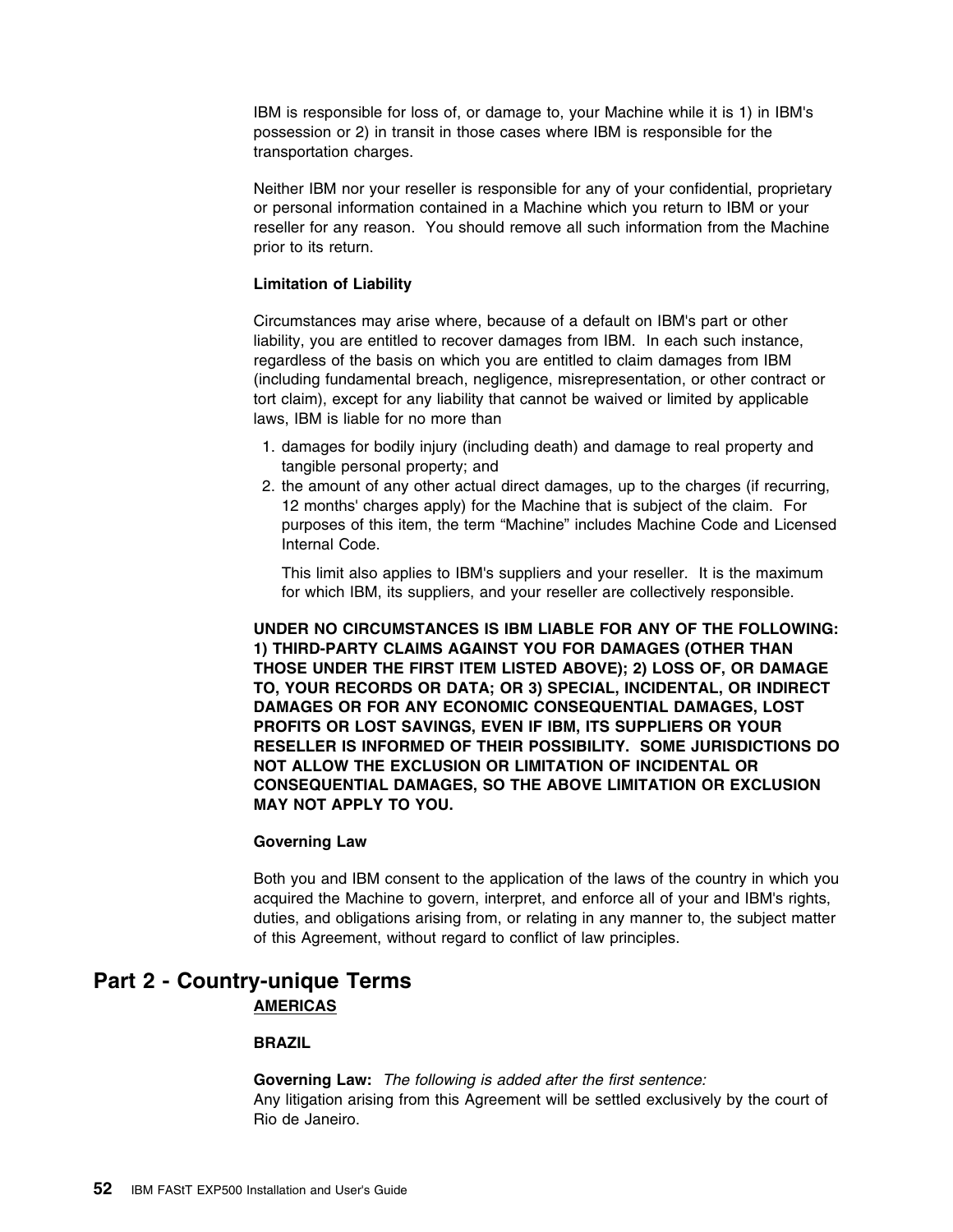#### **NORTH AMERICA**

**Warranty Service:** *The following is added to this Section:*  To obtain warranty service from IBM in Canada or the United States, call 1-800-IBM-SERV (426-7378).

#### **CANADA**

**Governing Law:** *The following replaces "laws of the country in which you acquired the Machine" in the first sentence:*  laws in the Province of Ontario.

#### **UNITED STATES**

**Governing Law:** *The following replaces "laws of the country in which you acquired the Machine" in the first sentence:*  laws of the State of New York.

#### **ASIA PACIFIC**

#### **AUSTRALIA**

**The IBM Warranty for Machines:** *The following paragraph is added to this Section:* 

The warranties specified in this Section are in addition to any rights you may have under the Trade Practices Act 1974 or other similar legislation and are only limited to the extent permitted by the applicable legislation.

#### **Limitation of Liability:** *The following is added to this Section:*

Where IBM is in breach of a condition or warranty implied by the Trade Practices Act 1974 or other similar legislation, IBM's liability is limited to the repair or replacement of the goods or the supply of equivalent goods. Where that condition or warranty relates to right to sell, quiet possession or clear title, or the goods are of a kind ordinarily acquired for personal, domestic or household use or consumption, then none of the limitations in this paragraph apply.

**Governing Law:** *The following replaces "laws of the country in which you acquired the Machine" in the first sentence:*  laws of the State or Territory.

#### **CAMBODIA, LAOS, AND VIETNAM**

**Governing Law:** *The following replaces "laws of the country in which you acquired the Machine" in the first sentence:*  laws of the State of New York.

#### *The following is added to this Section:*

Disputes and differences arising out of or in connection with this Agreement shall be finally settled by arbitration which shall be held in Singapore in accordance with the rules of the International Chamber of Commerce (ICC). The arbitrator or arbitrators designated in conformity with those rules shall have the power to rule on their own competence and on the validity of the Agreement to submit to arbitration. The arbitration award shall be final and binding for the parties without appeal and the arbitral award shall be in writing and set forth the findings of fact and the conclusions of law.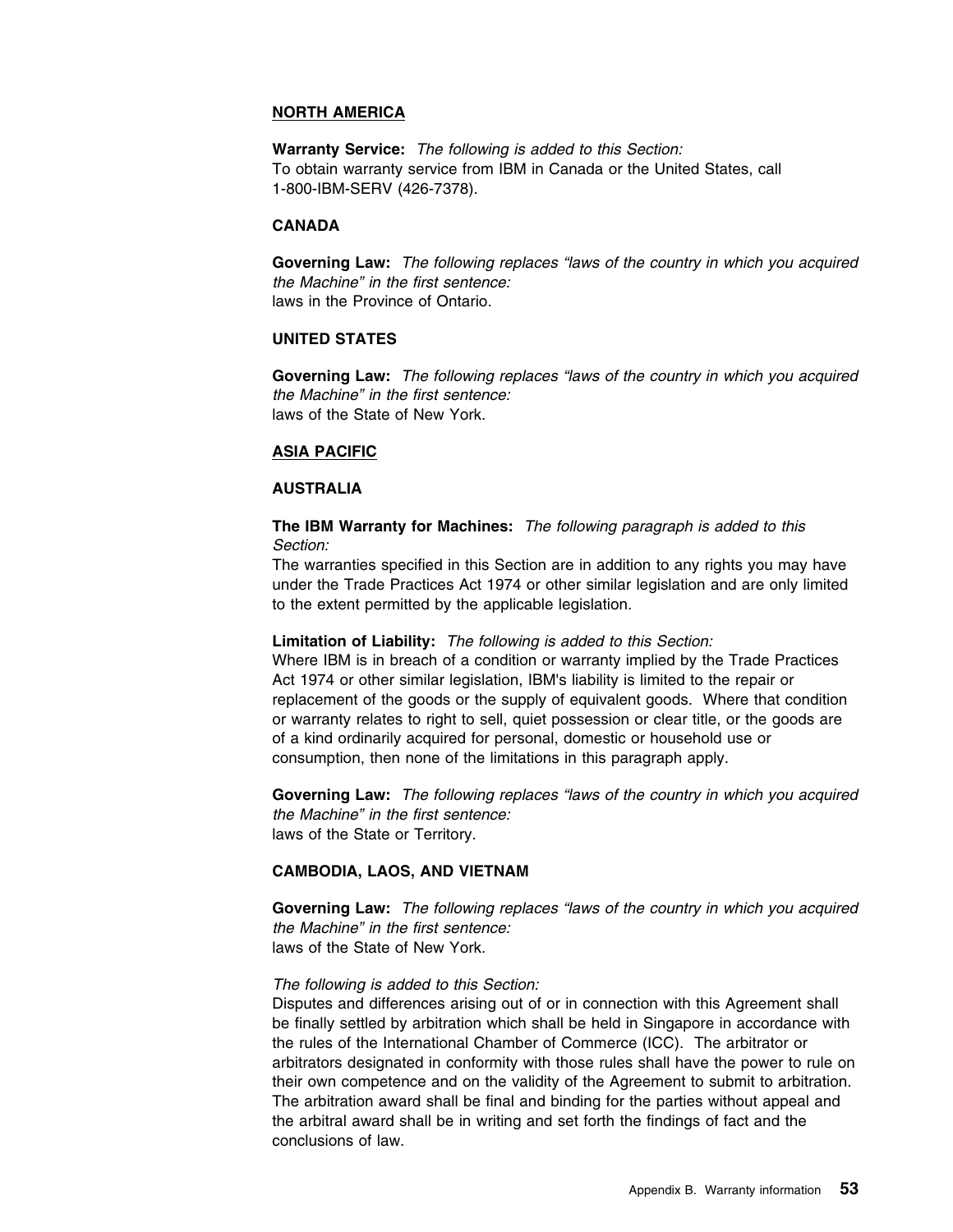All proceedings shall be conducted, including all documents presented in such proceedings, in the English language. The number of arbitrators shall be three, with each side to the dispute being entitled to appoint one arbitrator.

The two arbitrators appointed by the parties shall appoint a third arbitrator before proceeding upon the reference. The third arbitrator shall act as chairman of the proceedings. Vacancies in the post of chairman shall be filled by the president of the ICC. Other vacancies shall be filled by the respective nominating party. Proceedings shall continue from the stage they were at when the vacancy occurred.

If one of the parties refuses or otherwise fails to appoint an arbitrator within 30 days of the date the other party appoints its, the first appointed arbitrator shall be the sole arbitrator, provided that the arbitrator was validly and properly appointed.

The English language version of this Agreement prevails over any other language version.

### **HONG KONG AND MACAU**

**Governing Law:** *The following replaces "laws of the country in which you acquired the Machine" in the first sentence:*  laws of Hong Kong Special Administrative Region.

#### **INDIA**

**Limitation of Liability:** *The following replaces items 1 and 2 of this Section:* 

- 1. liability for bodily injury (including death) or damage to real property and tangible personal property will be limited to that caused by IBM's negligence;
- 2. as to any other actual damage arising in any situation involving nonperformance by IBM pursuant to, or in any way related to the subject of this Statement of Limited Warranty, IBM's liability will be limited to the charge paid by you for the individual Machine that is the subject of the claim.

### **JAPAN**

**Governing Law:** *The following sentence is added to this Section:*  Any doubts concerning this Agreement will be initially resolved between us in good faith and in accordance with the principle of mutual trust.

#### **NEW ZEALAND**

### **The IBM Warranty for Machines:** *The following paragraph is added to this Section:*

The warranties specified in this Section are in addition to any rights you may have under the Consumer Guarantees Act 1993 or other legislation which cannot be excluded or limited. The Consumer Guarantees Act 1993 will not apply in respect of any goods which IBM provides, if you require the goods for the purposes of a business as defined in that Act.

#### **Limitation of Liability:** *The following is added to this Section:*

Where Machines are not acquired for the purposes of a business as defined in the Consumer Guarantees Act 1993, the limitations in this Section are subject to the limitations in that Act.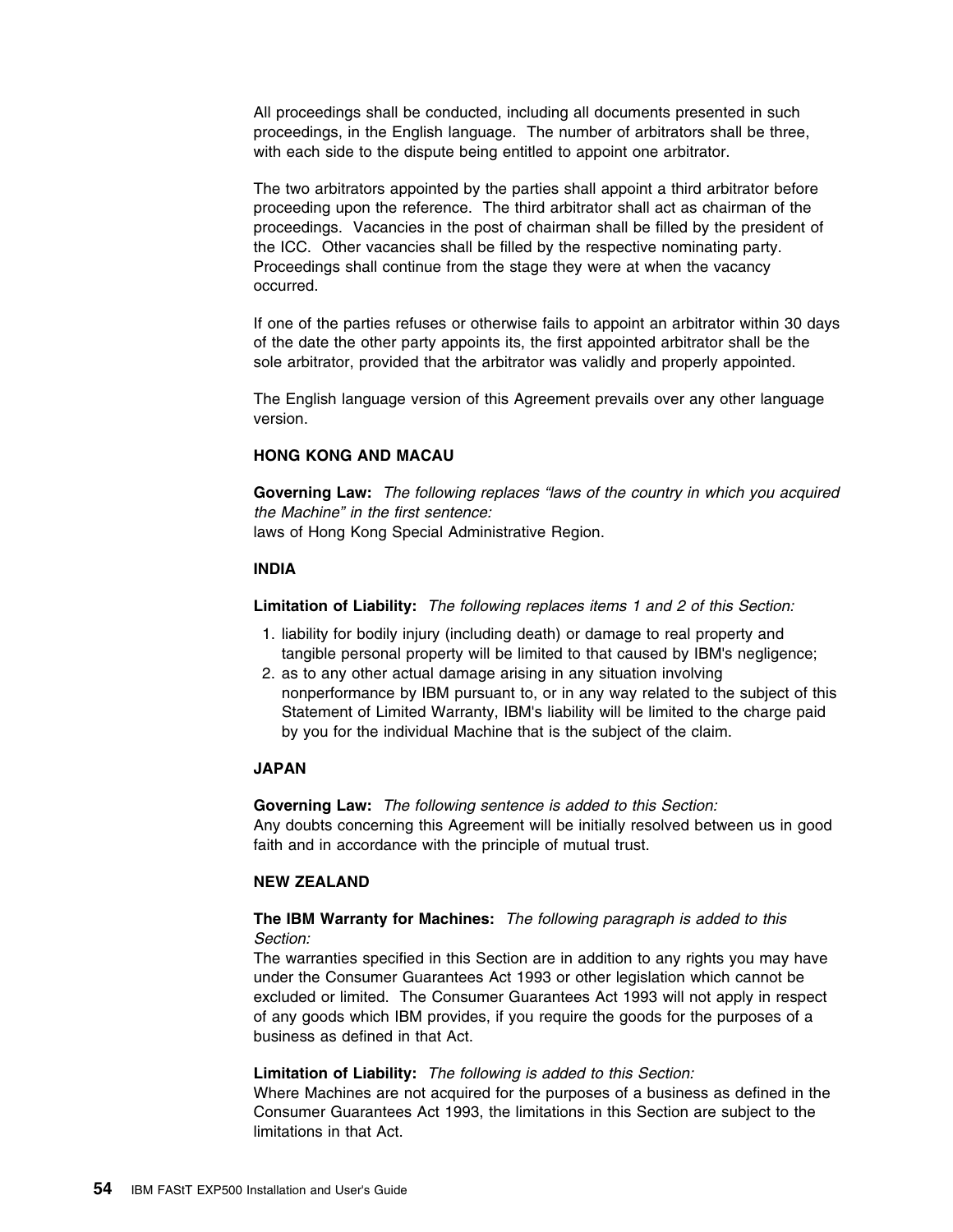#### **PEOPLE'S REPUBLIC OF CHINA (PRC)**

#### **Governing Law:** *The following replaces this Section:*

Both you and IBM consent to the application of the laws of the State of New York (except when local law requires otherwise) to govern, interpret, and enforce all your and IBM's rights, duties, and obligations arising from, or relating in any manner to, the subject matter of this Agreement, without regard to conflict of law principles.

Any disputes arising from or in connection with this Agreement will first be resolved by friendly negotiations, failing which either of us has the right to submit the dispute to the China International Economic and Trade Arbitration Commission in Beijing, the PRC, for arbitration in accordance with its arbitration rules in force at the time. The arbitration tribunal will consist of three arbitrators. The language to be used therein will be English and Chinese. An arbitral award will be final and binding on all the parties, and will be enforceable under the Convention on the Recognition and Enforcement of Foreign Arbitral Awards (1958).

The arbitration fee will be borne by the losing party unless otherwise determined by the arbitral award.

During the course of arbitration, this Agreement will continue to be performed except for the part which the parties are disputing and which is undergoing arbitration.

#### **EUROPE, MIDDLE EAST, AFRICA (EMEA)**

#### *THE FOLLOWING TERMS APPLY TO ALL EMEA COUNTRIES:*

The terms of this Statement of Limited Warranty apply to Machines purchased from IBM or an IBM reseller.

#### **Warranty Service:**

If you purchase an IBM Machine in Austria, Belgium, Denmark, Estonia, Finland, France, Germany, Greece, Iceland, Ireland, Italy, Latvia, Lithuania, Luxembourg, Netherlands, Norway, Portugal, Spain, Sweden, Switzerland or United Kingdom, you may obtain warranty service for that Machine in any of those countries from either (1) an IBM reseller approved to perform warranty service or (2) from IBM. If you purchase an IBM Personal Computer Machine in Albania, Armenia, Belarus, Bosnia and Herzegovina, Bulgaria, Croatia, Czech Republic, Georgia, Hungary, Kazakhstan, Kirghizia, Federal Republic of Yugoslavia, Former Yugoslav Republic of Macedonia (FYROM), Moldova, Poland, Romania, Russia, Slovak Republic, Slovenia, or Ukraine, you may obtain warranty service for that Machine in any of those countries from either (1) an IBM reseller approved to perform warranty service or (2) from IBM.

If you purchase an IBM Machine in a Middle Eastern or African country, you may obtain warranty service for that Machine from the IBM entity within the country of purchase, if that IBM entity provides warranty service in that country, or from an IBM reseller, approved by IBM to perform warranty service on that Machine in that country. Warranty service in Africa is available within 50 kilometers of an IBM authorized service provider. You are responsible for transportation costs for Machines located outside 50 kilometers of an IBM authorized service provider.

#### **Governing Law:**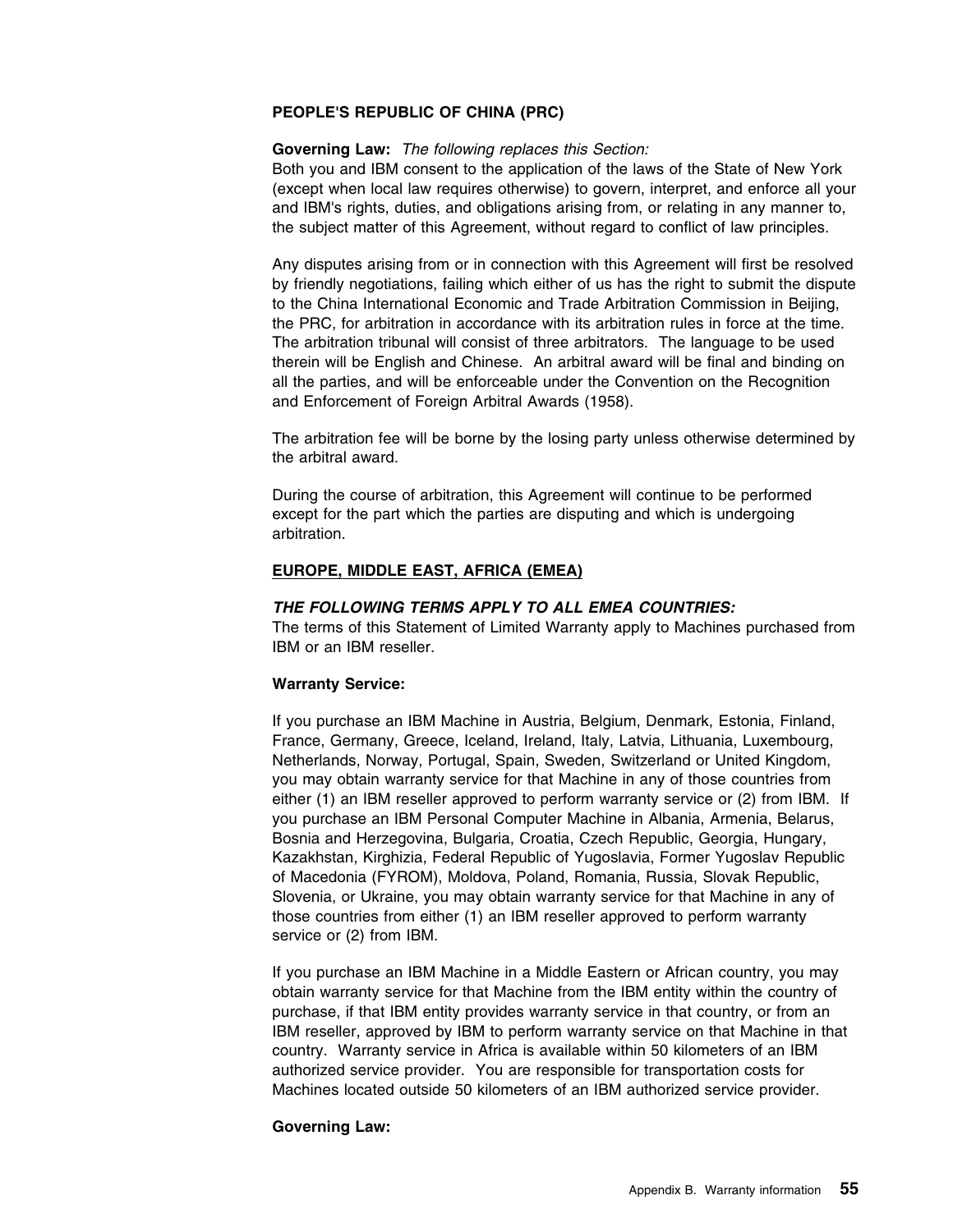The applicable laws that govern, interpret and enforce rights, duties, and obligations of each of us arising from, or relating in any manner to, the subject matter of this Statement, without regard to conflict of laws principles, as well as Country-unique terms and competent court for this Statement are those of the country in which the warranty service is being provided, except that in 1) Albania, Bosnia-Herzegovina, Bulgaria, Croatia, Hungary, Former Yugoslav Republic of Macedonia, Romania, Slovakia, Slovenia, Armenia, Azerbaijan, Belarus, Georgia, Kazakhstan, Kyrgyzstan, Moldova, Russia, Tajikistan, Turkmenistan, Ukraine, and Uzbekistan, the laws of Austria apply; 2) Estonia, Latvia, and Lithuania, the laws of Finland apply; 3) Algeria, Benin, Burkina Faso, Cameroon, Cape Verde, Central African Republic, Chad, Congo, Djibouti, Democratic Republic of Congo, Equatorial Guinea, France, Gabon, Gambia, Guinea, Guinea-Bissau, Ivory Coast, Lebanon, Mali, Mauritania, Morocco, Niger, Senegal, Togo, and Tunisia, this Agreement will be construed and the legal relations between the parties will be determined in accordance with the French laws and all disputes arising out of this Agreement or related to its violation or execution, including summary proceedings, will be settled exclusively by the Commercial Court of Paris; 4) Angola, Bahrain, Botswana, Burundi, Egypt, Eritrea, Ethiopia, Ghana, Jordan, Kenya, Kuwait, Liberia, Malawi, Malta, Mozambique, Nigeria, Oman, Pakistan, Qatar, Rwanda, Sao Tome, Saudi Arabia, Sierra Leone, Somalia, Tanzania, Uganda, United Arab Emirates, United Kingdom, West Bank/Gaza, Yemen, Zambia, and Zimbabwe, this Agreement will be governed by English Law and disputes relating to it will be submitted to the exclusive jurisdiction of the English courts; and 5) in Greece, Israel, Italy, Portugal, and Spain any legal claim arising out of this Statement will be brought before, and finally settled by, the competent court of Athens, Tel Aviv, Milan, Lisbon, and Madrid, respectively.

#### *THE FOLLOWING TERMS APPLY TO THE COUNTRY SPECIFIED:*

#### **AUSTRIA AND GERMANY**

**The IBM Warranty for Machines:** *The following replaces the first sentence of the first paragraph of this Section:* 

The warranty for an IBM Machine covers the functionality of the Machine for its normal use and the Machine's conformity to its Specifications.

*The following paragraphs are added to this Section:* 

The minimum warranty period for Machines is six months. In case IBM or your reseller is unable to repair an IBM Machine, you can alternatively ask for a partial refund as far as justified by the reduced value of the unrepaired Machine or ask for a cancellation of the respective agreement for such Machine and get your money refunded.

**Extent of Warranty:** *The second paragraph does not apply.*

**Warranty Service:** *The following is added to this Section:*  During the warranty period, transportation for delivery of the failing Machine to IBM will be at IBM's expense.

**Limitation of Liability:** *The following paragraph is added to this Section:*  The limitations and exclusions specified in the Statement of Limited Warranty will not apply to damages caused by IBM with fraud or gross negligence and for express warranty.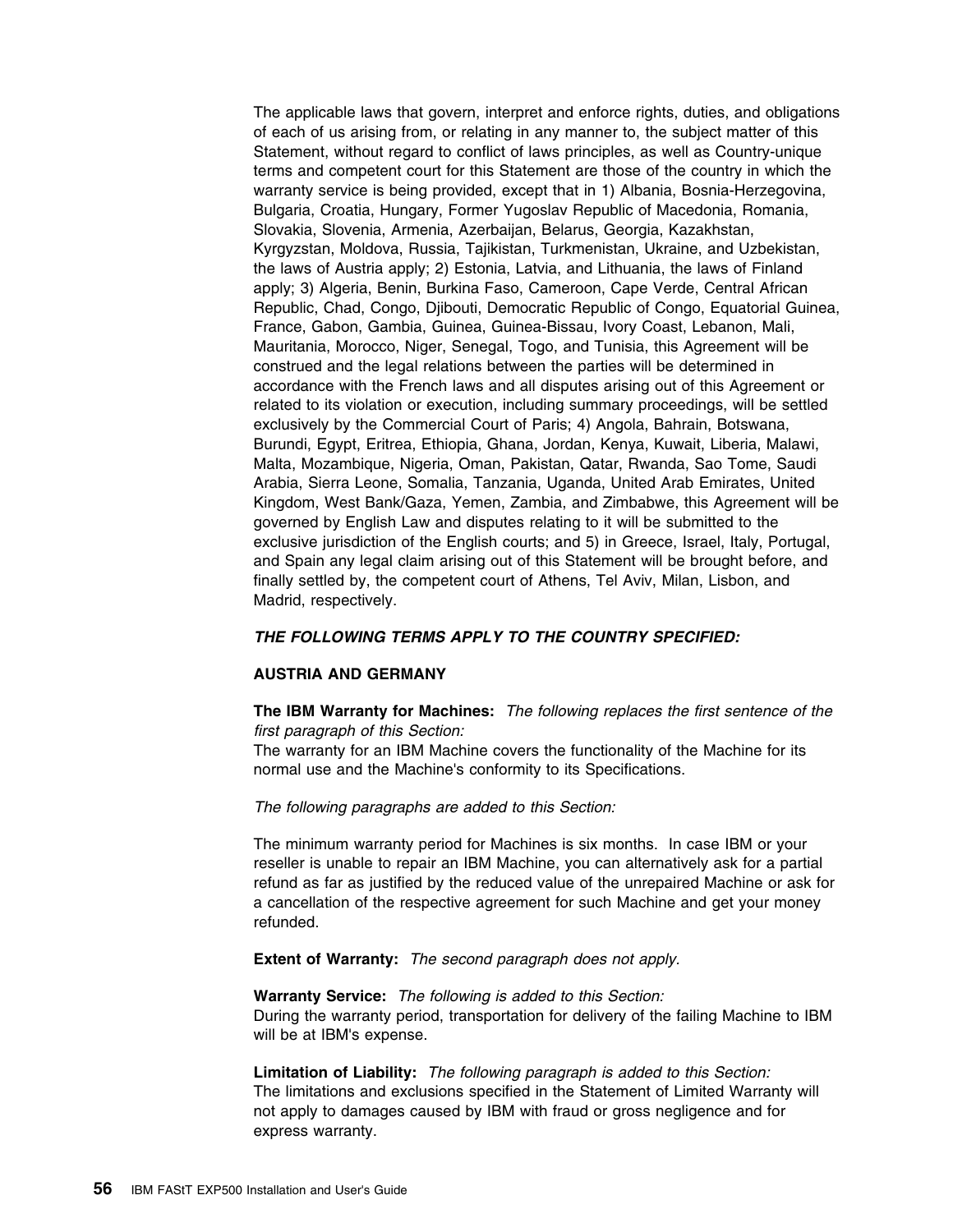*The following sentence is added to the end of item 2:* 

IBM's liability under this item is limited to the violation of essential contractual terms in cases of ordinary negligence.

### **EGYPT**

**Limitation of Liability:** *The following replaces item 2 in this Section:*  as to any other actual direct damages, IBM's liability will be limited to the total amount you paid for the Machine that is the subject of the claim. For purposes of this item, the term "Machine" includes Machine Code and Licensed Internal Code.

*Applicability of suppliers and resellers (unchanged).*

### **FRANCE**

**Limitation of Liability:** *The following replaces the second sentence of the first paragraph of this Section:* 

In such instances, regardless of the basis on which you are entitled to claim damages from IBM, IBM is liable for no more than: *(items 1 and 2 unchanged)*.

#### **IRELAND**

**Extent of Warranty:** *The following is added to this Section:* 

Except as expressly provided in these terms and conditions, all statutory conditions, including all warranties implied, but without prejudice to the generality of the foregoing all warranties implied by the Sale of Goods Act 1893 or the Sale of Goods and Supply of Services Act 1980 are hereby excluded.

**Limitation of Liability:** *The following replaces items one and two of the first paragraph of this Section:* 

- 1. death or personal injury or physical damage to your real property solely caused by IBM's negligence; and
- 2. the amount of any other actual direct damages, up to 125 percent of the charges (if recurring, the 12 months' charges apply) for the Machine that is the subject of the claim or which otherwise gives rise to the claim.

*Applicability of suppliers and resellers (unchanged).*

*The following paragraph is added at the end of this Section:*  IBM's entire liability and your sole remedy, whether in contract or in tort, in respect of any default shall be limited to damages.

### **ITALY**

**Limitation of Liability:** *The following replaces the second sentence in the first paragraph:* 

In each such instance unless otherwise provided by mandatory law, IBM is liable for no more than:

- 1. *(unchanged)*
- 2. as to any other actual damage arising in all situations involving nonperformance by IBM pursuant to, or in any way related to the subject matter of this Statement of Warranty, IBM's liability, will be limited to the total amount you paid for the Machine that is the subject of the claim.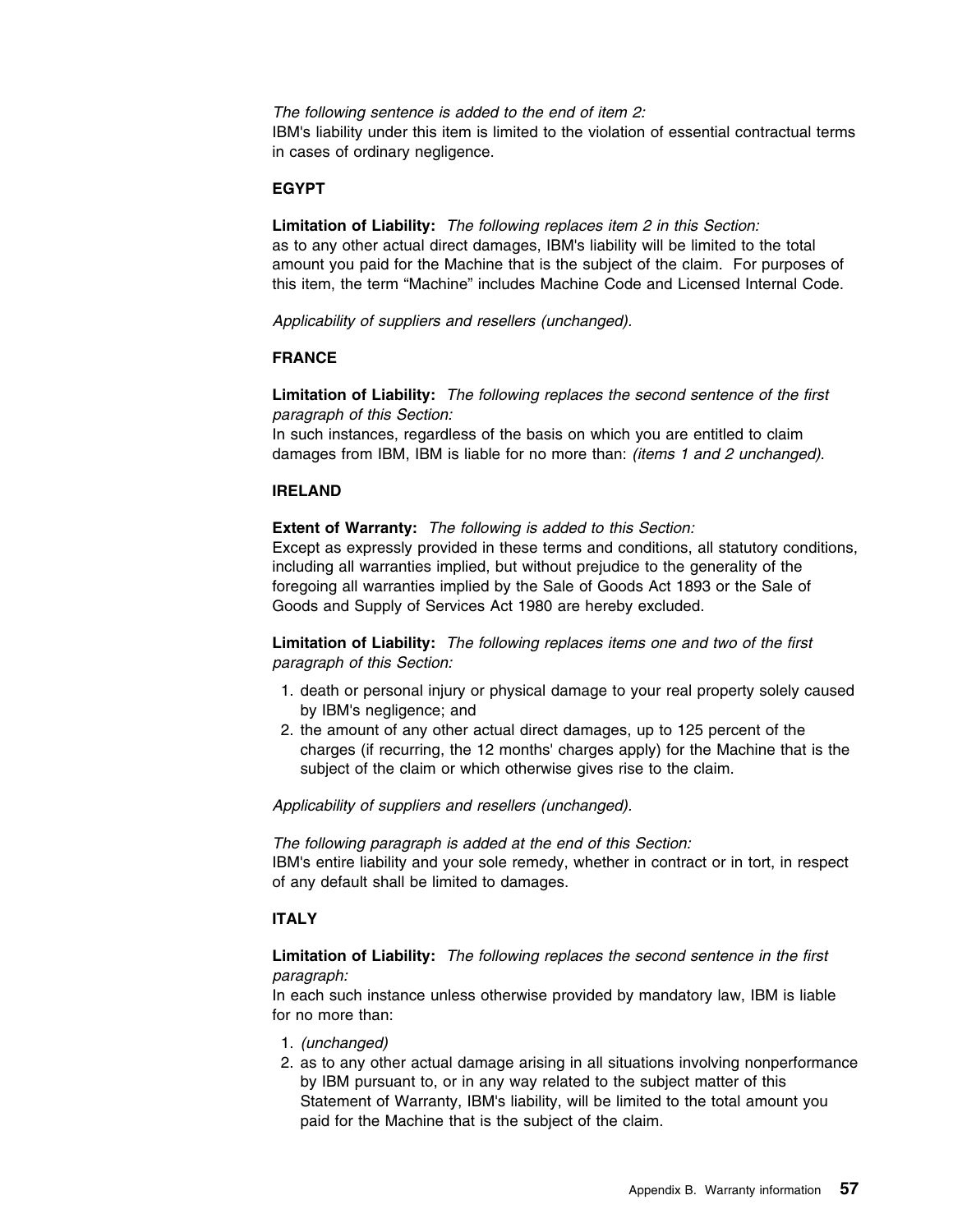#### *Applicability of suppliers and resellers (unchanged).*

*The following replaces the third paragraph of this Section:*  Unless otherwise provided by mandatory law, IBM and your reseller are not liable for any of the following: *(items 1 and 2 unchanged)* 3) indirect damages, even if IBM or your reseller is informed of their possibility.

#### **SOUTH AFRICA, NAMIBIA, BOTSWANA, LESOTHO AND SWAZILAND**

**Limitation of Liability:** *The following is added to this Section:*  IBM's entire liability to you for actual damages arising in all situations involving nonperformance by IBM in respect of the subject matter of this Statement of Warranty will be limited to the charge paid by you for the individual Machine that is the subject of your claim from IBM.

#### **UNITED KINGDOM**

**Limitation of Liability:** *The following replaces items 1 and 2 of the first paragraph of this Section:* 

- 1. death or personal injury or physical damage to your real property solely caused by IBM's negligence;
- 2. the amount of any other actual direct damages or loss, up to 125 percent of the charges (if recurring, the 12 months' charges apply) for the Machine that is the subject of the claim or which otherwise gives rise to the claim;

#### *The following item is added to this paragraph:*

3. breach of IBM's obligations implied by Section 12 of the Sale of Goods Act 1979 or Section 2 of the Supply of Goods and Services Act 1982.

*Applicability of suppliers and resellers (unchanged).*

*The following is added to the end of this Section:* 

IBM's entire liability and your sole remedy, whether in contract or in tort, in respect of any default shall be limited to damages.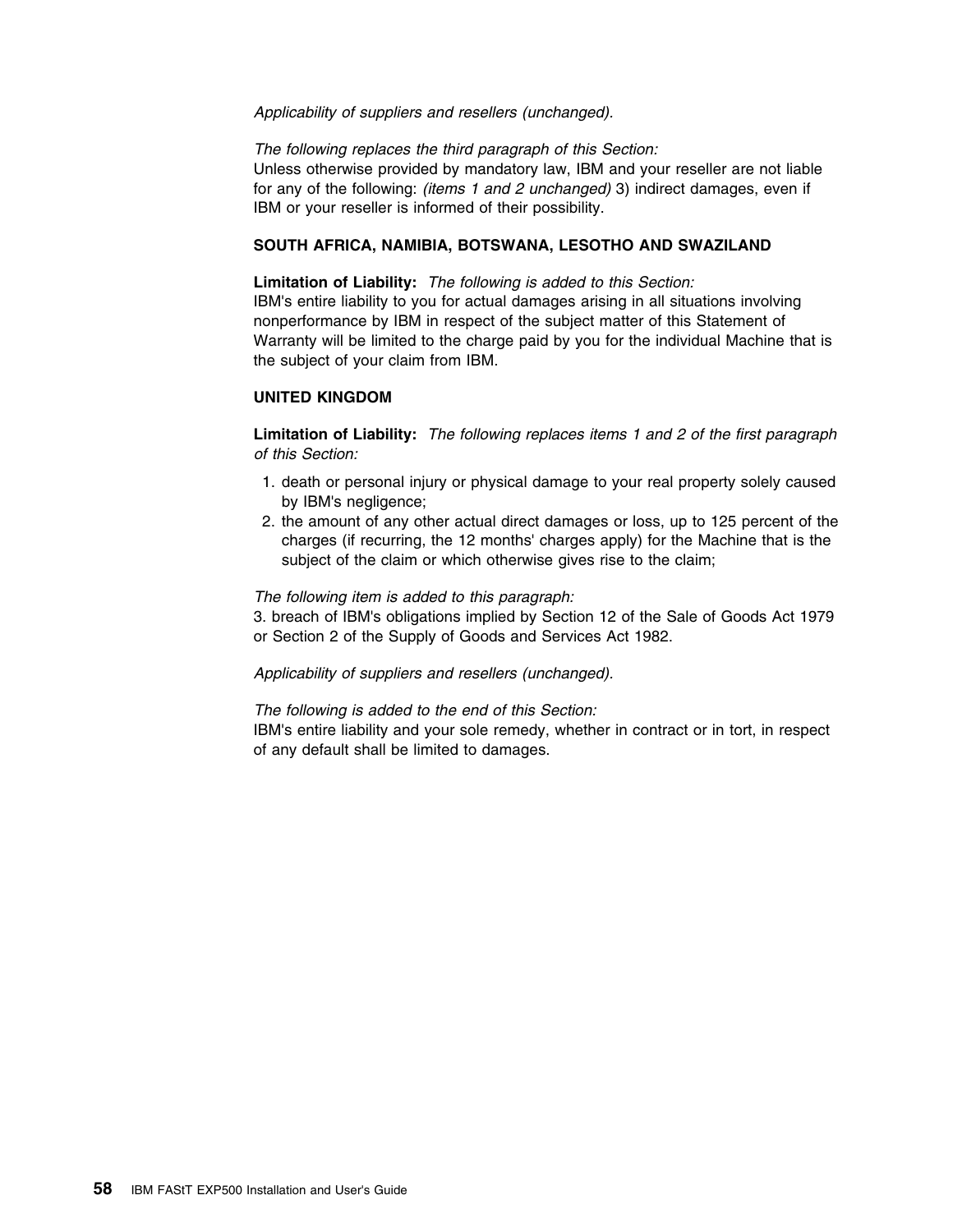# **Appendix C. Notices**

IBM may not offer the products, services, or features discussed in this document in other countries. Consult your local IBM representative for information on the products and services currently available in your area. Any reference to an IBM product, program, or service is not intended to state or imply that only that IBM product, program, or service may be used. Any functionally equivalent product, program, or service that does not infringe any IBM intellectual property right may be used instead. However, it is the user's responsibility to evaluate and verify the operation of any non-IBM product, program, or service.

IBM may have patents or pending patent applications covering subject matter described in this document. The furnishing of this document does not give you any license to these patents. You can send license inquiries, in writing, to:

*IBM Director of Licensing IBM Corporation North Castle Drive Armonk, NY 10504-1785 U.S.A.*

INTERNATIONAL BUSINESS MACHINES CORPORATION PROVIDES THIS PUBLICATION "AS IS" WITHOUT WARRANTY OF ANY KIND, EITHER EXPRESS OR IMPLIED, INCLUDING, BUT NOT LIMITED TO, THE IMPLIED WARRANTIES OF NON-INFRINGEMENT, MERCHANTABILITY OR FITNESS FOR A PARTICULAR PURPOSE. Some jurisdictions do not allow disclaimer of express or implied warranties in certain transactions; therefore, this statement may not apply to you.

This information could include technical inaccuracies or typographical errors. Changes are periodically made to the information herein; these changes will be incorporated in new editions of the publication. IBM may make improvements and/or changes in the product(s) and/or the program(s) described in this publication at any time without notice.

Any references in this information to non-IBM Web sites are provided for convenience only and do not in any manner serve as an endorsement of those Web sites. The materials at those Web sites are not part of the materials for this IBM product and use of those Web sites is at your own risk.

IBM may use or distribute any of the information you supply in any way it believes appropriate without incurring any obligation to you.

## **Trademarks**

The following terms are trademarks of International Business Machines Corporation in the United States, other countries, or both:

#### IBM

IntelliStation **Netfinity** xSeries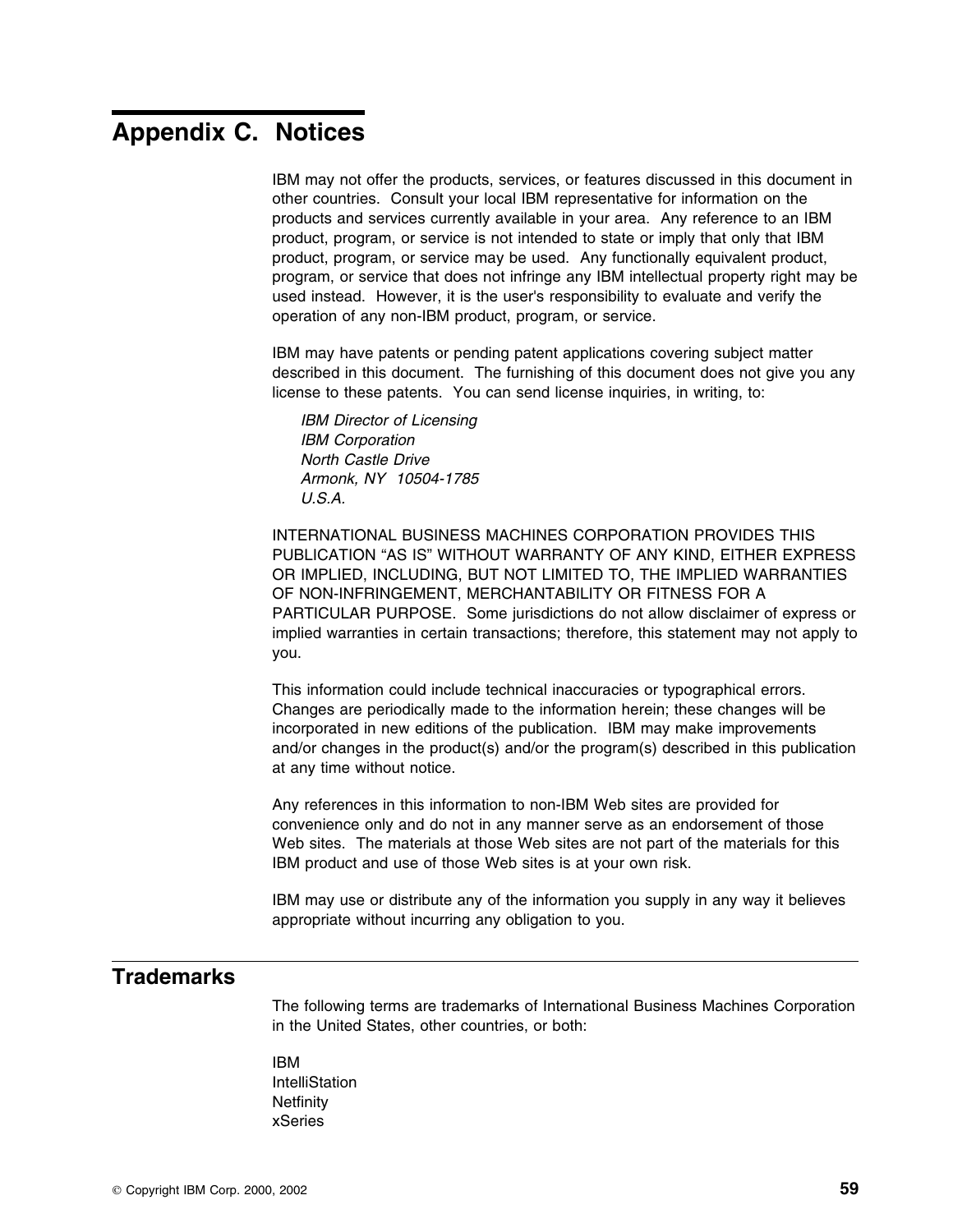Microsoft, Windows, and Windows NT are trademarks of Microsoft Corporation in the United States, other countries, or both.

Other company, product, or service names may be the trademarks or service marks of others.

## **Electronic emission notices**

## **Federal Communications Commission (FCC) Statement**

**Note:** This equipment has been tested and found to comply with the limits for a Class A digital device, pursuant to Part 15 of the FCC Rules. These limits are designed to provide reasonable protection against harmful interference when the equipment is operated in a commercial environment. This equipment generates, uses, and can radiate radio frequency energy and, if not installed and used in accordance with the instruction manual, may cause harmful interference to radio communications. Operation of this equipment in a residential area is likely to cause harmful interference, in which case the user will be required to correct the interference at his own expense.

Properly shielded and grounded cables and connectors must be used in order to meet FCC emission limits. IBM is not responsible for any radio or television interference caused by using other than recommended cables and connectors or by unauthorized changes or modifications to this equipment. Unauthorized changes or modifications could void the user's authority to operate the equipment.

This device complies with Part 15 of the FCC Rules. Operation is subject to the following two conditions: (1) this device may not cause harmful interference, and (2) this device must accept any interference received, including interference that may cause undesired operation.

### **Industry Canada Class A emission compliance statement**

This Class A digital apparatus complies with Canadian ICES-003.

#### **Avis de conformité à la réglementation d'Industrie Canada**

Cet appareil numérique de classe A est conforme à la norme NMB-003 du Canada.

### **Australia and New Zealand Class A statement**

**Attention:** This is a Class A product. In a domestic environment this product may cause radio interference in which case the user may be required to take adequate measures.

### **United Kingdom telecommunications safety requirement**

#### **Notice to Customers**

This apparatus is approved under approval number NS/G/1234/J/100003 for indirect connection to public telecommunication systems in the United Kingdom.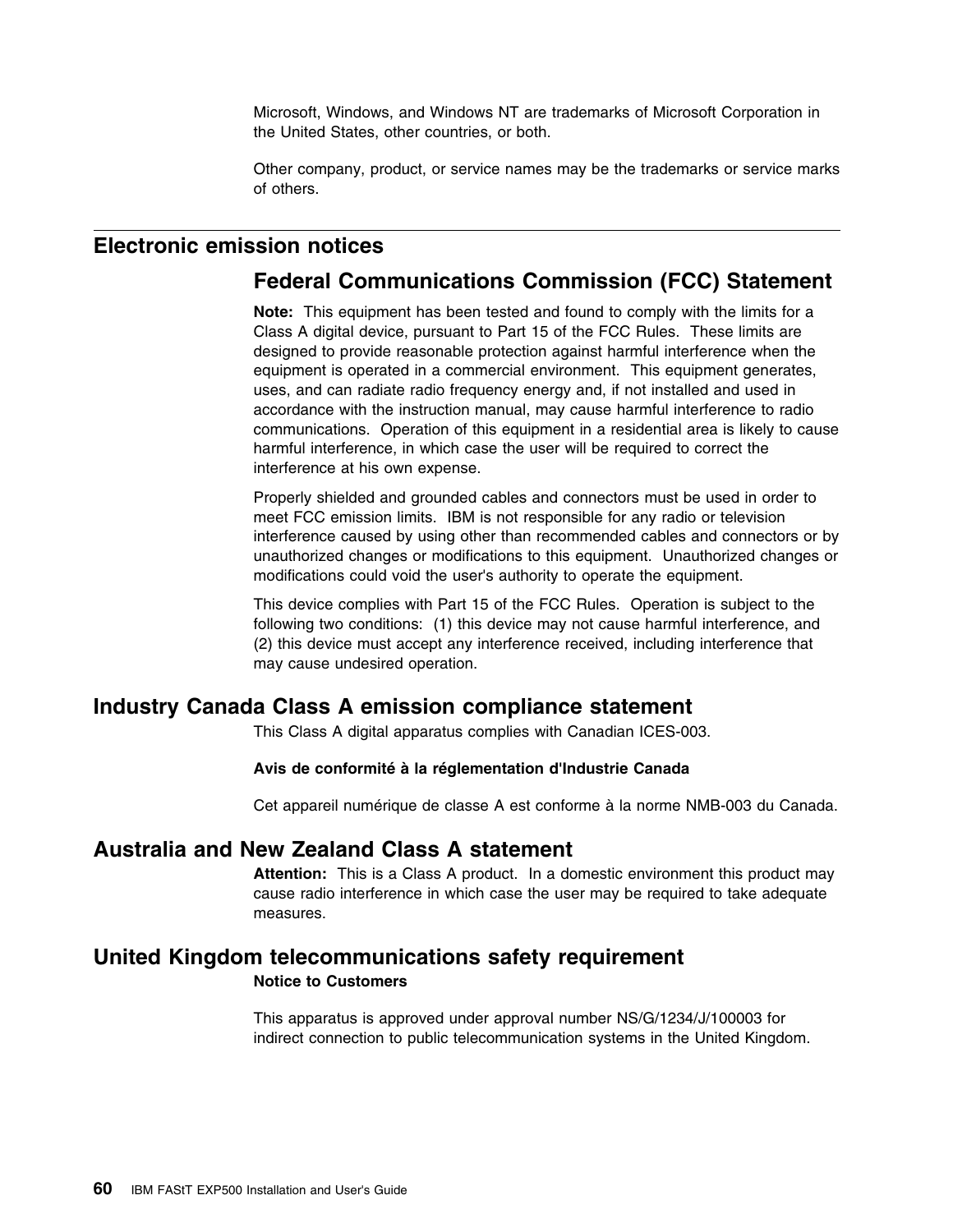#### **European Union EMC Directive conformance statement**

This product is in conformity with the protection requirements of EU Council Directive 89/336/EEC on the approximation of the laws of the Member States relating to electromagnetic compatibility. IBM cannot accept responsibility for any failure to satisfy the protection requirements resulting from a nonrecommended modification of the product, including the fitting of non-IBM option cards.

This product has been tested and found to comply with the limits for Class A Information Technology Equipment according to CISPR 22/European Standard EN 55022. The Limits for Class A equipment were derived for commercial and industrial environments to provide reasonable protection against interference with licensed communication equipment.

**Attention:** This is a Class A product. In a domestic environment this product may cause radio interference in which case the user may be required to take adequate measures.

#### **Taiwan electrical emission statement**

警告使用者: 這是甲類的資訊產品,在 居住的環境中使用時,可 能會造成射頻干擾,在這 種情形下,使用者會被要 求採取某些適當的對策。

#### **Japanese Voluntary Control Council for Interference (VCCI) statement**

この装置は、情報処理装置等電波障害自主規制協議会 (VCCI) の基準に 基づくクラスA情報技術装置です。この装置を家庭環境で使用すると電波妨害を 引き起こすことがあります。この場合には使用者が適切な対策を講ずるよう要求 されることがあります。

#### **Power cords**

For your safety, IBM provides a power cord with a grounded attachment plug to use with this IBM product. To avoid electrical shock, always use the power cord and plug with a properly grounded outlet.

IBM power cords used in the United States and Canada are listed by Underwriter's Laboratories (UL) and certified by the Canadian Standards Association (CSA).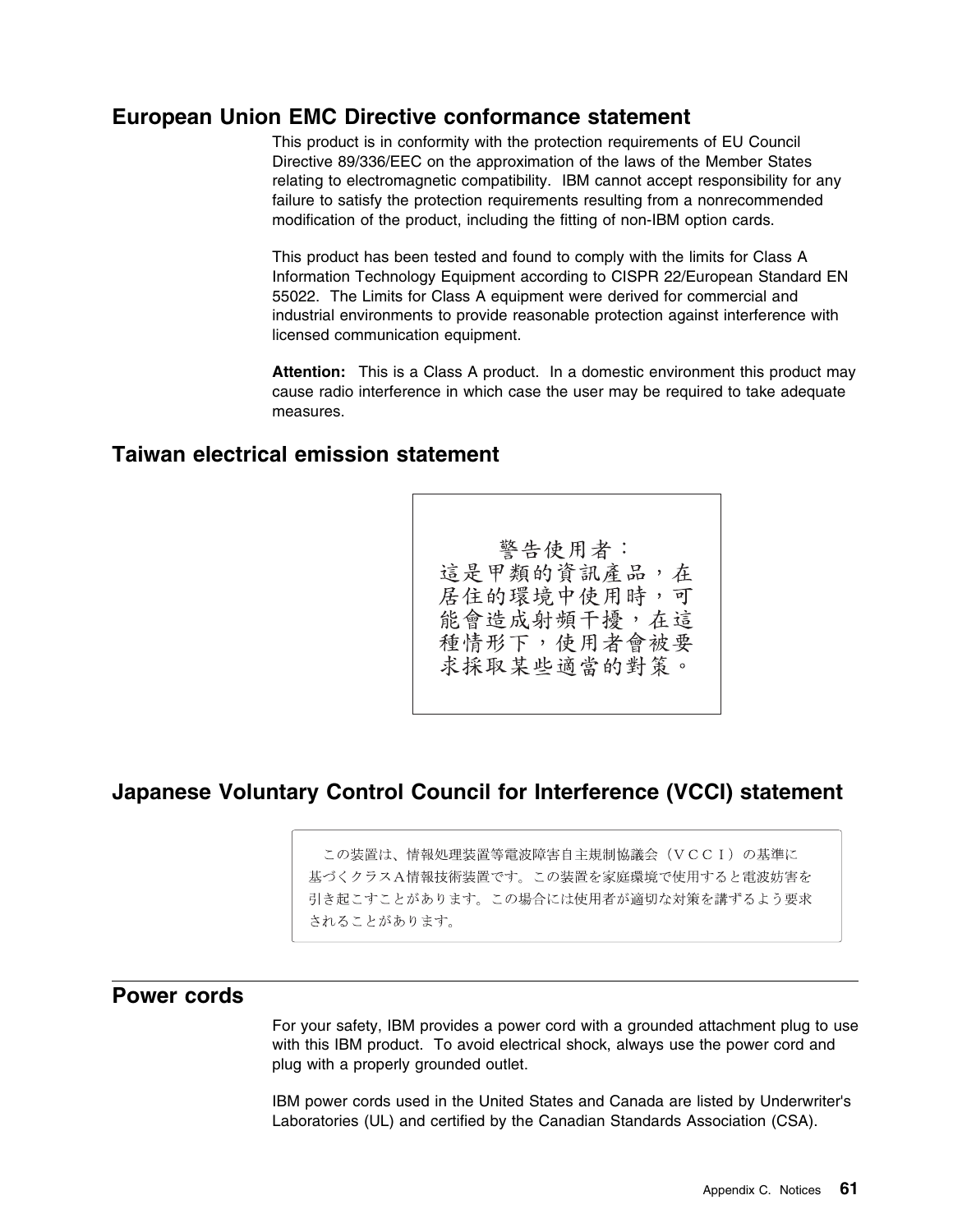For units intended to be operated at 115 volts: Use a UL-listed and CSA-certified cord set consisting of a minimum 18 AWG, Type SVT or SJT, three-conductor cord, a maximum of 15 feet in length and a parallel blade, grounding-type attachment plug rated 15 amperes, 125 volts.

For units intended to be operated at 230 volts (U.S. use): Use a UL-listed and CSA-certified cord set consisting of a minimum 18 AWG, Type SVT or SJT, three-conductor cord, a maximum of 15 feet in length and a tandem blade, grounding-type attachment plug rated 15 amperes, 250 volts.

For units intended to be operated at 230 volts (outside the U.S.): Use a cord set with a grounding-type attachment plug. The cord set should have the appropriate safety approvals for the country in which the equipment will be installed.

IBM power cords for a specific country or region are usually available only in that country or region.

| <b>IBM</b> power<br>cord part<br>number | Used in these countries and regions                                                                                                                                                                                                                                                                                                                                                                                                                                                                                                                                                                                   |
|-----------------------------------------|-----------------------------------------------------------------------------------------------------------------------------------------------------------------------------------------------------------------------------------------------------------------------------------------------------------------------------------------------------------------------------------------------------------------------------------------------------------------------------------------------------------------------------------------------------------------------------------------------------------------------|
| 13F9940                                 | Argentina, Australia, China (PRC), New Zealand, Papua New Guinea,<br>Paraguay, Uruguay, Western Samoa                                                                                                                                                                                                                                                                                                                                                                                                                                                                                                                 |
| 13F9979                                 | Afghanistan, Algeria, Andorra, Angola, Austria, Belgium, Benin, Bulgaria,<br>Burkina Faso, Burundi, Cameroon, Central African Rep., Chad, Czech<br>Republic, Egypt, Finland, France, French Guiana, Germany, Greece, Guinea,<br>Hungary, Iceland, Indonesia, Iran, Ivory Coast, Jordan, Lebanon, Luxembourg,<br>Macau, Malagasy, Mali, Martinique, Mauritania, Mauritius, Monaco, Morocco,<br>Mozambique, Netherlands, New Caledonia, Niger, Norway, Poland, Portugal,<br>Romania, Senegal, Slovakia, Spain, Sudan, Sweden, Syria, Togo, Tunisia,<br>Turkey, former USSR, Vietnam, former Yugoslavia, Zaire, Zimbabwe |
| 13F9997                                 | Denmark                                                                                                                                                                                                                                                                                                                                                                                                                                                                                                                                                                                                               |
| 14F0015                                 | Bangladesh, Burma, Pakistan, South Africa, Sri Lanka                                                                                                                                                                                                                                                                                                                                                                                                                                                                                                                                                                  |
| 14F0033                                 | Antigua, Bahrain, Brunei, Channel Islands, Cyprus, Dubai, Fiji, Ghana, Hong<br>Kong, India, Iraq, Ireland, Kenya, Kuwait, Malawi, Malaysia, Malta, Nepal,<br>Nigeria, Polynesia, Qatar, Sierra Leone, Singapore, Tanzania, Uganda, United<br>Kingdom, Yemen, Zambia                                                                                                                                                                                                                                                                                                                                                   |
| 14F0051                                 | Liechtenstein, Switzerland                                                                                                                                                                                                                                                                                                                                                                                                                                                                                                                                                                                            |
| 14F0069                                 | Chile, Ethiopia, Italy, Libya, Somalia                                                                                                                                                                                                                                                                                                                                                                                                                                                                                                                                                                                |
| 14F0087                                 | Israel                                                                                                                                                                                                                                                                                                                                                                                                                                                                                                                                                                                                                |
| 1838574                                 | Thailand                                                                                                                                                                                                                                                                                                                                                                                                                                                                                                                                                                                                              |
| 6952300                                 | Bahamas, Barbados, Bermuda, Bolivia, Brazil, Canada, Cayman Islands,<br>Colombia, Costa Rica, Dominican Republic, Ecuador, El Salvador, Guatemala,<br>Guyana, Haiti, Honduras, Jamaica, Japan, Korea (South), Liberia, Mexico,<br>Netherlands Antilles, Nicaragua, Panama, Peru, Philippines, Saudi Arabia,<br>Suriname, Taiwan, Trinidad (West Indies), United States of America,<br>Venezuela                                                                                                                                                                                                                       |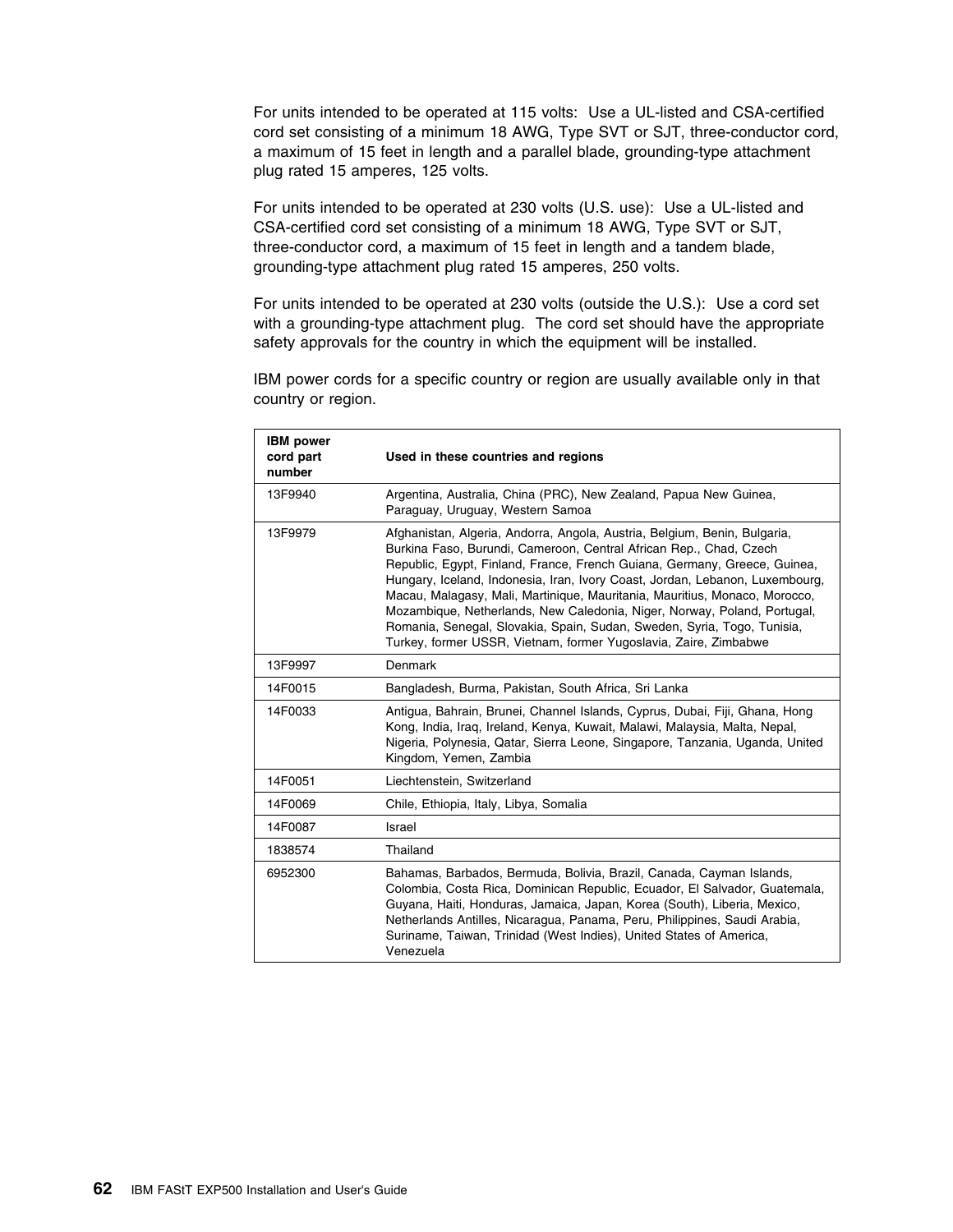# **Index**

### **A**

about this book ix acoustical noise 12 activity LED 3, 5, 26 adding, expansion units to a loop 33 air temperature 12

# **B**

back view 6 bay ID label 13 bays drive 3, 22 ESM 3 expansion unit 3 hot-swap drive 3, 23 blank tray filler 5 bus Fibre Channel, switch 15

# **C**

cables Fibre Channel 41 power 19, 20, 61 restrictions 20 cage nuts 13 checklist, inventory 13 clip nuts 13 clustering 2 completing the installation 19 connecting cables 19, 20 connectors device records 46 GBIC 8 power supply 6 controller, RAID 26 controls ESM boards 8 fan 7 front 5 power supply 6 rear 6 **CRU** drive, hot swap 3, 22, 23 ESM, hot swap 8 fan, hot swap 4, 35 power supply 27, 28 power supply, hot swap 6 removing 14 customer assistance World Wide Web 2

#### **D**

daisy chain, Fibre Channel bus 15 decorative bezel 14 description activity LED 3, 5 clustering 2 ESM boards 4 fans, hot-swap 4 fault LED 3 general system error LED 5 hot swap 3 midplane 15 notices x device records 46 disconnecting drive bays 3 CRU 5 device records 46 half high 23 hot swap 3, 22, 23 identification 23 installing 23 LEDs, status 23 sizes 23 slim line 23 status, LEDs 23 types supported 3, 23, 26

# **E**

EIA rack cabinet 11, 16 electrical input 12 electrical safety v emergency shut down 36, 37 emissions, acoustical 12 enclosures, supported 11 environmental services monitor *See* ESM board ESM board description 4 failure, troubleshooting 40 location 4 replacing, attention 8 user controls 8 ESM board, replacing 30 ESM boards, working with 30 ESM ID conflict LEDs 8 expansion unit bays 3 controls 5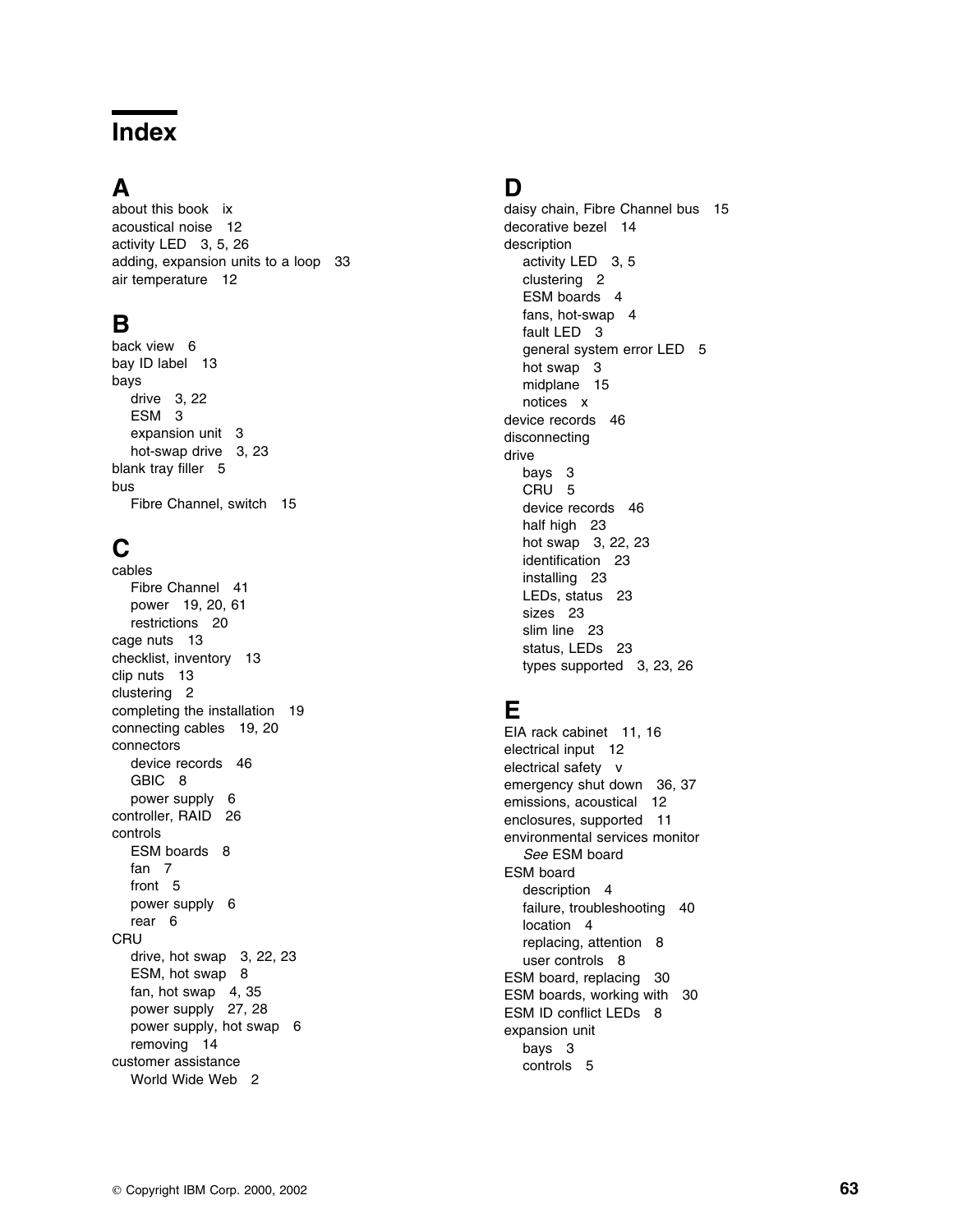expansion unit *(continued)* features 2 installing 11 lifting, weight warning 14 operating specifications 12 specifications 12 starting 36 expansion unit ID labels 19

### **F**

fans, hot-swap controls and indicators 7 failure, troubleshooting 40 location 4 working with, warnings 35 fault LED 3, 5, 35 fault LEDs 6, 7, 8 features expansion unit 2 operating specifications 12 records 46 fibre channel bay ID label 19 bus switch 15 cables, damaged 41 cabling 13 connectors 8 GBIC output ports 8 GBIC ports 8 ID, set wrong 41 filler, blank tray 3, 5, 25 flashing LEDs 5, 23, 40 front controls 5

# **G**

GBIC input ports 8 GBIC output ports 8 GBICs, installing 31 GBICs, working with 31 getting started, installing 13

# **H**

half-high drive, filler 23 handling static-sensitive devices 22 hard disk drive half high 23 hot-swap 3, 22, 23 identification 23 installing 23 LEDs 23 removing 26 slim line 23 types supported 3, 23, 26

hardware installation 11, 21 help *See* customer assistance hot swap description 3 drive bays 3 drive, replacing 26 fan bays 4 fans, replacing 35 hardware 23 power supplies 4, 27, 28

#### **I**

identification numbers Fibre Channel drive ID, label 19 Fibre Channel ID, set incorrectly 41 Fibre Channel loop, label 19 Fibre Channel, switch 15 product 46 indicators fan 7 LED 5 LEDs 3, 5, 6, 7, 8, 40 power supply 6, 28 initial power up 36 input bypass LEDs 8 input, electrical 12 installation template 13, 16 installing CRUs 21 expansion unit 11 getting started 13 hot-swap drives 22 identification labels 19 power cords 20 power supply 28 preparatory steps 14 slim-line drive 24 template 16 tools needed 11 tray number ID labels 19 unit in a rack 16 installing, GBICs 31 integrated functions 2 interface options 15 intermittent problem, locating 41 internet access 2 introduction 1 inventory checklist 13

#### **L**

label drive 23 Fibre Channel ID 19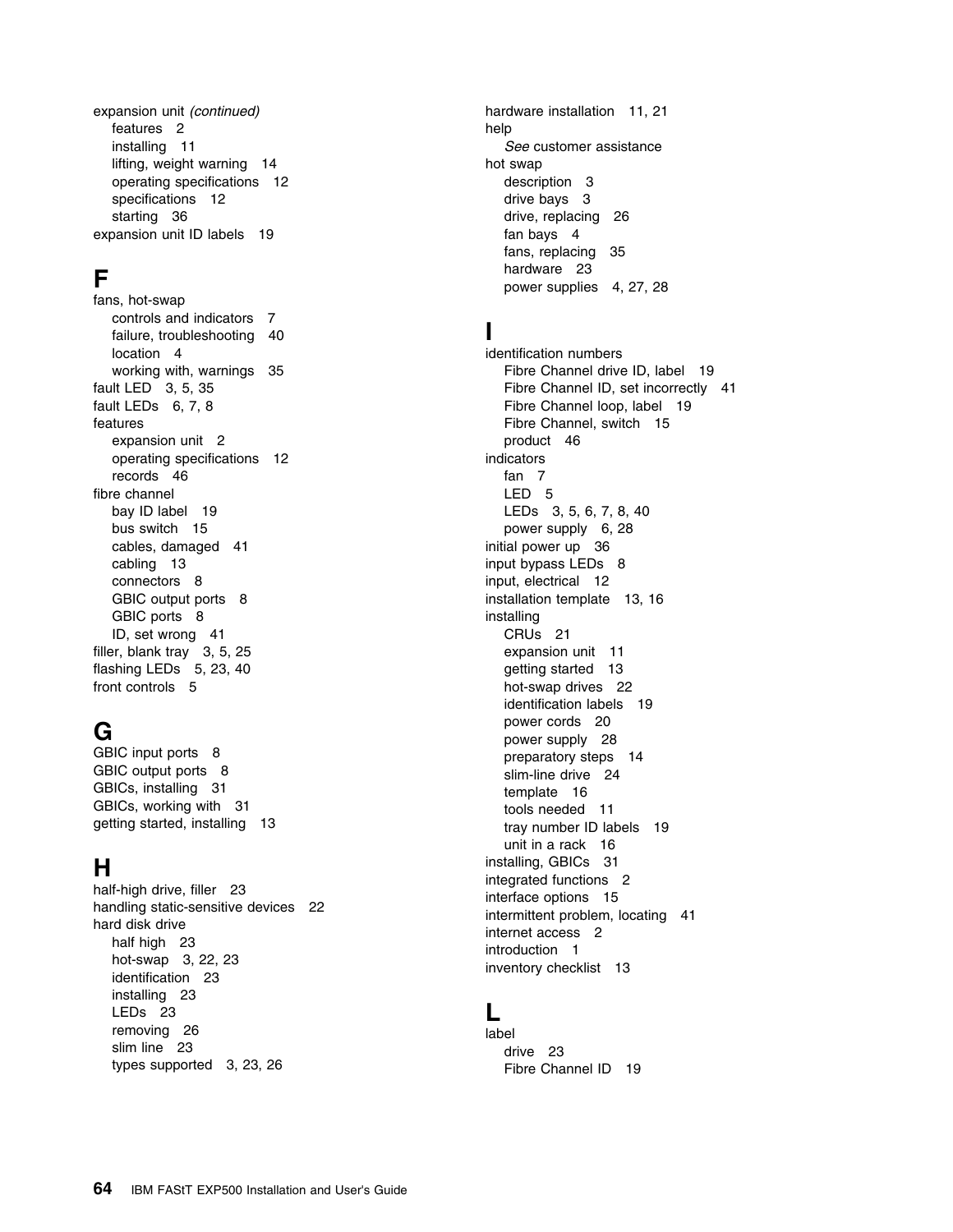label *(continued)* installing 19 tray number, installing 19 LED fan 7 LED (light-emitting diode) activity 3, 5, 26 drive 23 ESM fault 8 ESM ID conflict 8 fault 3, 5, 6, 7 flashing 5, 23, 40 general system error 5 input bypass 8 output bypass 8 over temperature 8 power 5, 6, 8 troubleshooting 39 levers 8 lifting the unit, caution 14, 18 locations bays 23 drive bays 3 ESM board 4 fans 4 identification numbers 46 power supply bays 4 loop connectors, Fibre Channel 8 loop redundancy support 34 loop, adding expansion units to 33

# **M**

midplane description 15 failure, troubleshooting 40, 41 model number 46 mounting hardware 13 moving the expansion unit 14

# **N**

notices in this book x safety information v

# **O**

operating specifications 12 option switches 15 ordering output bypass LEDs 8 over-temperature LEDs 8 overheated subsystem, troubleshooting 40

#### **P**

part numbers, power cords 61 power cords, installing 20 cords, part numbers 61 failure 38, 40 LED 8 outage, restoring 38 turning the unit on and off 36 power LEDs 6 power supply bays, location 4 cabling instructions 20 controls, indicators, and connectors 6 failure, troubleshooting 40 installing 28 redundant 6 removing 27 switches 6 power-on LED 5 preface ix problems, solving 39 product identification numbers 46 publications FAStT EXP500 13 Safety Booklet 13

# **R**

rack cabinet installation 11 rack installation 16 RAID controller 26 rails 13, 16 rear view 6 records, device 46 redundant power 6, 28 removing fans 35 front bezel, warning 14 hot-swap drive 26 power supply 27 replacing hot-swap drive 26 hot-swap fan 35 hot-swap power supply 27 reserved switches 15 restoring power 38 restrictions, cabling 20 rotary dial switch 15

#### **S**

safety requirements booklet 13 electrical v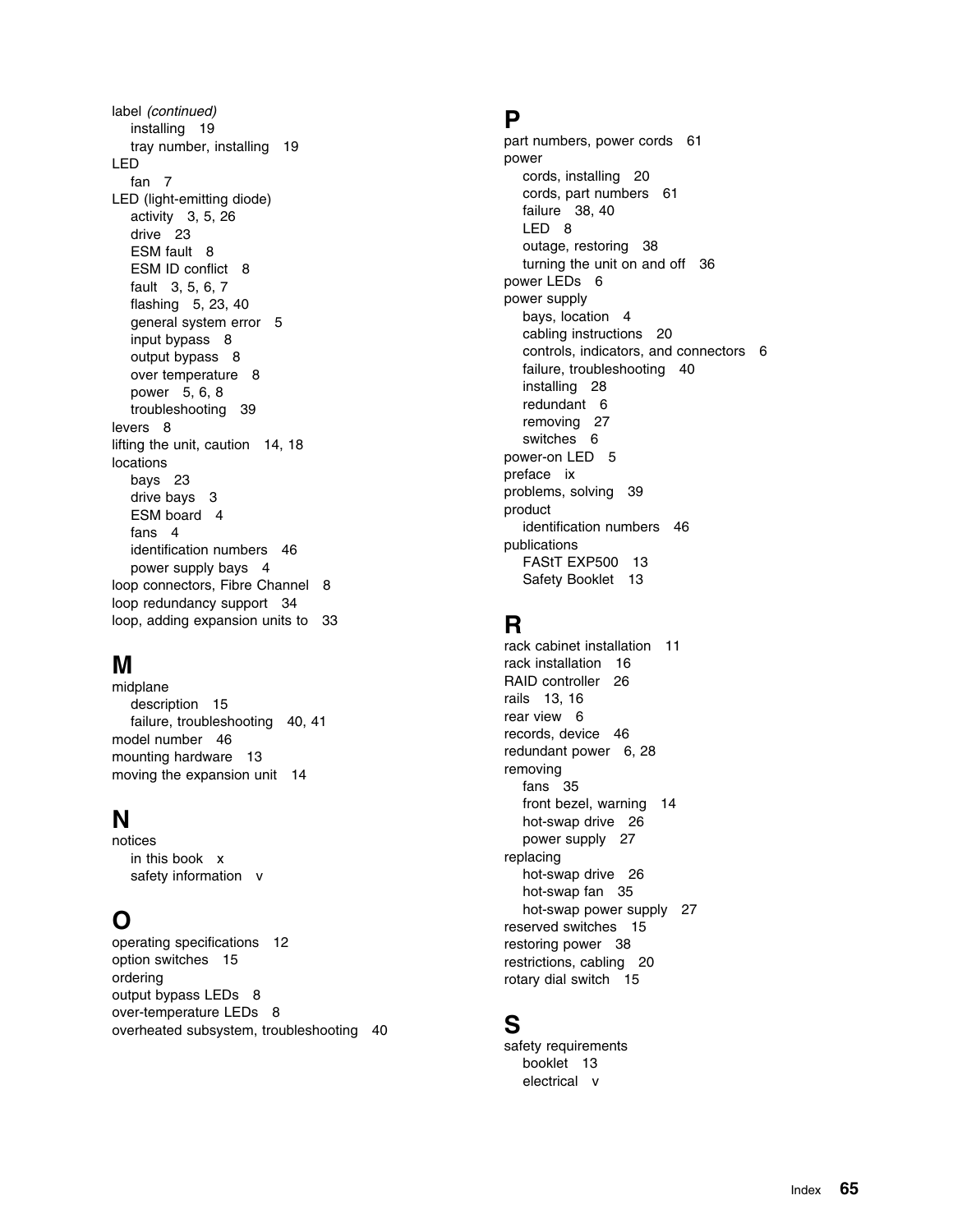safety requirements *(continued)* general information 22 handling static-sensitive devices 22 service, warranty *See* telephone numbers settings tray number 15 shut down 36 size of expansion unit 12 size, drive 22, 23, 26 slim-line drive, filler 5, 23 solving problems charts 39 specifications, operating 12 sporadic problem, locating 41 starting the expansion unit 36 static-sensitive devices, handling 22 summary of features 2 support, clustering 2 switch interface options 15 power supply 6 reserved 15 rotary 15 tray ID number 9 tray number 15 system error LED 5 system-management software support 9

# **T**

table, troubleshooting 39 telephone numbers temperature, environment 12 template, installation 13, 16 tools required, installation 11 tray labels 19 tray number switch 15 tray number switches 9 troubleshooting 40 troubleshooting table 39 turning the expansion unit on and off 36

# **U**

user controls, ESM boards 8

# **W**

weight of expansion unit 12, 14 World Wide Web 2